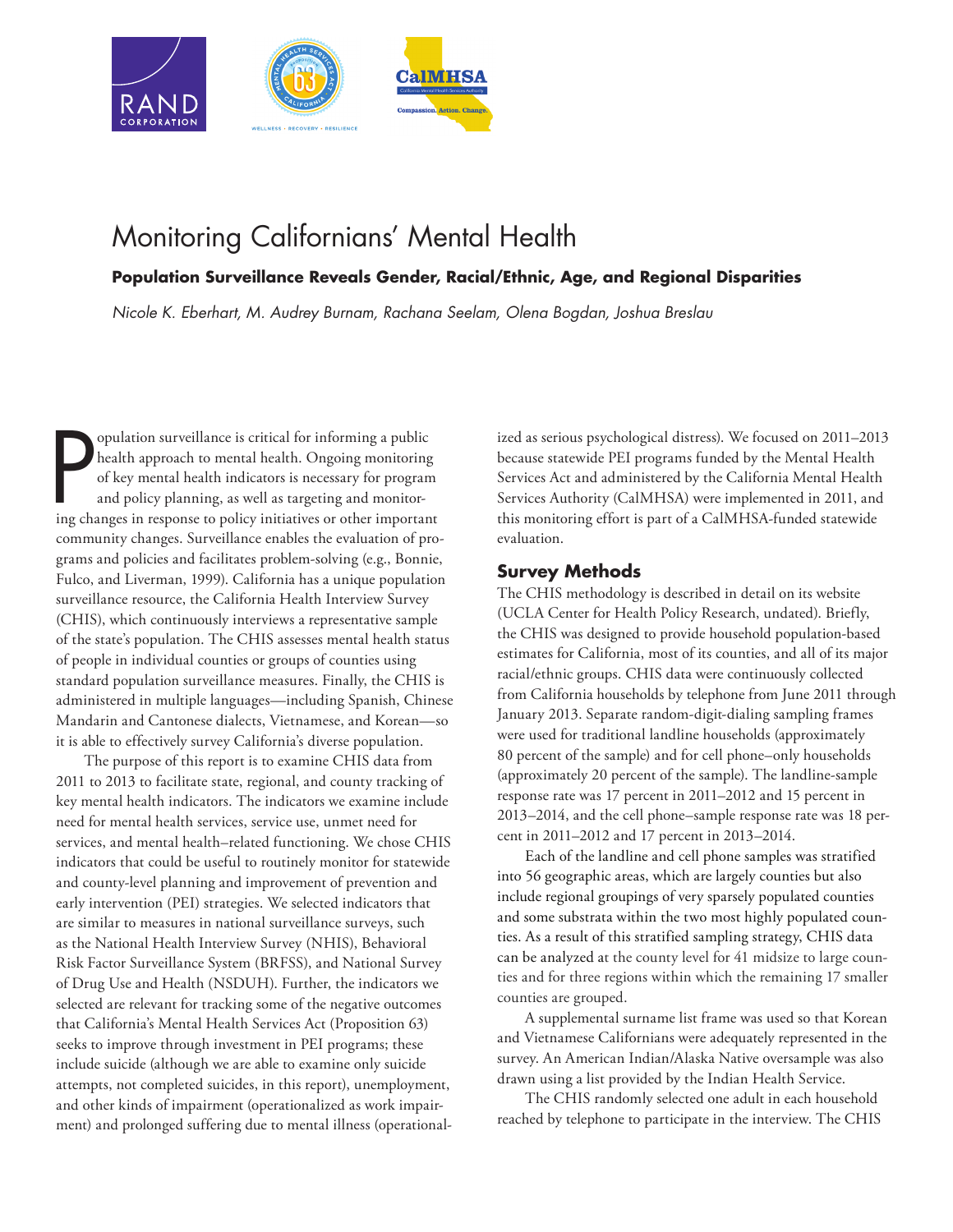surveyed adults, adolescents, and children, but the current analysis focuses on adults. Interviews were conducted in five languages (English, Spanish, Chinese Mandarin and Cantonese dialects, Vietnamese, and Korean) using a computer-assisted telephone interviewing (CATI) system.

The CHIS surveyed a wide variety of health issues (e.g., health status and conditions, health-related behaviors, health insurance, health service utilization), although the current analysis focuses on mental health.

#### Weighting and Variance Estimation

The CHIS weighted individuals completing the survey inversely to their probability of selection (UCLA Center for Health Policy Research, undated). Weights were developed in two steps. The first step was the development of a household weight that adjusted for probability of selection of the household from each stratum sampling frame, including adjustments for numbers never dialed, noncontacts and refusals, sample eligibility, screener interview nonresponse, and duplicate respondents. At the second step, the CHIS adjusted the household weight to create a person weight for each type of interview. For interviews with adults, this included adjustments for the probability of selection of the adult in the household, survey nonresponse among adults in the household, type of telephone, a composite weight adjustment for combining landline and cell phone samples, and a trimming and raking adjustment to produce population control totals consistent with the 2012 California Department of Finance (DOF) Population Estimates of noninstitutionalized household adults. The DOF population projections rely on the 2010 U.S. Census counts as a baseline and provide annually updated projections at the county level by race/ethnicity, gender, and age, based on fertility and mortality rates and life expectancy. The 2009–2011 California American Community Survey (ACS) and public-use microdata (PUMS) from the U.S. Census Bureau were used to produce 2012 DOF population counts by education and type of household.

Because the CHIS used a complex, stratified sampling design, our analyses use estimates of variances that take into account the complex design. These variance estimates, including standard errors and confidence intervals, are greater than what would be obtained if the design were a simple random sample of adults in the population. We estimate variances using a paired unit jackknife method that relies on replicate weights provided by the CHIS, employing the SUDAAN statistical package.

### Sample

We examined 63,659 adults surveyed by the CHIS during the 2011–2013 period. Data were collected continuously during this time. Table 1 describes the demographic characteristics of this sample, which were self-reported by respondents. All results were weighted to be representative of the general population of California adults. Consequently, about half of the weighted CHIS sample was female, and 78 percent was either white or Latino.

#### **Table 1. CHIS sample characteristics (statewide %, 2011–2013)**

| <b>Characteristic</b>                  | N (unweighted) | % (weighted) |
|----------------------------------------|----------------|--------------|
| Gender                                 |                |              |
| Male                                   | 26,174         | 48.79        |
| Female                                 | 37,130         | 51.21        |
| Race/ethnicity                         |                |              |
| White                                  | 38,900         | 43.93        |
| Latino                                 | 13,665         | 34.13        |
| Asian                                  | 5,721          | 13.63        |
| <b>Black</b>                           | 2,969          | 5.60         |
| Other                                  | 2,049          | 2.70         |
| Age range                              |                |              |
| 18-24 years old                        | 4,312          | 14.14        |
| 25-39 years old                        | 8,356          | 27.29        |
| 40-49 years old                        | 9,007          | 18.60        |
| 50-64 years old                        | 19,982         | 24.43        |
| 65+ years old                          | 21,647         | 15.54        |
| Age (young adults vs.<br>older adults) |                |              |
| 18-24 years old                        | 4,312          | 16.74        |
| 25-64 years old                        | 37,345         | 83.26        |
| Survey year                            |                |              |
| 2011                                   | 22,580         | 32.71        |
| 2012                                   | 20,355         | 33.42        |
| 2013                                   | 20,724         | 33.86        |

#### **Measures**

The constructed measures are described in Table 2 and presented in detail below. To briefly summarize, we examine rates of serious psychological distress using a scoring cut point that is predictive of serious mental illness (SMI). We examine utilization of behavioral health services, which encompasses those who do not necessarily have SMI and those who sought help for substance use issues. The unmet-need measure is an indicator of how many people needed behavioral health services but did not receive any services at all, according to self-reported service utilization. Then we look at those who report being impaired by their mental health issues, regardless of whether they have utilized services. Finally, we examine reports of suicide attempts, which, like the serious distress measure, can be considered an additional indicator of mental health need.

#### *Serious Psychological Distress/Probable SMI*

Psychological distress was measured using the Kessler-6 (K-6) scale, a widely used instrument for assessing clinically significant mental health problems (Kessler et al., 2003). A score of 13 or greater indicates serious psychological distress; Kessler and colleagues demonstrated that 13 is the optimal cutoff point for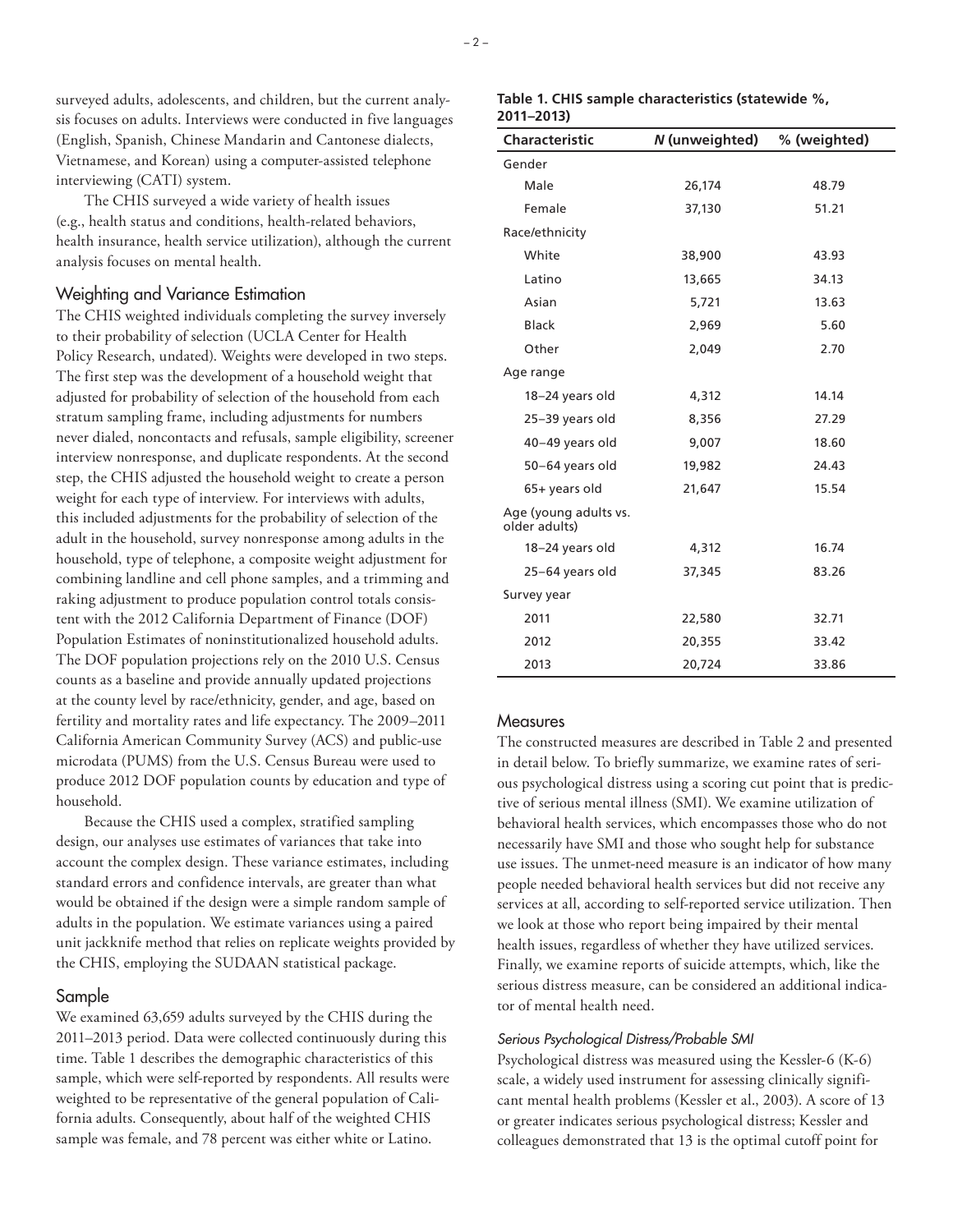| <b>Measure Name</b>                                            | <b>Numerator</b>                                                                                                                                                                                                                                                                           | Denominator                                 | <b>Ratio/Rate</b>                  |
|----------------------------------------------------------------|--------------------------------------------------------------------------------------------------------------------------------------------------------------------------------------------------------------------------------------------------------------------------------------------|---------------------------------------------|------------------------------------|
| Serious distress (K-6 $\geq$ 13)                               | Number who had K-6 score of 13 or higher                                                                                                                                                                                                                                                   | All adults in sample                        | 100 x numerator/denominator        |
| Saw PCP for mental health or<br>substance use                  | Number who saw a PCP for a mental or<br>alcohol/drug problem in past year                                                                                                                                                                                                                  | All adults in sample                        | $100 \times$ numerator/denominator |
| Saw specialist for mental<br>health or substance use           | Number who saw a psychiatrist/specialist for<br>a mental or alcohol/drug problem in past<br>year                                                                                                                                                                                           | All adults in sample                        | 100 x numerator/denominator        |
| Saw PCP or specialist for<br>mental health or substance<br>use | Number who saw a PCP or mental health<br>specialist for a mental or alcohol/drug<br>problem in past year                                                                                                                                                                                   | All adults in sample                        | 100 × numerator/denominator        |
| Unmet need                                                     | Number who reported needing help for<br>emotional/mental or alcohol/drug problem<br>in past year OR had serious psychological<br>distress, as defined by a score of 13 or higher<br>on the K-6 in past year, but reported not<br>receiving any mental health or substance use<br>treatment | All adults in sample                        | 100 x numerator/denominator        |
| Severe work impairment                                         | Number with severe work impairment in past<br>year                                                                                                                                                                                                                                         | Adults 70 or<br>younger who are<br>employed | $100 \times$ numerator/denominator |
| Missed 4+ days of work                                         | Number who missed 4 or more days of work<br>in past year                                                                                                                                                                                                                                   | All adults in sample                        | $100 \times$ numerator/denominator |
| Missed 9+ days of work                                         | Number who missed 9 or more days of work<br>in past year                                                                                                                                                                                                                                   | All adults in sample                        | $100 \times$ numerator/denominator |
| Attempted suicide                                              | Number who attempted suicide in past year                                                                                                                                                                                                                                                  | All adults in sample                        | $100 \times$ numerator/denominator |

| Table 2. Description of how measures were constructed |  |  |  |
|-------------------------------------------------------|--|--|--|
|-------------------------------------------------------|--|--|--|

assessing prevalence of SMI in a population (Kessler et al., 2003). The numerator for this indicator is the number of individuals with K-6 scores at or above this threshold, and the denominator is all California adults in the sample.

#### *Service Utilization*

The CHIS asks first whether respondents have seen a primary care physician or general practitioner for "problems with your mental health, emotions, nerves, or your use of alcohol or drugs" in the past 12 months, and then asks whether they have seen any other professional—such as a counselor, psychiatrist, or social worker—for such problems. Using endorsements of these items as the numerator, we calculate the rates of seeing a primary care provider (PCP), rates of seeing a specialist, and rates of seeing either (yes to either question), with all California adults in the sample as the denominator.

#### *Unmet Need*

We identified unmet need based on information about use of services, perception of need for treatment, and psychological distress. As shown in Figure 1, individuals were considered to have unmet need if they did not receive mental health or substance use treatment and they either perceived a need for treatment or had

serious psychological distress (i.e., a score of 13 or higher on the K-6, indicative of SMI). Perception of need was determined by a "yes" response to the question, "Was there ever a time during the past 12 months when you felt that you might need to see a professional because of problems with your mental health, emotions, nerves, or your use of alcohol or drugs?" This is a conservative measure of unmet need, as it does not capture individuals who received services that were inadequate in either amount or quality. The variable was constructed so that the denominator was all California adults in the sample.

#### *Work Impairment*

To measure self-reported severe work impairment, we calculated the proportion of respondents who said that their emotions interfered "a lot" (out of options "a lot," "some," or "not at all") with their performance at work, among those who are employed.

We also tabulated the number of respondents who endorsed missing significant amounts of work or daily activities in response to the question, "About how many days out of the past 365 days were you totally unable to work or carry out your normal activities because of your feeling nervous, depressed, or emotionally stressed?" We sought to set policy-relevant thresholds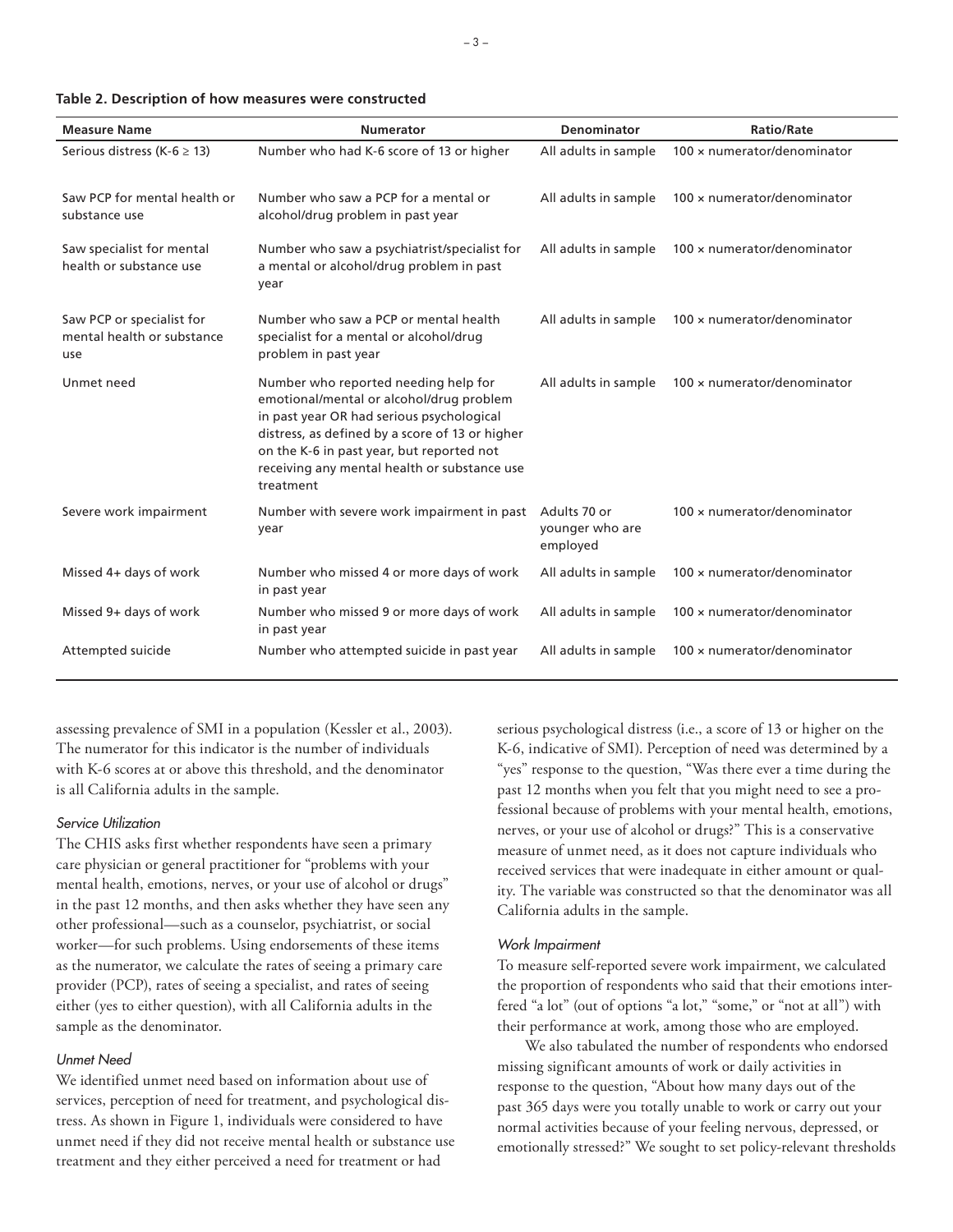#### **Figure 1. Operational definition of unmet need**



NOTE: MH = mental health; SU = substance use. **RAND** *RR2060-1*

for this indicator. The California Healthy Workplace Healthy Family Act of 2014 requires employers to provide a minimum of three days sick leave per year, and under California workers' compensation rules, an individual may receive temporary disability benefits if an injury prevents the person from doing his or her usual job for more than three days; thus, more than three (fourplus) days of missed work was used as one threshold for the indicator. According to the Bureau of Labor Statistics (undated), the mean number of paid sick leave days provided annually among civilian workers who have sick leave plans is eight. Therefore, we also examined greater than eight (nine-plus) days of missed work as a more conservative threshold for work impairment.

The work impairment items were asked only of Californians who had at least mild to moderate distress on the K-6, so to report rates in the overall sample of California adults, we assumed that those who did not report even mild to moderate distress did not experience severe work impairment, and we included them in the denominator with the assumption that they would be a "no" on these indicators.

#### *Attempted Suicide*

To measure suicide attempt rates, we calculated the proportion of respondents who responded "yes" to the question, "Have you attempted suicide at any time in the past 12 months?" Since this item was asked only of those who reported having seriously thought about suicide in the past 12 months and had ever attempted suicide, to report rates in the overall sample of California adults, we included in the denominator those who were not administered this question and assumed that they would be a "no" on this indicator (i.e., those who had not thought about suicide in the past 12 months and who had never attempted suicide could be assumed to have not attempted suicide in the past 12 months).

### **Analysis**

Descriptive statistics were computed to show average rates of the outcome measures statewide and across years, demographic groups, and regions of California. Ninety-five percent confidence intervals were computed for each estimated rate. Significant (*p* < 0.05) differences among the groups (e.g., younger and older Californians) were compared by examining whether either confidence interval contained the point estimate for the other group; if so, there is no significant difference between the groups, and if not, the groups are significantly different (Greenland et al., 2016).

### **Survey Results**

### Statewide Mental Health Indicators

Table 3 provides an overview of the key mental health indicators at the statewide level. Although CHIS data were collected continuously between 2011 and 2013, we briefly examined whether the mental health indicators shifted significantly over this time. There were some statistically significant differences across years, detailed in the table, but overall there was no a clear pattern of differences that were both statistically significant and sizable. Some indicators shifted in 2012 and then returned to 2011 levels in 2013. In addition, we were interested in longer-term trends in these mental health indicators, with 2011–2013 serving as a baseline. Thus, we discuss the overall results after combining samples interviewed in 2011–2013 in this report, both for simplicity and to maximize the sample size for subgroup analyses we present later. Across the years examined, almost 8 percent of the sample met the threshold for having serious psychological distress. About 12 percent of the sample had seen either a PCP or a specialist for problems with mental health or substance use in the last 12 months. However, 9 percent of the sample had unmet need i.e., these respondents did not see a provider, but they either perceived a need for treatment or had a high level of psychological distress or probable SMI. About 4 percent self-reported that their mental health problems severely impaired their performance at work; 9 percent missed four or more days of work and 7 percent missed 9 or more days because of a mental health problem. About a quarter of a percent (0.23 percent) reported attempting suicide in the past 12 months.

# Mental Health Indicators in Different Demographic Groups

Table 4 summarizes mental health need, service utilization, and work impairment among different demographic groups for the state as a whole. The table presents weighted percentages of California adults, with 95 percent confidence intervals shown in parentheses.

#### *Gender Differences*

Men and women significantly differed in the mental health indicators, with women having higher rates of serious psychological distress (about 4 percent of women versus 3 percent of men; see Figure 2) but also higher rates of mental health or substance use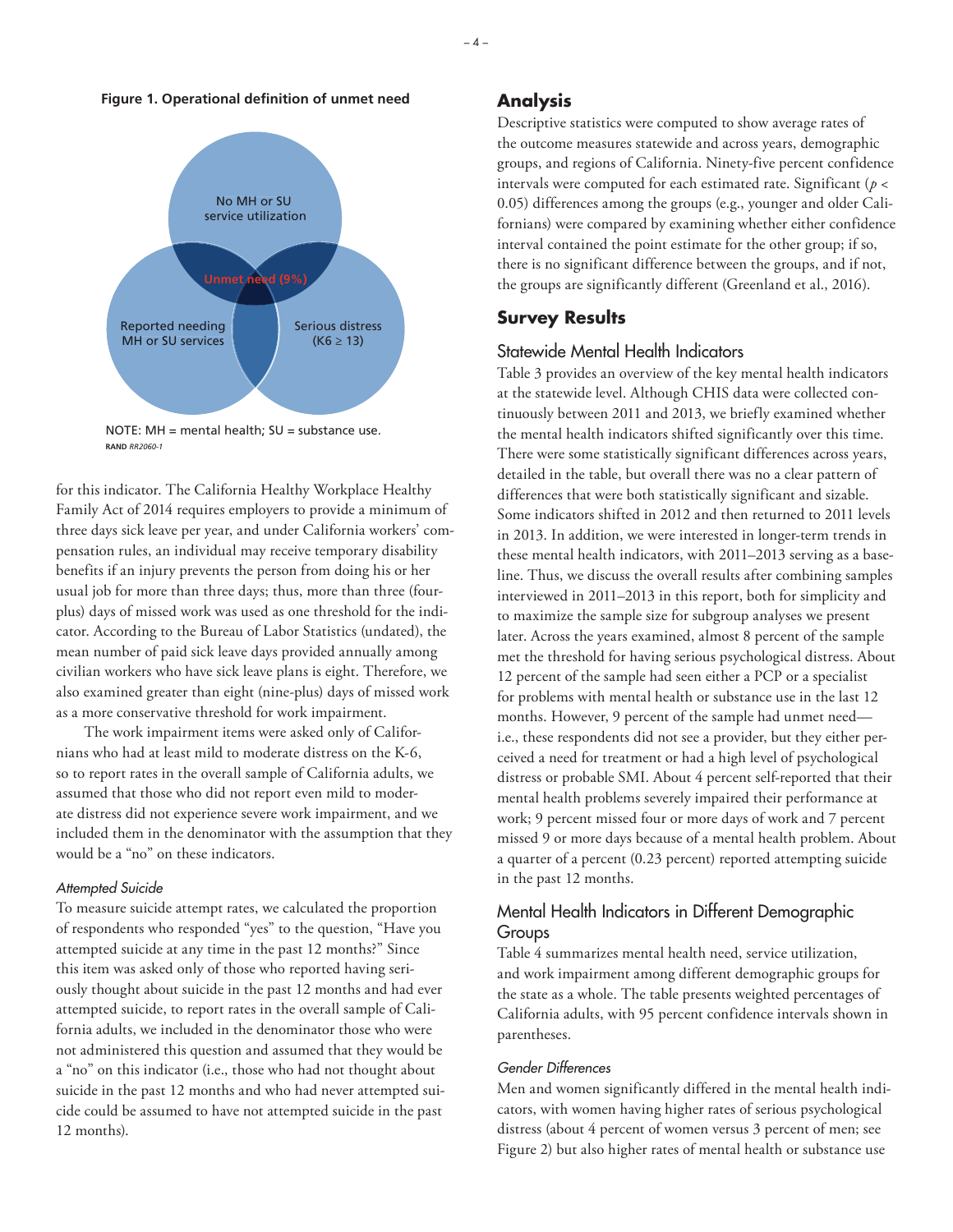| Table 3. Statewide mental health indicators (% yes) |  |  |  |  |  |  |
|-----------------------------------------------------|--|--|--|--|--|--|
|-----------------------------------------------------|--|--|--|--|--|--|

| <b>Measure</b>                                                           | 2011-2013 pooled | 2011                    | 2012                    | 2013                     |
|--------------------------------------------------------------------------|------------------|-------------------------|-------------------------|--------------------------|
| Serious distress (K-6 $\ge$ 13)                                          | 3.60             | 3.49<br>(3.09, 3.88)    | 3.46<br>(2.99, 3.92)    | 3.84<br>(3.29, 4.39)     |
| Saw PCP for mental health or substance use <sup>d</sup>                  | 7.21             | 7.11<br>(6.60, 7.61)    | 6.67<br>(6.13, 7.21)    | $7.84*$<br>(7.08, 8.60)  |
| Saw specialist for mental health or substance use                        | 9.09             | 9.20<br>(8.63, 9.78)    | 8.74<br>(8.11, 9.37)    | 9.34<br>(8.61, 10.07)    |
| Saw PCP or specialist for mental health or<br>substance use <sup>a</sup> | 12.35            | 12.45<br>(11.81, 13.09) | 11.81<br>(11.09, 12.53) | 12.80*<br>(11.92, 13.67) |
| Unmet need                                                               | 8.96             | 8.95<br>(8.26, 9.65)    | 8.50<br>(7.77, 9.23)    | 9.41<br>(8.47, 10.36)    |
| Severe work impairment <sup>b</sup>                                      | 4.42             | 4.02<br>(3.44, 4.59)    | 4.31<br>(3.85, 4.77)    | $4.92*$<br>(4.21, 5.63)  |
| Missed 4+ days of work <sup>C</sup>                                      | 8.61             | 8.10<br>(7.48, 8.72)    | 8.36<br>(7.74, 8.99)    | $9.33*$<br>(8.49, 10.17) |
| Missed 9+ days of work <sup>d</sup>                                      | 7.04             | 6.54<br>(6.04, 7.04)    | 6.79<br>(6.24, 7.34)    | $7.77*$<br>(7.03, 8.51)  |
| Attempted suicide                                                        | 0.23             | 0.16<br>(0.08, 0.24)    | 0.28<br>(0.13, 0.42)    | 0.26<br>(0.15, 0.38)     |

NOTES: 95 percent confidence intervals are indicated in parentheses. We have indicated significant ( $p < 0.05$ ) differences in the table with asterisks to indicate the groups with the higher rate.

<sup>a</sup> Rates of mental health service utilization were significantly higher in 2013 than 2012 but did not significantly differ from 2011.

b Rates of self-reported severe work impairment were significantly higher in 2013 than in 2011.

c Rates of missing 4+ days of work were significantly higher in 2013 than in 2011 or 2012.

d Rates of missing 9+ days of work were significantly higher in 2013 than in 2011.

service utilization, with 15 percent of women seeing a provider for a mental health problem, as compared with 10 percent of men (Figure 3). Despite their higher levels of service utilization, women still had higher levels of unmet need for mental health treatment; among all women, 10 percent needed mental health services but did not get any services at all, as compared with about 8 percent of men (Figure 4). Women were also more impaired by mental health issues; 5 percent self-reported severe impairment at work as compared with about 4 percent of men (Figure 5) and were more likely to miss significant amounts of work or other daily activities because of a mental health problem (Figure 6). We found that 10 percent of women reported missing four or more days of work because of a mental health concern, as compared with 7 percent of men, and 8 percent of women reported missing nine or more work days, as compared with about 6 percent of men.

#### *Racial/Ethnic Differences*

Diverse racial/ethnic groups were compared with white Californians; we did not examine differences among different racial/ ethnic minority groups. Black and Latino Californians had significantly higher rates of serious psychological distress (approximately 5 percent) than did white Californians (3 percent), while Asian Californians had a lower rate of serious distress than did

whites (2 percent), as illustrated in Figure 7. Only 11 percent of Latino Californians and just 6 percent of Asian Californians reported having seen a PCP or mental health specialist for a mental health or substance use problem, which was significantly lower than the 15 percent of whites who reported mental health service utilization in the past year (see Figure 8). Rates of unmet need (i.e., needing mental health or substance use services but not getting them) were higher among Latino Californians and, especially, black Californians, as compared with white Californians; 10 percent of Latino and 11 percent of black Californians had unmet mental health need, as compared with 8 percent of white Californians (Figure 9).

Rates of suicide attempts were similar among different racial/ ethnic groups, with the exception of Asian Californians, who had significantly lower rates of suicide attempts than did white Californians—0.07 percent versus 0.18 percent, respectively (Figure 10).

Only 3 percent of Asian Californians reported severe work impairment because of mental health concerns, a rate that is significantly less than the 5 percent of white Californians who self-reported severe work impairment (Figure 11). Asian Californians were less likely than white Californians to miss a significant number of work or daily activities days because of feeling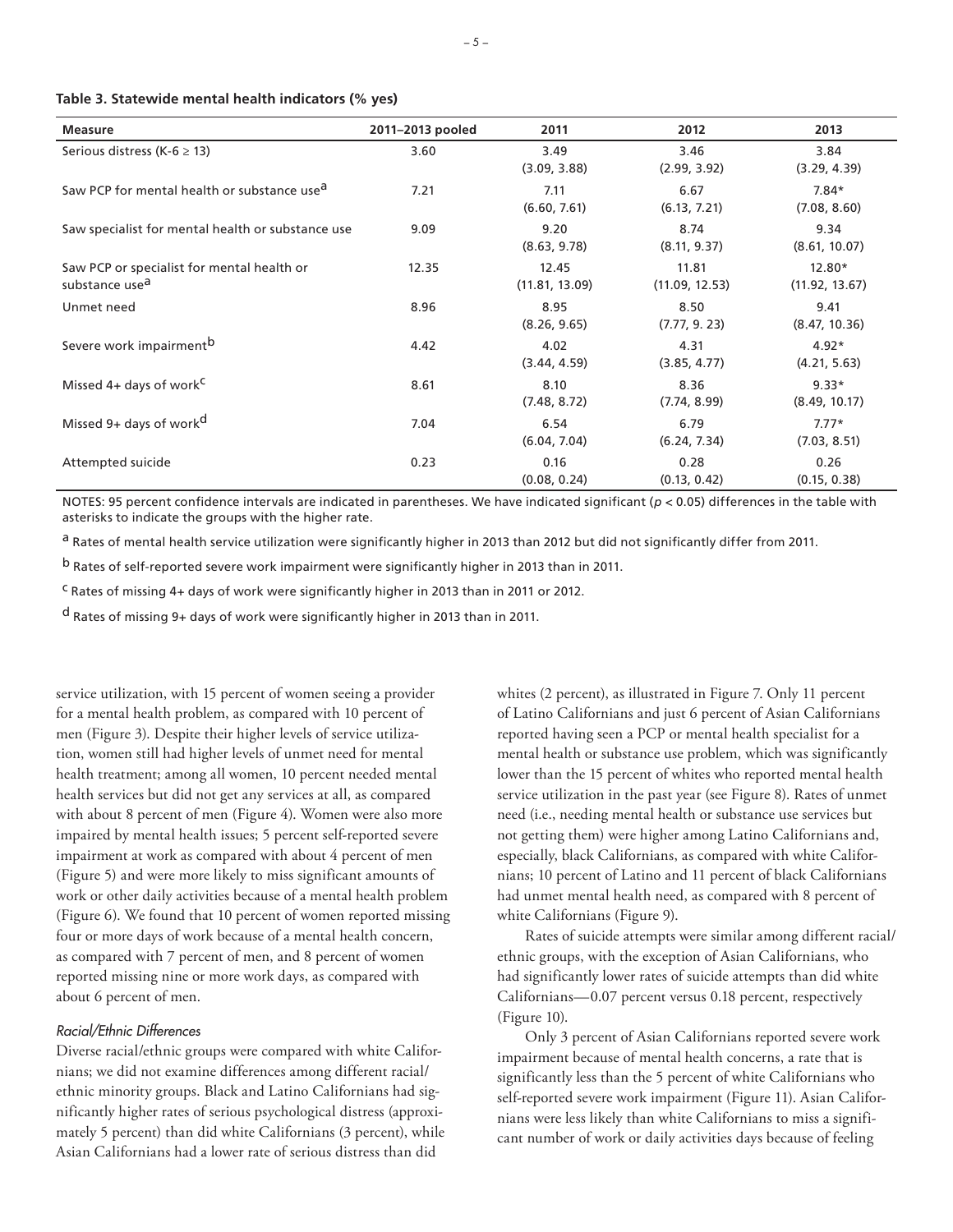|                             | % Serious<br><b>Distress</b><br>$(K-6 \ge 13)$ | % Saw PCP or<br><b>Specialist</b> | % Unmet<br><b>Need</b> | % Attempted<br><b>Suicide</b> | % Severe Work<br>Impairment | % Missed 4+<br>Days of Work/<br><b>Daily Activities</b> | % Missed 9+<br>Days of Work/<br><b>Daily Activities</b> |
|-----------------------------|------------------------------------------------|-----------------------------------|------------------------|-------------------------------|-----------------------------|---------------------------------------------------------|---------------------------------------------------------|
| Statewide                   | 3.60                                           | 12.35                             | 8.96                   | 0.23                          | 4.42                        | 8.61                                                    | 7.04                                                    |
|                             | (3.32, 3.87)                                   | (11.92, 12.79)                    | (8.50, 9.41)           | (0.17, 0.30)                  | (4.08, 4.75)                | (8.20, 9.01)                                            | (6.69, 7.39)                                            |
| Gender                      |                                                |                                   |                        |                               |                             |                                                         |                                                         |
| Male                        | 3.12                                           | 9.68                              | 8.31                   | 0.25                          | 3.84                        | 7.03                                                    | 5.72                                                    |
|                             | (2.72, 3.52)                                   | (9.12, 10.25)                     | (7.66, 8.96)           | (0.14, 0.36)                  | (3.34, 4.35)                | (6.47, 7.59)                                            | (5.23, 6.22)                                            |
| Female                      | $4.05*$                                        | $14.90*$                          | $9.57*$                | 0.22                          | $5.00*$                     | $10.11*$                                                | $8.29*$                                                 |
|                             | (3.67, 4.44)                                   | (14.25, 15.55)                    | (8.94, 10.21)          | (0.13, 0.30)                  | (4.49, 5.51)                | (9.50, 10.71)                                           | (7.77, 8.81)                                            |
| Race/ethnicity <sup>a</sup> |                                                |                                   |                        |                               |                             |                                                         |                                                         |
| White                       | 2.93                                           | 15.35                             | 8.21                   | 0.18                          | 4.64                        | 7.89                                                    | 6.58                                                    |
|                             | (2.60, 3.26)                                   | (14.68, 16.03)                    | (7.62, 8.80)           | (0.11, 0.25)                  | (4.14, 5.13)                | (7.34, 8.45)                                            | (6.09, 7.07)                                            |
| Latino                      | $4.52*$                                        | $10.60*$                          | $9.94*$                | 0.33                          | 4.46                        | $9.44*$                                                 | $7.45*$                                                 |
|                             | (3.97, 5.06)                                   | (9.73, 11.47)                     | (9.07, 10.81)          | (0.17, 0.50)                  | (3.85, 5.06)                | (8.70, 10.18)                                           | (6.81, 8.09)                                            |
| Asian                       | $2.10*$                                        | $5.89*$                           | 7.10                   | $0.07*$                       | $3.04*$                     | $6.05*$                                                 | $4.56*$                                                 |
|                             | (1.53, 2.67)                                   | (4.88, 6.91)                      | (5.88, 8.32)           | (0.00, 0.14)                  | (2.21, 3.87)                | (5.07, 7.04)                                            | (3.69, 5.43)                                            |
| <b>Black</b>                | $5.39*$                                        | 13.38                             | $11.31*$               | 0.41                          | 4.51                        | $11.95*$                                                | $10.61*$                                                |
|                             | (3.89, 6.90)                                   | (11.39, 15.37)                    | (9.22, 13.40)          | (0.07, 0.75)                  | (2.95, 6.08)                | (9.96, 13.94)                                           | (8.65, 12.57)                                           |
| Age                         |                                                |                                   |                        |                               |                             |                                                         |                                                         |
| $18-24$ years               | 2.77                                           | 12.11                             | $11.96*$               | 0.45                          | $5.76*$                     | 8.82                                                    | 6.78                                                    |
| old                         | (2.17, 3.37)                                   | (10.86, 13.37)                    | (10.62, 13.30)         | (0.20, 0.70)                  | (4.87, 6.66)                | (7.72, 9.92)                                            | (5.84, 7.71)                                            |
| $25-64$ years               | $4.06*$                                        | $13.60*$                          | 9.47                   | 0.23                          | 4.39                        | 9.59                                                    | $7.87*$                                                 |
| old                         | (3.73, 4.40)                                   | (13.06, 14.14)                    | (8.92, 10.03)          | (0.15, 0.31)                  | (4.01, 4.77)                | (9.07, 10.11)                                           | (7.43, 8.31)                                            |

**Table 4. Statewide demographic differences in key mental health indicators: distress, service utilization, unmet need, suicide attempts, and impairment—percentage and confidence interval**

NOTES: 95 percent confidence intervals are indicated in parentheses. Asterisks indicate a statistically significant (p < 0.05) difference between demographic groups (i.e., gender, race/ethnicity, age).

a White is used as the comparison group.





**Figure 3. California women have higher rates of mental health or substance use service utilization than men do**

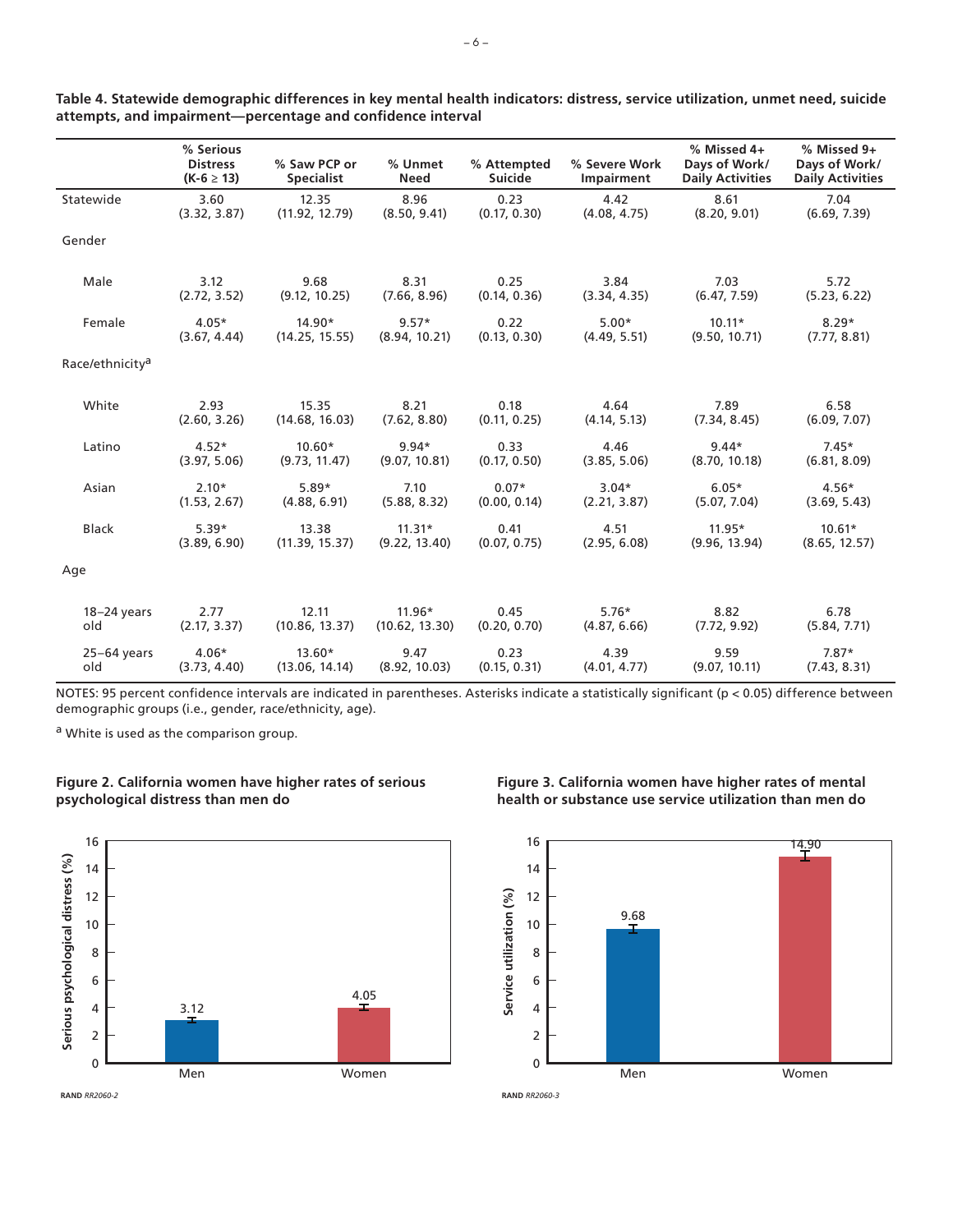

**Figure 4. California women have higher rates of unmet** 

**need for mental health treatment than men do**

**Figure 5. California women have higher rates of selfreported severe work impairment because of mental health than men do**



**Figure 6. California women were more likely to be unable to work or carry out normal activities for a significant number of days (in a 12-month period) because of mental health problems, compared with men**



**Figure 7. Black and Latino Californians exhibited higher rates of serious psychological distress than whites did**



NOTE: Asterisk indicates a statistically significant difference (*p* < 0.05) from white Californians. **RAND** *RR2060-7*





NOTE: Asterisks indicate a statistically significant difference (*p* < 0.05) from white Californians. **RAND** *RR2060-8*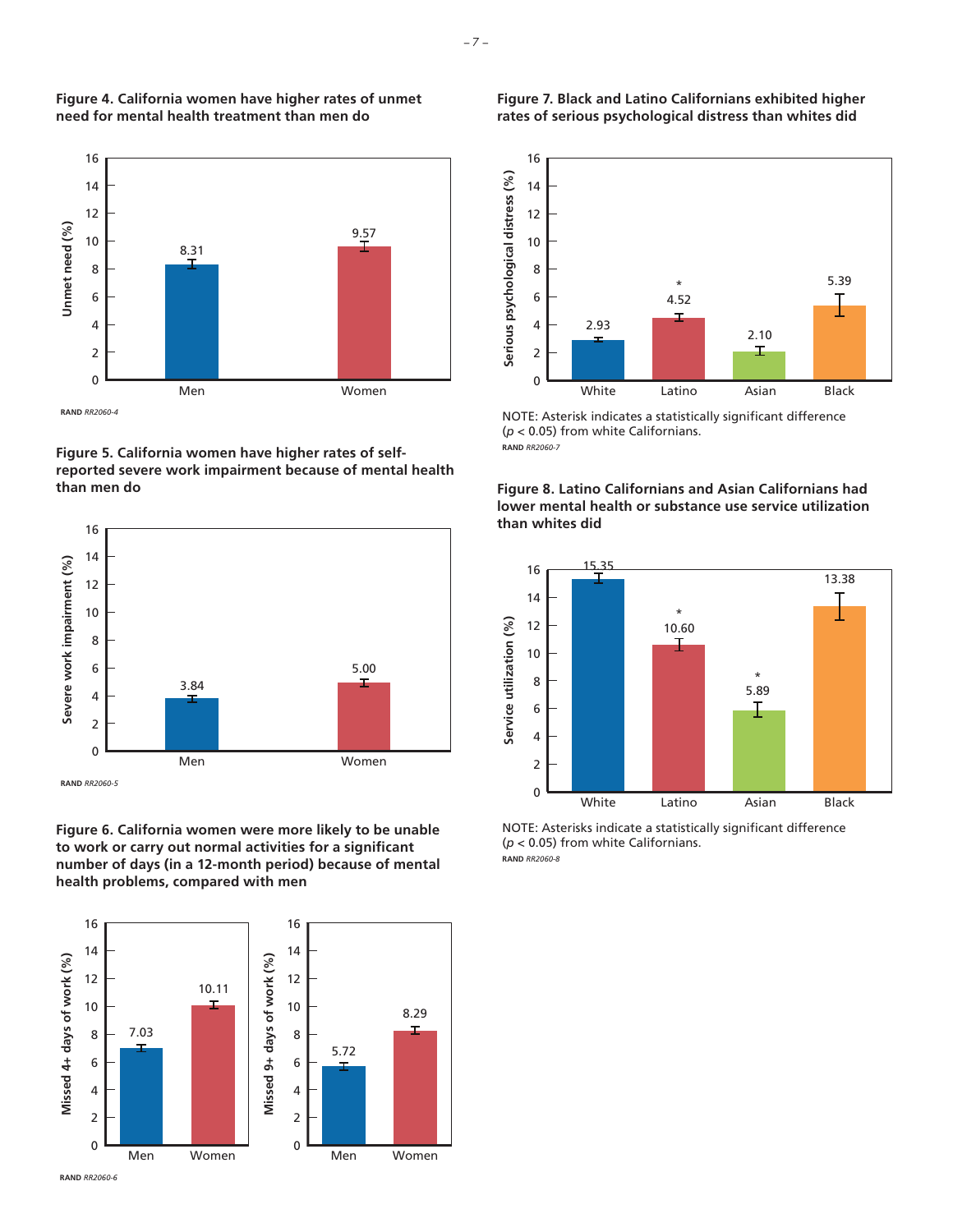

**Figure 9. Latino and black Californians had higher rates of unmet need for mental health services**

NOTE: Asterisks indicate a statistically significant difference (*p* < 0.05) from white Californians. **RAND** *RR2060-9*

**Figure 10. Asian Californians had lower rates of suicide attempts**



NOTE: Asterisk indicates a statistically significant difference (*p* < 0.05) from white Californians. **RAND** *RR2060-10*

nervous, depressed, or emotionally stressed, whether a threshold of four or nine days per year was used. Conversely, Latino and, especially, black Californians were more likely than white Californians to miss a significant number of days of work or other daily activities because of mental health concerns (Figure 12). At the four-day threshold, rates of missed work were 12 percent among black Californians, 9 percent among Latino Californians, 8 percent among white Californians, and just 6 percent among Asian Californians.

## *Age Differences*

We examined differences in key mental health indicators between young adults ages 18–24 and adults ages 25–64. We

### **Figure 11. Asian Californians self-reported lower rates of severe work impairment than whites did**



NOTE: Asterisk indicates a statistically significant difference (*p* < 0.05) from white Californians. **RAND** *RR2060-11*

found that young adults had significantly lower rates of serious distress (3 percent among young adults, compared with 4 percent among other adults; see Figure 13), as well as lower rates of mental health service utilization (12 percent among young adults, compared with 14 percent among other adults; see Figure 14). Consistent with their lower rates of service utilization, younger adults had higher rates of unmet need for mental health or substance use services (12 percent, compared with 9 percent among other adults; see Figure 15) and were more likely to report severe impairment in work and daily activities because of mental health concerns (6 percent of young adults, compared with 4 percent of other adults; see Figure 16). Despite self-reporting higher rates of severe work impairment, younger adults also reported lower rates of missing work because of a mental health concern; about 7 percent missed nine or more days, compared with 8 percent of other adults (see Figure 17).

# Mental Health Indicators by Region and County

We examined CHIS mental health indicators in the California mental health regions and the counties that compose those regions. CalMHSA has identified five regions of California for program planning purposes: the Superior region (northernmost region), the Bay Area, the Central region, the Southern region (Southern California, except Los Angeles), and the Los Angeles region. Table 5 presents the counties that compose each CalMHSA region and summarizes how the mental health indicators vary between regions and counties. Only regions will be discussed in the text below. Appendix A provides more-detailed data on how mental health indicators vary within demographic groups within a region. Appendix B provides additional detail on how the indicators vary within demographic groups within a county. Results are not reported when the denominator (i.e., total number of respondents) for an item is fewer than 100 or when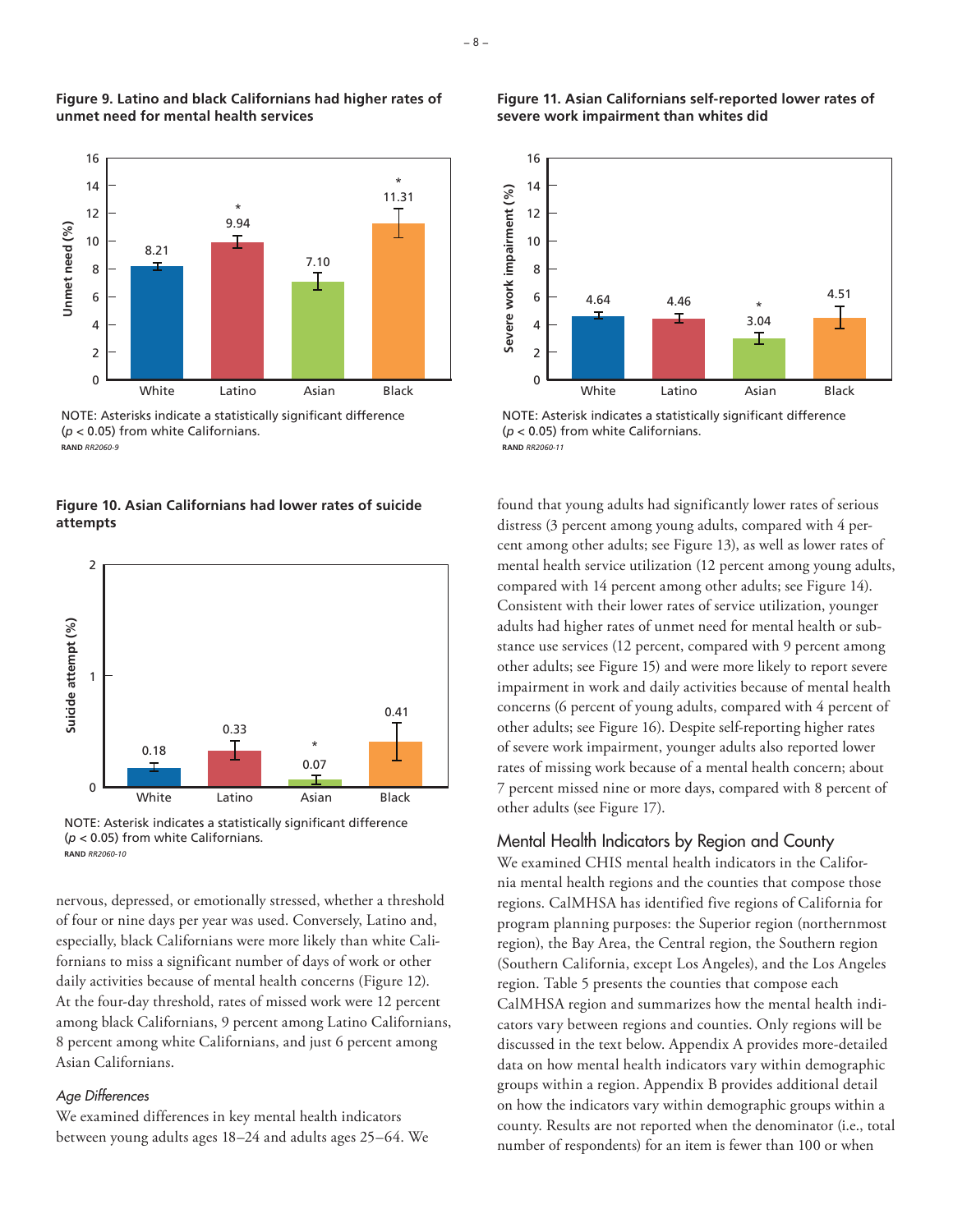

**Figure 12. Asian Californians were less likely to miss a significant number of work or daily activity days because of mental health; Latino and black Californians were more likely to miss work or daily activities**

NOTE: Asterisks indicate a statistically significant difference (*p* < 0.05) from white Californians. **RAND** *RR2060-12*

**Figure 13. Young adults had lower rates of serious psychological distress**



**Figure 14. Young adults had lower rates of mental health or substance use service utilization**



**Figure 15. Young adults had higher rates of unmet need for mental health or substance use services**



**Figure 16. Younger adults endorsed higher rates of severe work impairment because of mental health**

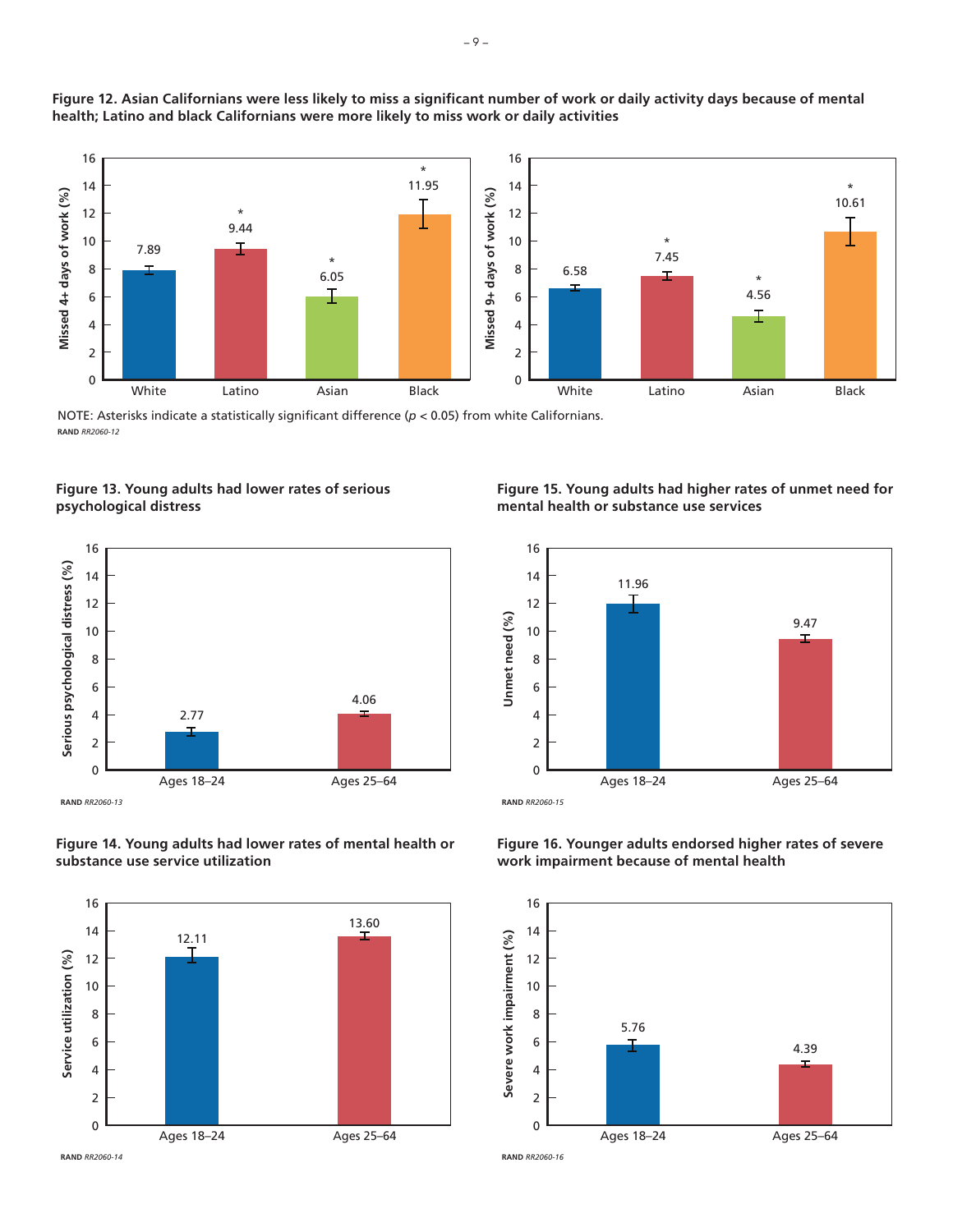

**Figure 17. Younger adults were less likely to miss a significant number of work or daily activity days because** 

**of mental health**

the number of individuals in any single respondent category is fewer than three. County-level results are consistently not reported for the suicide-attempt variable, given that very few counties had a large enough sample size to make the rate reliable.

There were a number of statistically significant ( $p < 0.05$ ) differences between regions. Regional rates of serious distress ranged from 3 to 5 percent; the Superior region's 5 percent rate of serious psychological distress was significantly higher than the Bay Area's, Central region's, or Southern region's, where rates of serious distress were 3–4 percent (see Figure 18). Indeed, the Bay Area's 3 percent rate of serious distress was significantly lower than all other regions.

Further, there were some regional differences in mental health or substance use service utilization. We provide the results for PCPs and specialists separately for the regional data, because the patterns of findings were different for the different kinds of providers (this was not true when we examined demographic differences, thus we reported results for PCP and specialist together). Rates of PCP mental health service utilization ranged from 6.5 to 9 percent among the regions; the Superior region's 9 percent rate of PCP mental health service utilization was significantly higher than each of the other regions, and Los Angeles' 6.5 percent rate was significantly lower than the Central and Southern regions where PCP mental health service utilization was 7.5 percent (Figure 19). At 11 percent, the rate of seeing a specialist for behavioral health care was higher in the Bay Area than in every other region, where rates ranged from 8 to 9 percent. The Central region's 8 percent rate of specialist service utilization was significantly lower than the Superior and Southern regions' 9 percent rates. When we examined the rates of seeing *either* a PCP *or* a specialist, mental health or substance use service utilization rates were significantly higher in the Bay Area and the Superior region than in the Central, Southern, and Los Angeles regions.



#### **Figure 18. Levels of serious distress were relatively high in the Superior region and relatively low in the Bay Area**



than in the Central region and ranged from 8 to 9 percent across all the regions (Figure 20). It is difficult to detect statistically significant differences in rates of suicide attempts, because of their low incidence, but one statistically significant difference emerged: Rates of attempted suicide were higher in the Southern region (0.27 percent) than in the Bay Area (0.10 percent), which had the lowest rate in the state (Figure 21). The highest suicide attempt rate was 0.35 percent, found in the Central region; however, statistically significant differences could not be detected between the Central region and any other region.

Finally, there were also regional differences in rates of missing a significant number of days of work or daily activities because of mental health issues, as shown in Figure 22. Rates of missing four-plus days of work because of mental health were higher in the Los Angeles region (9 percent) than in the Southern region (8 percent) and ranged from 8 to 9 percent across all regions. Rates of missing nine-plus days of work because of mental health ranged from 6 percent to 8 percent and were higher in the Los Angeles region (8 percent) than in the Bay Area (6 percent) and the Central (7 percent) region. Rates of missed work were also lower in the Bay Area, compared with the Superior (8 percent) and Central regions (in addition to Los Angeles).

### **Discussion**

Population surveillance is essential for understanding public health needs, tracking how they change over time, designing programs and policies, evaluating their impact, and in turn guiding policy and programmatic decisionmaking (see, e.g., Bonnie et al., 1999). We used the CHIS, a large-scale survey measuring the health of Californians, to examine some key mental health indicators among adults in the state.

The CHIS is an important public health surveillance survey for the state of California because the survey draws large, representative samples on an ongoing basis, which allows for tracking change over time. Another important strength of this surveil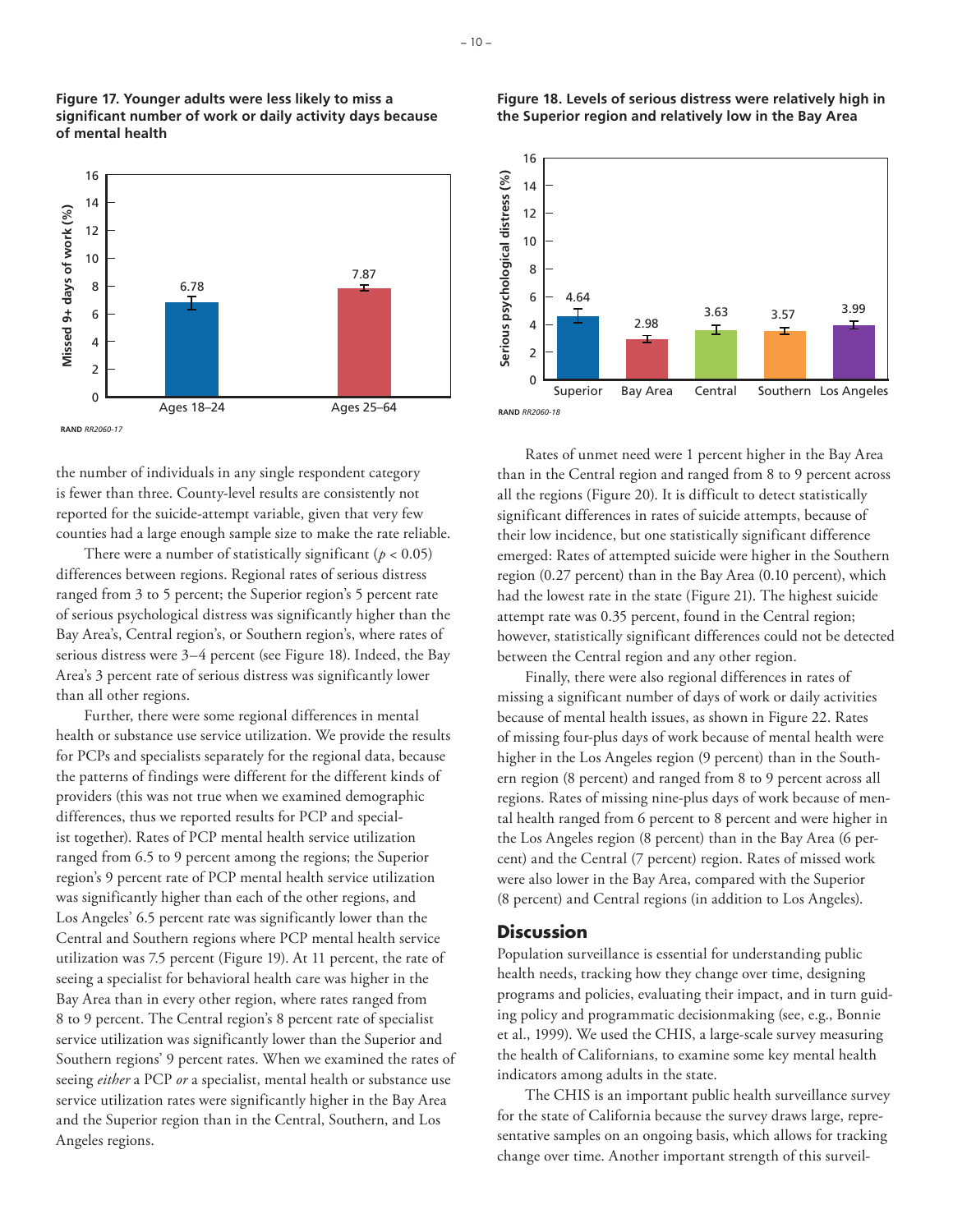**Table 5. Mental health indicators by California region and county: percentages and confidence intervals for serious distress, service utilization, unmet need, suicide attempts, and impairment** 

| Location                                                    | % Serious<br><b>Distress</b><br>$(K-6 \ge 13)^a$ | % Saw PCP <sup>b</sup> | % Saw<br>Specialist <sup>c</sup> | % Saw PCP or<br>Specialist <sup>d</sup> | % Unmet<br><b>Need<sup>e</sup></b> | % Attempted<br>Suicide <sup>†</sup> | % Severe<br>Work<br>Impairment | % Missed<br>4+ Days of<br><b>Work</b> <sup>g</sup> | % Missed<br>9+ Days of<br><b>Work</b> <sup>h</sup> |
|-------------------------------------------------------------|--------------------------------------------------|------------------------|----------------------------------|-----------------------------------------|------------------------------------|-------------------------------------|--------------------------------|----------------------------------------------------|----------------------------------------------------|
| Superior                                                    | 4.64<br>(3.69, 5.60)                             | 8.82<br>(7.70, 9.95)   | 9.40<br>(8.20, 10.60)            | 13.97<br>(12.61, 15.34)                 | 8.76<br>(7.38, 10.13)              | 0.14<br>(0.01, 0.27)                | 4.56<br>(3.56, 5.57)           | 9.20<br>(8.05, 10.35)                              | 7.72<br>(6.62, 8.81)                               |
| <b>Butte</b>                                                | 6.77<br>(3.70, 9.84)                             | 9.34<br>(6.42, 12.25)  | 9.94<br>(7.14, 12.73)            | 14.62<br>(11.23, 18.01)                 | 10.71<br>(5.86, 15.55)             |                                     | 5.61<br>(2.46, 8.76)           | 10.00<br>(6.69, 13.31)                             | 8.73<br>(5.59, 11.87)                              |
| Del Norte/Siskiyou/ Lassen/<br>Trinity/Modoc/ Plumas/Sierra | 3.40<br>(1.33, 5.47)                             | 7.94<br>(4.54, 11.34)  | 6.83<br>(3.67, 9.99)             | 11.72<br>(7.65, 15.80)                  | 5.14<br>(2.82, 7.46)               |                                     | 1.92<br>(0.37, 3.47)           | 5.63<br>(3.51, 7.74)                               | 5.17<br>(3.05, 7.30)                               |
| Humboldt                                                    | 3.71<br>(0.24, 7.19)                             | 11.09<br>(7.04, 15.15) | 12.96<br>(9.94, 15.99)           | 19.86<br>(15.34, 24.37)                 | 10.65<br>(6.43, 14.86)             |                                     | 4.09<br>(1.82, 6.35)           | 9.25<br>(5.20, 13.29)                              | 7.40<br>(3.65, 11.15)                              |
| Lake                                                        | 4.86<br>(2.02, 7.70)                             | 10.40<br>(5.82, 14.99) | 9.22<br>(4.34, 14.10)            | 13.37<br>(8.37, 18.37)                  | 5.53<br>(2.68, 8.39)               | $\overline{\phantom{0}}$            | 5.46<br>(1.66, 9.25)           | 9.03<br>(5.06, 12.99)                              | 5.57<br>(3.22, 7.91)                               |
| Mendocino                                                   | 2.59<br>(0.88, 4.30)                             | 7.04<br>(4.15, 9.92)   | 6.73<br>(3.85, 9.60)             | 10.67<br>(7.20, 14.13)                  | 11.98<br>(7.90, 16.06)             | $\overline{\phantom{0}}$            | 5.16<br>(1.84, 8.47)           | 8.29<br>(5.50, 11.09)                              | 6.54<br>(4.15, 8.93)                               |
| Nevada                                                      | 4.44<br>(1.39, 7.48)                             | 8.20<br>(5.35, 11.05)  | 11.84<br>(7.97, 15.72)           | 15.35<br>(11.27, 19.44)                 | 6.69<br>(3.64, 9.74)               |                                     | 5.11<br>(1.85, 8.37)           | 10.14<br>(6.72, 13.56)                             | 8.15<br>(5.02, 11.28)                              |
| Shasta                                                      | 5.88<br>(3.30, 8.45)                             | 7.67<br>(5.40, 9.95)   | 9.21<br>(6.16, 12.27)            | 12.88<br>(9.42, 16.34)                  | 8.88<br>(5.55, 12.21)              |                                     | 4.91<br>(2.45, 7.37)           | 10.20<br>(6.98, 13.43)                             | 8.68<br>(5.72, 11.64)                              |
| Tehama/Glenn/Colusa                                         | 2.85<br>(1.03, 4.66)                             | 9.35<br>(5.41, 13.28)  | 7.96<br>(4.32, 11.61)            | 12.50<br>(8.06, 16.94)                  | 8.79<br>(4.87, 12.71)              |                                     | 4.30<br>(0.85, 7.76)           | 10.80<br>(6.46, 15.13)                             | 10.13<br>(5.85, 14.41)                             |
| <b>Bay Area</b>                                             | 2.98<br>(2.47, 3.50)                             | 7.21<br>(6.48, 7.93)   | 10.84<br>(9.97, 11.71)           | 13.78<br>(12.84, 14.73)                 | 9.20<br>(8.37, 10.03)              | 0.10<br>(0.03, 0.16)                | 4.78<br>(4.10, 5.45)           | 7.96<br>(4.15, 8.77)                               | 6.12<br>(5.40, 6.85)                               |
| Alameda                                                     | 1.97<br>(1.09, 2.85)                             | 6.53<br>(4.82, 8.25)   | 11.74<br>(9.44, 14.04)           | 14.48<br>(11.97, 16.99)                 | 8.46<br>(6.61, 10.31)              |                                     | 5.41<br>(3.59, 7.23)           | 8.68<br>(6.57, 10.80)                              | 7.18<br>(5.20, 9.16)                               |
| Contra Costa                                                | 3.81<br>(2.10, 5.53)                             | 7.76<br>(5.50, 10.03)  | 10.94<br>(8.39, 13.48)           | 13.70<br>(11.01, 16.39)                 | 8.82<br>(6.40, 11.24)              |                                     | 4.10<br>(2.12, 6.09)           | 7.38<br>(5.13, 9.64)                               | 6.16<br>(4.07, 8.26)                               |
| Marin                                                       | 2.30<br>(0.57, 4.03)                             | 4.51<br>(2.35, 6.67)   | 15.06<br>(10.05, 20.07)          | 17.64<br>(12.45, 22.84)                 | 6.97<br>(3.51, 10.43)              |                                     | 4.39<br>(1.78, 7.01)           | 7.11<br>(3.86, 10.37)                              | 4.10<br>(2.20, 6.00)                               |
| Monterey                                                    | 4.34<br>(2.43, 6.25)                             | 7.39<br>(4.81, 9.96)   | 8.67<br>(5.67, 11.67)            | 12.33<br>(9.05, 15.6)                   | 9.73<br>(6.79, 12.67)              |                                     | 5.36<br>(2.54, 8.18)           | 9.92<br>(6.77, 13.07)                              | 6.71<br>(4.23, 9.20)                               |
| Napa                                                        | 3.10<br>(0.55, 5.66)                             | 6.96<br>(3.30, 10.62)  | 7.96<br>(4.81, 11.11)            | 11.14<br>(6.98, 15.29)                  | 9.87<br>(5.15, 14.59)              | —                                   | 6.35<br>(1.84, 10.86)          | 7.54<br>(3.75, 11.32)                              | 6.21<br>(2.64, 9.79)                               |
| San Benito                                                  | 1.26<br>(0.00, 2.59)                             | 4.90<br>(1.99, 7.82)   | 4.64<br>(1.51, 7.76)             | 7.61<br>(3.56, 11.67)                   | 12.19<br>(5.15, 19.24)             |                                     | 2.02<br>(0.00, 4.14)           | 5.90<br>(2.46, 9.35)                               | 4.60<br>(1.47, 7.73)                               |
| San Francisco                                               | 4.04<br>(1.86, 6.22)                             | 10.12<br>(6.86, 13.38) | 13.72<br>(10.50, 16.95)          | 17.54<br>(13.84, 21.25)                 | 13.60<br>(9.99, 17.21)             |                                     | 6.31<br>(3.37, 9.25)           | 9.46<br>(6.25, 12.67)                              | 7.67<br>(4.69, 10.64)                              |
| San Mateo                                                   | 2.31<br>(0.50, 4.12)                             | 5.61<br>(3.18, 8.04)   | 9.65<br>(6.69, 12.61)            | 11.70<br>(8.54, 14.87)                  | 8.58<br>(5.22, 11.93)              |                                     | 3.06<br>(1.50, 4.62)           | 6.91<br>(3.91, 9.92)                               | 3.90<br>(1.94, 5.86)                               |
| Santa Clara                                                 | 2.75<br>(1.73, 3.77)                             | 6.04<br>(4.59, 7.49)   | 8.11<br>(6.45, 9.77)             | 10.82<br>(8.93, 12.72)                  | 8.25<br>(6.43, 10.08)              |                                     | 4.05<br>(2.66, 5.44)           | 7.21<br>(5.51, 8.91)                               | 5.53<br>(4.08, 6.98)                               |
| Santa Cruz                                                  | 3.14<br>(1.05, 5.24)                             | 7.77<br>(4.51, 11.03)  | 15.38<br>(10.85, 19.91)          | 17.53<br>(12.93, 22.12)                 | 11.18<br>(7.10, 15.25)             |                                     | 7.42<br>(3.60, 11.24)          | 9.76<br>(6.22, 13.31)                              | 6.30<br>(3.66, 8.93)                               |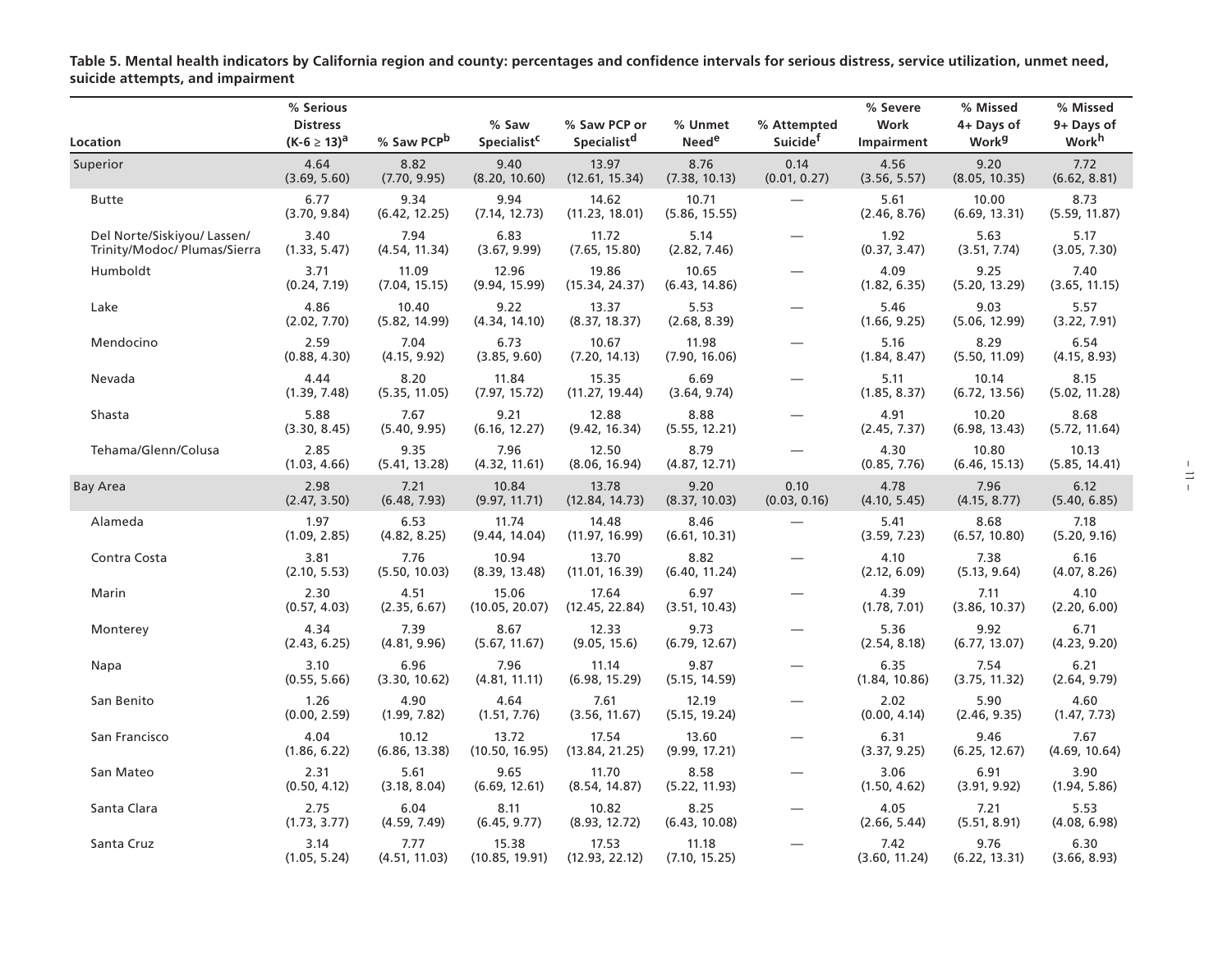| <b>Location</b>                                              | % Serious<br><b>Distress</b><br>(K-6 $\geq$ 13) <sup>a</sup> | % Saw PCP <sup>b</sup> | % Saw<br>Specialist <sup>c</sup> | % Saw PCP or<br>Specialist <sup>d</sup> | % Unmet<br><b>Need<sup>e</sup></b> | % Attempted<br>Suicide <sup>†</sup> | % Severe<br>Work<br>Impairment | % Missed<br>4+ Days of<br><b>Work</b> <sup>g</sup> | % Missed<br>9+ Days of<br><b>Work</b> <sup>h</sup> |
|--------------------------------------------------------------|--------------------------------------------------------------|------------------------|----------------------------------|-----------------------------------------|------------------------------------|-------------------------------------|--------------------------------|----------------------------------------------------|----------------------------------------------------|
| Solano                                                       | 2.57<br>(1.15, 3.99)                                         | 9.06<br>(5.54, 12.59)  | 11.12<br>(7.51, 14.73)           | 14.63<br>(10.43, 18.84)                 | 8.97<br>(6.06, 11.88)              |                                     | 4.25<br>(1.99, 6.50)           | 7.53<br>(4.80, 10.26)                              | 6.43<br>(3.93, 8.93)                               |
| Sonoma                                                       | 3.95<br>(1.60, 6.29)                                         | 9.09<br>(5.98, 12.20)  | 12.35<br>(8.83, 15.86)           | 16.36<br>(12.57, 20.16)                 | 7.34<br>(4.76, 9.91)               |                                     | 5.23<br>(2.68, 7.77)           | 7.01<br>(4.05, 9.97)                               | 5.84<br>(3.05, 8.62)                               |
| Central                                                      | 3.63<br>(3.05, 4.21)                                         | 7.51<br>(6.57, 8.45)   | 7.88<br>(6.99, 8.77)             | 11.81<br>(10.75, 12.88)                 | 8.20<br>(7.28, 9.12)               | 0.35<br>(0.10, 0.60)                | 4.01<br>(3.23, 4.79)           | 8.80<br>(7.82, 9.78)                               | 7.43<br>(6.57, 8.29)                               |
| El Dorado                                                    | 3.17<br>(1.00, 5.33)                                         | 5.82<br>(3.95, 7.69)   | 7.86<br>(5.21, 10.50)            | 11.03<br>(7.98, 14.08)                  | 5.79<br>(2.58, 9.00)               |                                     | 1.92<br>(0.75, 3.10)           | 7.30<br>(4.15, 10.45)                              | 6.91<br>(3.81, 10.02)                              |
| Fresno                                                       | 3.77<br>(2.24, 5.30)                                         | 8.26<br>(5.07, 11.44)  | 8.56<br>(6.11, 11.01)            | 12.39<br>(8.9, 15.87)                   | 9.24<br>(6.51, 11.98)              |                                     | 3.91<br>(1.68, 6.14)           | 11.06<br>(7.80, 14.32)                             | 8.36<br>(5.80, 10.91)                              |
| Kings                                                        | 6.65<br>(3.13, 10.17)                                        | 9.06<br>(3.39, 14.72)  | 8.60<br>(2.25, 14.95)            | 13.23<br>(6.82, 19.65)                  | 6.08<br>(2.53, 9.63)               |                                     | 4.51<br>(1.41, 7.61)           | 8.72<br>(4.61, 12.83)                              | 8.49<br>(4.40, 12.58)                              |
| Madera                                                       | 9.14<br>(4.36, 13.92)                                        | 5.39<br>(2.50, 8.28)   | 7.71<br>(3.77, 11.65)            | 9.85<br>(5.73, 13.97)                   | 15.69<br>(9.42, 21.95)             | $\overline{\phantom{0}}$            | 4.19<br>(0.27, 8.11)           | 13.22<br>(7.71, 18.72)                             | 12.92<br>(7.42, 18.42)                             |
| Merced                                                       | 3.62<br>(1.67, 5.58)                                         | 4.91<br>(2.60, 7.22)   | 4.61<br>(2.95, 6.27)             | 7.23<br>(4.73, 9.73)                    | 8.67<br>(5.02, 12.32)              |                                     | 1.73<br>(0.33, 3.13)           | 5.60<br>(2.83, 8.37)                               | 5.38<br>(2.62, 8.14)                               |
| Placer                                                       | 2.79<br>(0.47, 5.12)                                         | 7.84<br>(4.21, 11.47)  | 10.10<br>(6.26, 13.93)           | 15.08<br>(10.30, 19.86)                 | 7.52<br>(4.12, 10.91)              |                                     | 2.11<br>(0.70, 3.53)           | 5.75<br>(3.02, 8.49)                               | 4.84<br>(2.18, 7.49)                               |
| Sacramento                                                   | 2.89<br>(1.81, 3.96)                                         | 7.09<br>(4.99, 9.19)   | 8.53<br>(6.49, 10.57)            | 11.78<br>(9.35, 14.21)                  | 8.44<br>(6.60, 10.28)              |                                     | 4.57<br>(2.75, 6.39)           | 7.49<br>(5.56, 9.43)                               | 6.68<br>(4.85, 8.50)                               |
| San Joaquin                                                  | 3.89<br>(1.75, 6.02)                                         | 9.16<br>(6.04, 12.27)  | 6.68<br>(3.97, 9.39)             | 12.25<br>(9.00, 15.50)                  | 8.55<br>(5.52, 11.59)              |                                     | 6.29<br>(3.33, 9.26)           | 11.08<br>(7.67, 14.49)                             | 8.79<br>(5.77, 11.82)                              |
| Stanislaus                                                   | 1.71<br>(0.45, 2.97)                                         | 5.75<br>(3.25, 8.24)   | 4.84<br>(2.70, 6.97)             | 7.98<br>(5.24, 10.72)                   | 3.74<br>(2.05, 5.43)               |                                     | 1.55<br>(0.40, 2.71)           | 6.67<br>(3.85, 9.48)                               | 5.81<br>(3.13, 8.48)                               |
| Sutter                                                       | 5.54<br>(2.73, 8.36)                                         | 9.96<br>(6.55, 13.37)  | 9.76<br>(5.94, 13.57)            | 15.70<br>(11.21, 20.20)                 | 7.80<br>(4.14, 11.45)              |                                     | 7.17<br>(2.78, 11.55)          | 13.76<br>(8.90, 18.63)                             | 11.29<br>(6.76, 15.82)                             |
| Tulare                                                       | 5.75<br>(3.15, 8.35)                                         | 5.94<br>(3.45, 8.44)   | 6.92<br>(3.87, 9.96)             | 10.13<br>(6.54, 13.72)                  | 10.05<br>(6.58, 13.53)             |                                     | 4.25<br>(1.66, 6.84)           | 9.56<br>(6.22, 12.89)                              | 8.33<br>(5.28, 11.38)                              |
| Tuolumne/Calaveras/<br>Amador/Inyo/ Mariposa/<br>Mono/Alpine | 3.16<br>(1.54, 4.78)                                         | 13.16<br>(8.16, 18.17) | 8.96<br>(5.48, 12.43)            | 16.74<br>(11.52, 21.95)                 | 7.47<br>(3.86, 11.08)              |                                     | 8.05<br>(2.79, 13.31)          | 12.06<br>(7.39, 16.73)                             | 10.02<br>(6.11, 13.92)                             |
| Yolo                                                         | 0.93<br>(0.20, 1.67)                                         | 6.87<br>(3.44, 10.30)  | 11.49<br>(7.19, 15.78)           | 14.83<br>(10.08, 19.58)                 | 6.71<br>(3.89, 9.52)               |                                     | 1.79<br>(0.61, 2.98)           | 5.60<br>(2.54, 8.67)                               | 4.16<br>(1.35, 6.97)                               |
| Yuba                                                         | 8.39<br>(4.45, 12.33)                                        | 9.21<br>(5.26, 13.17)  | 6.97<br>(3.59, 10.36)            | 12.52<br>(8.05, 17.00)                  | 8.71<br>(5.11, 12.31)              | $\overline{\phantom{0}}$            | 2.29<br>(0.53, 4.05)           | 11.51<br>(7.17, 15.85)                             | 9.17<br>(5.58, 12.76)                              |
| Southern                                                     | 3.57<br>(3.06, 4.08)                                         | 7.47<br>(6.78, 8.16)   | 8.78<br>(8.11, 9.45)             | 12.36<br>(11.54, 13.17)                 | 9.04<br>(8.17, 9.91)               | 0.27<br>(0.14, 0.39)                | 4.38<br>(3.77, 5.00)           | 8.24<br>(7.51, 8.97)                               | 6.85<br>(6.21, 7.49)                               |
| Imperial                                                     | 2.94<br>(1.55, 4.34)                                         | 3.76<br>(2.05, 5.47)   | 4.04<br>(2.33, 5.76)             | 5.26<br>(3.37, 7.15)                    | 10.25<br>(5.97, 14.53)             |                                     | 1.61<br>(0.35, 2.87)           | 12.09<br>(5.95, 18.24)                             | 10.48<br>(4.60, 16.35)                             |
| Kern                                                         | 7.12<br>(3.46, 10.78)                                        | 11.08<br>(6.59, 15.58) | 11.02<br>(7.07, 14.97)           | 15.80<br>(11.02, 20.58)                 | 11.38<br>(7.36, 15.40)             |                                     | 5.43<br>(2.21, 8.65)           | 12.43<br>(8.17, 16.69)                             | 11.53<br>(7.39, 15.66)                             |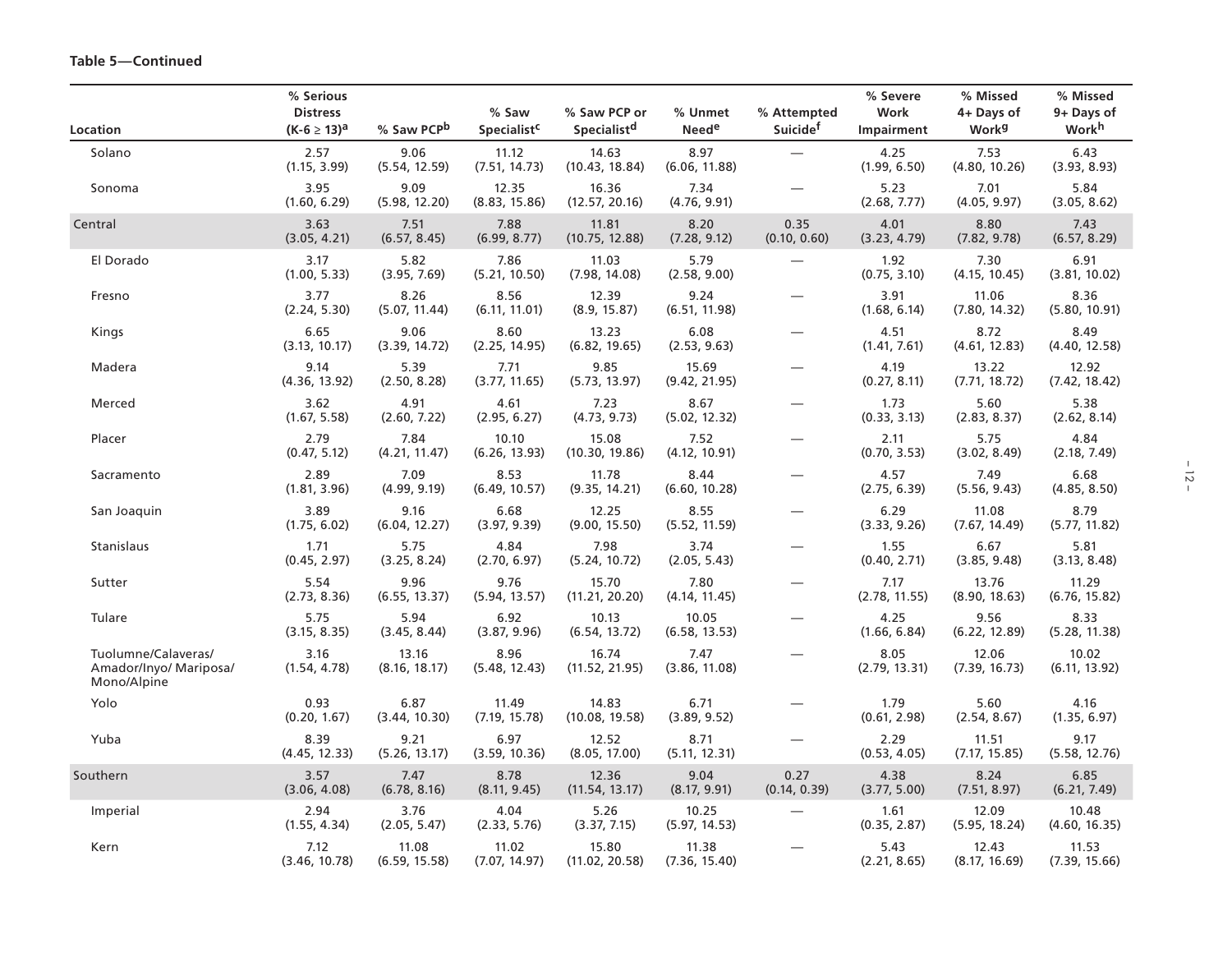#### **Table 5—Continued**

| Location        | % Serious<br><b>Distress</b><br>$(K-6 \ge 13)^a$ | % Saw PCP <sup>D</sup> | % Saw<br>Specialist <sup>c</sup> | % Saw PCP or<br>Specialist <sup>d</sup> | % Unmet<br><b>Need<sup>e</sup></b> | % Attempted<br>Suicide <sup>t</sup> | % Severe<br>Work<br>Impairment | % Missed<br>4+ Days of<br><b>Work</b> <sup>g</sup> | % Missed<br>9+ Days of<br><b>Work</b> <sup>h</sup> |
|-----------------|--------------------------------------------------|------------------------|----------------------------------|-----------------------------------------|------------------------------------|-------------------------------------|--------------------------------|----------------------------------------------------|----------------------------------------------------|
| Orange          | 2.89<br>(1.82, 3.96)                             | 6.53<br>(5.36, 7.70)   | 8.63<br>(7.31, 9.96)             | 11.51<br>(9.95, 13.06)                  | 7.99<br>(6.41, 9.58)               |                                     | 4.34<br>(2.90, 5.79)           | 6.19<br>(4.89, 7.49)                               | 4.56<br>(3.48, 5.63)                               |
| Riverside       | 4.74<br>(3.37, 6.11)                             | 8.67<br>(6.55, 10.79)  | 8.16<br>(6.37, 9.96)             | 12.94<br>(10.56, 15.31)                 | 9.43<br>(7.31, 11.54)              |                                     | 4.29<br>(2.68, 5.89)           | 8.70<br>(7.00, 10.39)                              | 7.50<br>(5.90, 9.10)                               |
| San Bernardino  | 2.99<br>(2.14, 3.84)                             | 7.80<br>(5.62, 9.97)   | 7.26<br>(5.32, 9.21)             | 11.73<br>(9.29, 14.17)                  | 9.13<br>(6.96, 11.30)              |                                     | 4.58<br>(2.78, 6.39)           | 9.73<br>(7.64, 11.82)                              | 7.88<br>(6.07, 9.69)                               |
| San Diego       | 3.02<br>(2.20, 3.85)                             | 7.02<br>(5.81, 8.23)   | 9.54<br>(8.32, 10.76)            | 12.55<br>(11.14, 13.95)                 | 9.18<br>(7.76, 10.60)              |                                     | 4.58<br>(3.35, 5.80)           | 7.84<br>(6.62, 9.07)                               | 6.70<br>(5.597.81)                                 |
| San Luis Obispo | 2.43<br>(0.86, 4.00)                             | 7.63<br>(4.69, 10.57)  | 11.84<br>(7.45, 16.23)           | 16.96<br>(12.55, 21.36)                 | 4.54<br>(2.11, 6.98)               |                                     | 3.18<br>(1.18, 5.19)           | 9.34<br>(5.52, 13.16)                              | 7.62<br>(4.19, 11.04)                              |
| Santa Barbara   | 2.56<br>(0.99, 4.13)                             | 7.49<br>(4.88, 10.11)  | 8.41<br>(5.71, 11.12)            | 12.45<br>(9.02, 15.88)                  | 8.67<br>(5.18, 12.16)              |                                     | 6.05<br>(3.14, 8.95)           | 8.32<br>(5.15, 11.48)                              | 7.66<br>(4.69, 10.63)                              |
| Ventura         | 4.43<br>(2.39, 6.47)                             | 6.27<br>(3.88, 8.66)   | 9.59<br>(6.85, 12.34)            | 11.45<br>(8.62, 14.28)                  | 10.61<br>(7.49, 13.73)             |                                     | 2.74<br>(1.28, 4.20)           | 7.95<br>(5.20, 10.71)                              | 6.46<br>(3.95, 8.97)                               |
| Los Angeles     | 3.99<br>(3.44, 4.55)                             | 6.53<br>(5.79, 7.27)   | 8.70<br>(7.98, 9.42)             | 11.29<br>(10.45, 12.14)                 | 9.09<br>(8.25, 9.93)               | 0.25<br>(0.09, 0.40)                | 4.38<br>(3.66, 5.09)           | 9.43<br>(8.59, 10.27)                              | 7.74<br>(6.98, 8.50)                               |

NOTES: 95 percent confidence intervals are indicated in parentheses. Because the number of affirmative responses for suicide attempts is too low to be reportable for most counties, suicide attempts are systematically not reported for any counties. All five regions were compared with each other, and significant (*p* < 0.05) differences are described below.

<sup>a</sup> The Superior region had higher levels of serious distress than the Bay Area, the Central region, and the Southern region. The Bay Area had lower levels of serious distress than all other regions.

<sup>b</sup> Rates of seeing a PCP for mental health were significantly higher in the Superior region than in each of the other regions. Rates of seeing a PCP for mental health were lower in the Los Angeles region than in the Central and Southern regions.

<sup>c</sup> Specialist service utilization was higher in the Bay Area than in each of the other regions. Specialist service utilization was lower in the Central region than in the Superior and Southern regions.

d Rates of any mental health service utilization (PCP or specialist) were higher in the Bay Area and the Superior region than in the Central, Southern, or Los Angeles regions.

e Rates of unmet need were higher in the Bay Area than in the Central region.

f Rates of attempted suicide were higher in the Southern region than in the Bay Area.

g Rates of missing 4+ days of work because of mental health were higher in the Los Angeles region than in the Southern region.

h Rates of missing 9+ days of work because of mental health were higher in Los Angeles region than in the Bay Area and the Central region. Rates of missed work were also lower in the Bay Area than in the Superior and Central regions (in addition to the Los Angeles region).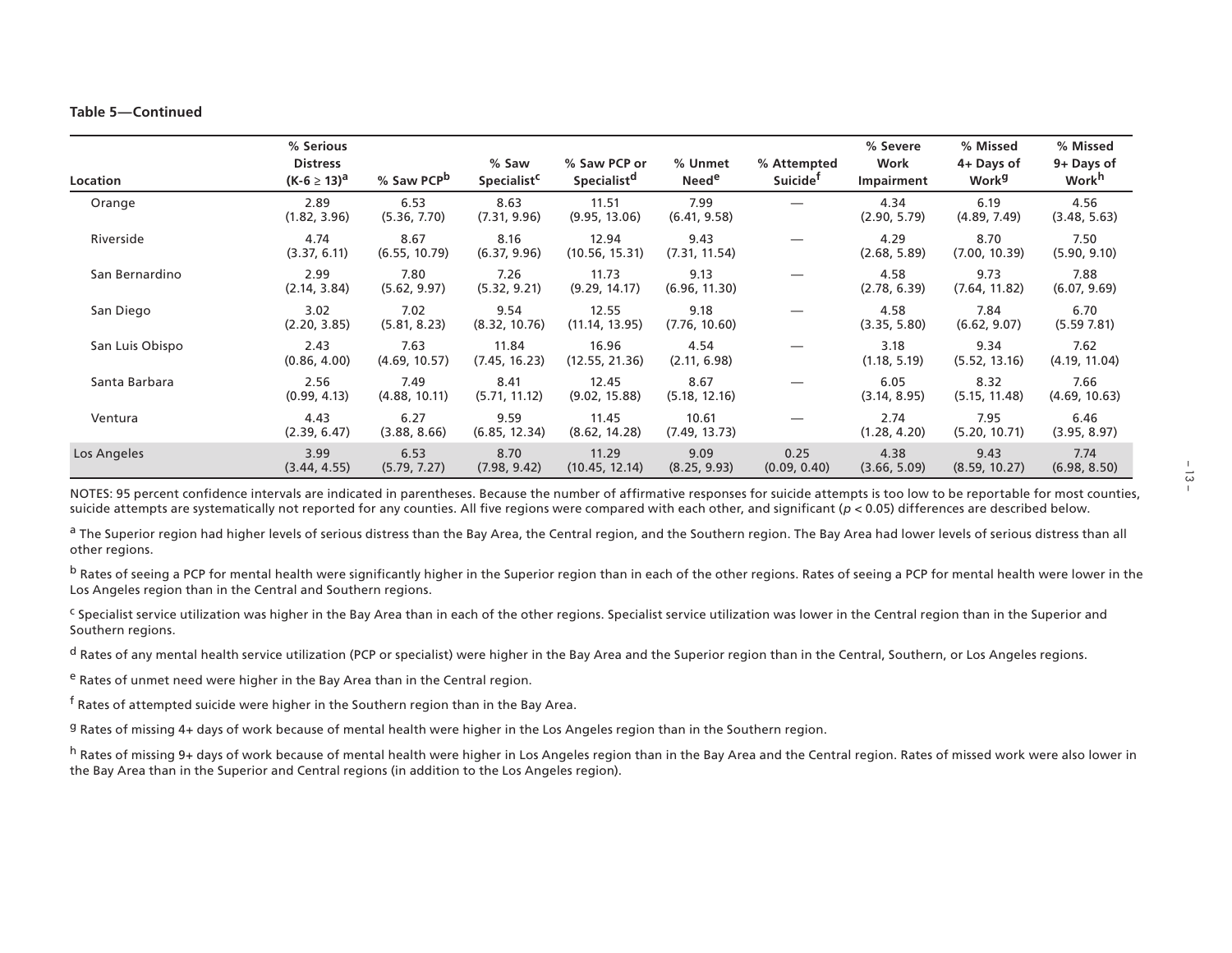

**Figure 19. Regional differences in mental health or substance use service utilization: Overall service utilization rates were higher in the Bay Area and the Superior region than in other regions**

**RAND** *RR2060-19*

**Figure 20. Rates of unmet need for mental health or substance use services were higher in the Bay Area than in the Central region**



**Figure 21. Rates of suicide attempts were higher in the Southern region than in the Bay Area**



#### **RAND** *RR2060-21*

**RAND** *RR2060-20*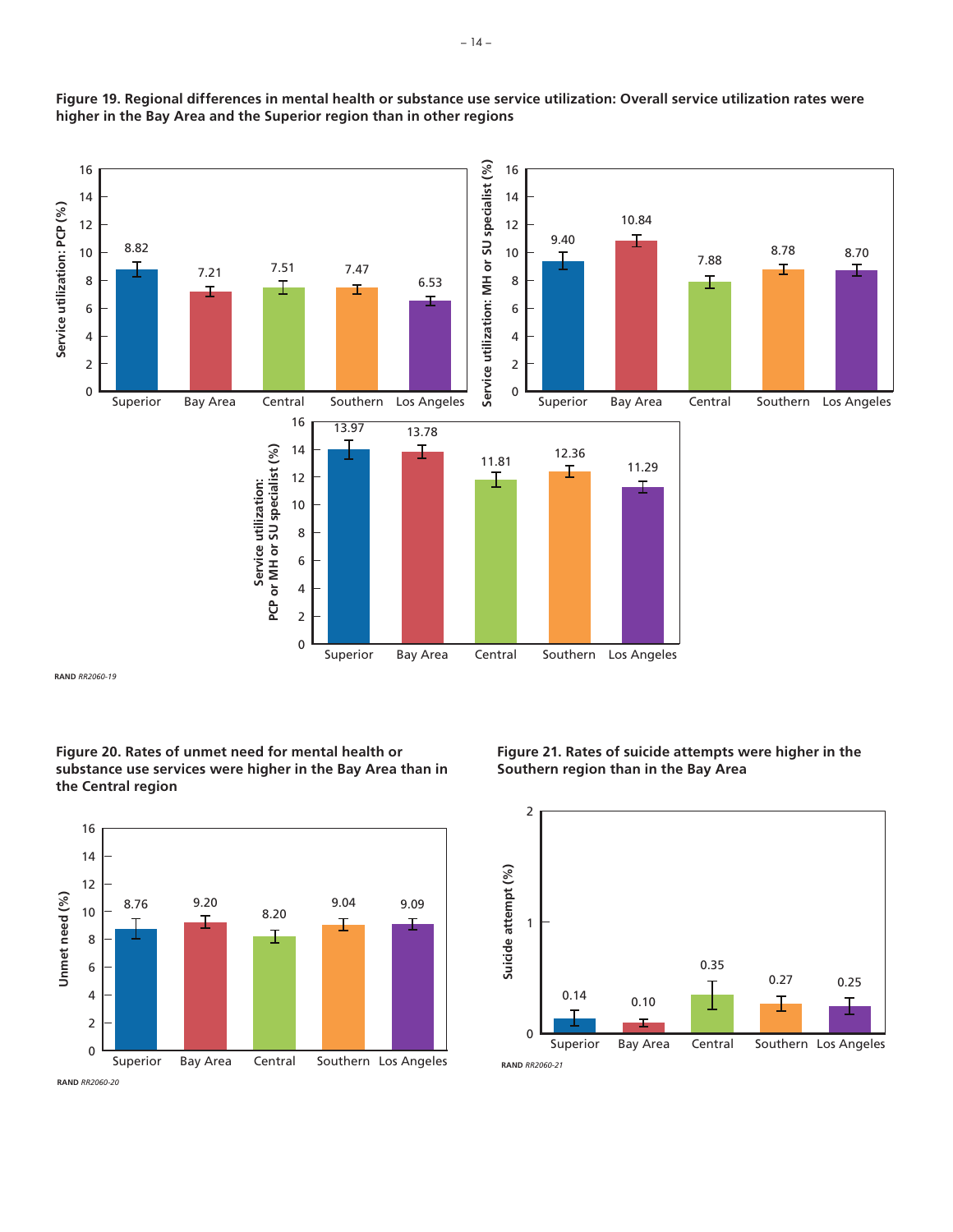

### **Figure 22. There are regional differences in rates of missing work because of mental health problems**

lance survey is that it is designed to sample sufficient numbers of survey respondents to provide information at the county level with the exception of some sparsely populated counties that are grouped with others in the same geographic area to allow for regional estimates. Mental health is one of the many aspects of health encompassed by the CHIS, and our purpose in this report is to illustrate the utility of the CHIS for state, regional, and county tracking of some important mental health indicators.

For the state as a whole, it is also possible to compare CHIS results on some mental health indicators with nationwide results from other ongoing national surveillance surveys. Rates of serious psychological distress in the past 30 days for the U.S. adult population, based on the NHIS, were 3.4 percent in 2011, 3.0 percent in 2012, and 3.8 percent in 2013 (Clarke, Ward, and Schiller, 2016). This is similar to the rate of 3.6 percent we observed in California during the same period. Rates of serious psychological distress in the U.S. adult population are also tracked as part of the BRFSS, where rates for U.S. adults were reported as 4.0 percent in 2007 and 3.9 percent in 2009; rates were somewhat lower for California, also based on the BRFSS (3.5 percent and 3.2 percent, respectively, for the same years). The rate of reported suicide attempts among all U.S. adults in the past year, based on the 2015 NSDUH, was 0.6 percent (Park-Lee et al., 2016; Piscopo et al., 2016), which is higher than what we found in our analysis of CHIS data for California adults (0.2 percent).

The NSDUH also includes questions about mental health service use, perceived need for help, and K-6 items to assess serious psychological distress, which can all be used to construct a measure of unmet need for mental health services that is close to, but not exactly the same as, what we defined in our CHIS analysis because questions on mental health service use and perceived need are different across the NSDUH and the CHIS. We conducted an analysis of NSDUH data to construct this similar measure of unmet need, and we estimated that 8.8 percent of



U.S. adults had unmet need in 2011, 9.7 percent in 2012, and 9.3 percent in 2013—rates that are similar to our CHIS finding of 9 percent for the state over the same period.

California's Mental Health Service Act explicitly aimed to reduce disparities in the state (Scheffler and Adams, 2005); as a result, one of CalMHSA's core values is to "reduce disparities in access, utilization and outcomes by age, race, ethnicity and gender, sexual orientation, nationality and disability" (CalMHSA, undated). California's goals mirror the U.S. Department of Health and Human Services' Healthy People 2020 goal to "achieve health equity, eliminate disparities, and improve the health of all groups" (U.S. Department of Health and Human Services, 2010). Given the importance of understanding and addressing disparities at both statewide and national levels, we examined how mental health indicators varied according to gender, race/ethnicity, and age.

To begin, mental health issues seemed to more adversely affect California women, as compared with men. Women in the state had slightly higher rates of serious psychological distress than men did, and women in turn had much higher rates of mental health or substance use service utilization than men did (15 percent versus 10 percent). Our findings are consistent with national data from the NHIS, which found that women experienced higher rates of serious psychological distress than men did (Clarke et al., 2016), as well as with a broader literature that has documented that women have higher rates of internalizing disorders, such as depression and anxiety (see, e.g., Kessler, 2003). Women's increased rates of depression and related problems may be due to a variety of factors related to their gender roles and the kinds of stressors they experience (see, e.g., Nolen-Hoeksema, 2001; Shih et al., 2006).

We found that California women were more likely than men to get help for a mental health or substance use issue, which is consistent with other studies that have found that men were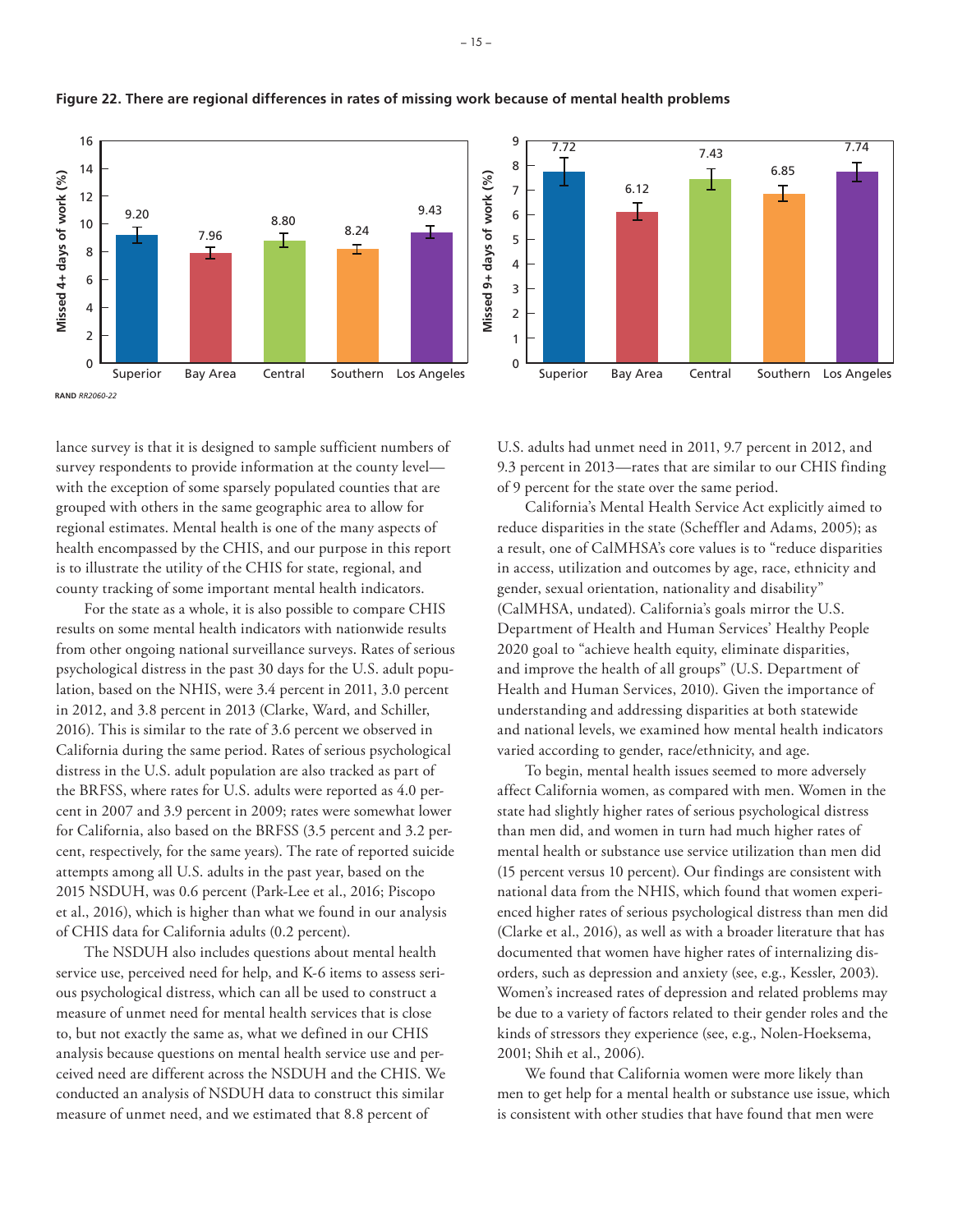less willing to use mental health services than women were (see, e.g., Cook and Wang, 2010). Despite this higher rate of service utilization, California women were still somewhat more likely to have unmet need; among all California women, 10 percent needed mental health services but did not receive any services at all, as compared with 8 percent of California men. Given these somewhat higher rates of unmet need, it is not surprising that women were slightly more likely than men to self-report that their work was severely impaired because of their mental health and somewhat more likely to report higher rates of missed work because of mental health. The California Healthy Workplace Healthy Family Act of 2014 requires employers to provide a minimum of three days of sick leave per year, but 10 percent of women reported missing more than three days of work because of mental health issues (versus 7 percent of men). According to the Bureau of Labor Statistics, many employers exceed this minimum requirement; therefore, the mean number of paid sick leave days is eight rather than three—8 percent of women reported exceeding this threshold as well (versus 6 percent of men). Thus, when women report missing more days of work because of mental health than men do, this also could mean that they are at greater risk of having unpaid leave from work or even losing their jobs because of mental health problems.

We also found some key racial/ethnic differences in how Californians were faring with respect to the mental health indicators examined. Most notably, Latino and black Californians exhibited the highest mental health disparities in the state. Both groups had somewhat higher rates of serious psychological distress, compared with white Californians (5 percent in both groups versus 3 percent in whites), as well as higher rates of unmet need for mental health or substance use services (10–11 percent among these diverse groups, versus 8 percent among whites). Consistent with higher rates of unmet need, Latino and black Californians also have higher rates of missed work or other daily activities because of mental health problems. We found that 9 percent of Latinos and as many as 12 percent of black Californians reported missing more work or daily activities because of mental health than the three days of sick leave that California employers are required to provide (versus 8 percent of white Californians). This could have important repercussions for Latino and, especially, black Californians' ability to earn income and stay employed in the face of mental health problems.

Our finding of higher rates of serious psychological distress among Latino and black Californians appears to be inconsistent with national data from the NHIS, which did not detect significant differences in serious distress among different racial/ethnic groups (Clarke et al., 2016). However, the pattern of results is still similar, with both the CHIS and the NHIS finding rates of serious distress of about 3 percent in whites, while the Latino and black rates are 4 percent in the national NHIS sample, compared with 5 percent in California using the CHIS. It is possible that the results in California represent an exacerbation of a national

trend, but given that the methodology used by the CHIS is not perfectly equivalent to the NHIS and other measures, we are not able to directly compare the results of California with the rest of the country.

The higher rates of serious distress we detected among black and Latino Californians are consistent with evidence that perceived discrimination and other forms of minority stress contribute to disparities in psychological health among minority groups (see, e.g., Link and Phelan, 2001; Williams and Mohammed, 2009). Black and Latino Californians' higher rates of unmet need are consistent with evidence that racial and ethnic minorities tend to have lower rates of mental health service utilization (see, e.g., Alegria et al., 2008; McGuire, 2008). These lower rates of service utilization may be due to a variety of factors, such as mistrust of the health system, concerns about providers' competence working with specific cultural groups, perceived discrimination, affordability and availability of treatment, and stigmarelated concerns (see, e.g., Gary, 2005; Van Houtven et al., 2005; Whaley, 1997).

Young adults (ages 18–24) are another group of Californians not faring as well with respect to mental health indicators. Compared with adults ages 25–64, young adults had somewhat higher rates of unmet need for mental health or substance use services (12 percent versus 9 percent) and were somewhat more likely to report severe impairment in work or daily activities because of mental health concerns (6 percent versus 4 percent).

These findings are consistent with national data from the NSDUH, which reported higher rates of unmet need among younger adults (Park-Lee et al., 2016). Young adulthood is a critical developmental phase for completing education, launching careers, and forming key relationships; thus, untreated mental health problems during this transitional period may be especially problematic.

There were some regional differences in rates of serious distress and mental health or substance use service utilization, but given that the only detectable difference in unmet need was minimal (i.e., only 1 percent), the rates of service utilization may roughly correspond to levels of need in the respective regions. Some regions differed in rates of use of primary care versus specialty care, and counties and regions may want to consider whether there is a need to boost a particular kind of service utilization. We did detect some regional differences in rates of missed work because of mental health, but they were small (at most 1.5 percent).

Taken together, these findings suggest that, in an environment of limited resources, mental health program planning and policymaking in California may benefit from a focus on improving outcomes for women, Latino and black Californians, and young adults. Indeed, CalMHSA's statewide mental health PEI programs have continually focused efforts on diverse racial/ethnic groups and on young adults. In the programs' latest phase, they are continuing their emphasis on young adults and intensify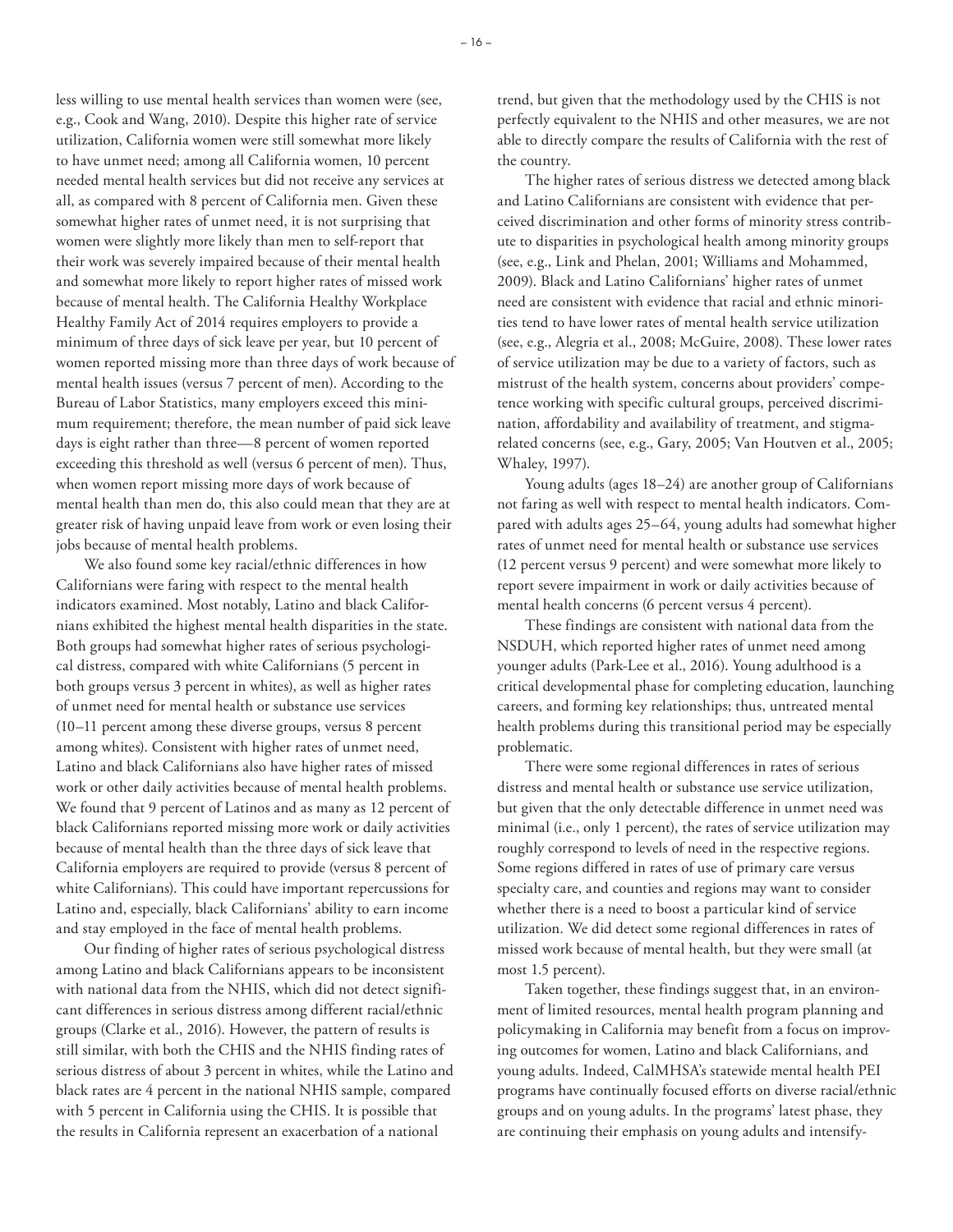ing their efforts on Latino populations (see CalMHSA's website, [www.calmhsa.org,](http://www.calmhsa.org) for program overviews). If successful, such efforts may improve the mental health of these populations and reduce disparities.

CHIS data, in combination with other information, could provide a more comprehensive picture of mental health in California and its counties. There are various sources of California surveillance data available, and each data source provides some information but only one piece of the story regarding the mental health of California's population. For example, the Centers for Disease Control and Prevention's website provides statistics on suicide rates and emergency department visits and hospitalizations related to mental health, which can complement the limited information the CHIS provides related to serious distress and reported suicide attempts. Our previous report, *Evaluating the Impact of Prevention and Early Intervention Activities on the Mental Health of California's Population* (Watkins et al., 2012), provides detailed information regarding existing data sources for mental health population surveillance.

While the CHIS data have some unique strengths including a very large sample and a sampling frame designed to provide county-level information for all but the very smallest counties, use of some well-validated measures, and administration in multiple languages—they also have some weaknesses. Most notably, because the CHIS was designed to be an overall measure of the health of Californians, not a specific measure of mental health, it is lacking some mental health measures that would be very useful for population surveillance. In particular, the CHIS does not include measures of stigma and discrimination—key indicators that reflect barriers to treatment and the environment in the state for those with mental health issues and, therefore, key targets for statewide mental health PEI initiatives. Another limitation is that, although the sample size is quite large overall, it is too small to examine demographic differences in some mental health indicators, such as reported suicide attempts, at the county level.

Over time, surveillance data can help evaluate the impact of PEI efforts. The current report presents three years of data (2011, 2012, and 2013), but even a three-year period is relatively short to see differences in mental health indicators that may change rather slowly in response to social marketing campaigns and other statewide programs focused on mental health PEI. It can take several years to see population-level changes in distal indicators of mental health; in this way, the current analysis could be considered a baseline from which to compare future data. It should also be noted that CalMHSA's implementation of statewide PEI programs took place during a period of important policy change: the Affordable Care Act increased access to behavioral health care during this time by expanding access to Medicaid and identifying mental health and substance use treatment as "essential benefits" that must be included in all health plans. Therefore, it is hard to distinguish between the impact of statewide mental health PEI programming and the impact of broader policy changes.

Given that change in population-level indicators can be observed and understood only over longer periods, we are conducting an update of this report with 2014–2015 CHIS data and plan to conduct analyses of 2016–2017 data once they are released. Ongoing analysis and reporting of mental health indicators using existing surveillance data, including the CHIS, can inform county- and state-level planning and decisions about how to invest mental health and other public health resources. Long-term tracking of mental health indicators can provide decisionmakers with valuable information about changing population needs and the extent to which policies and services designed to prevent and treat mental health conditions are having intended effects.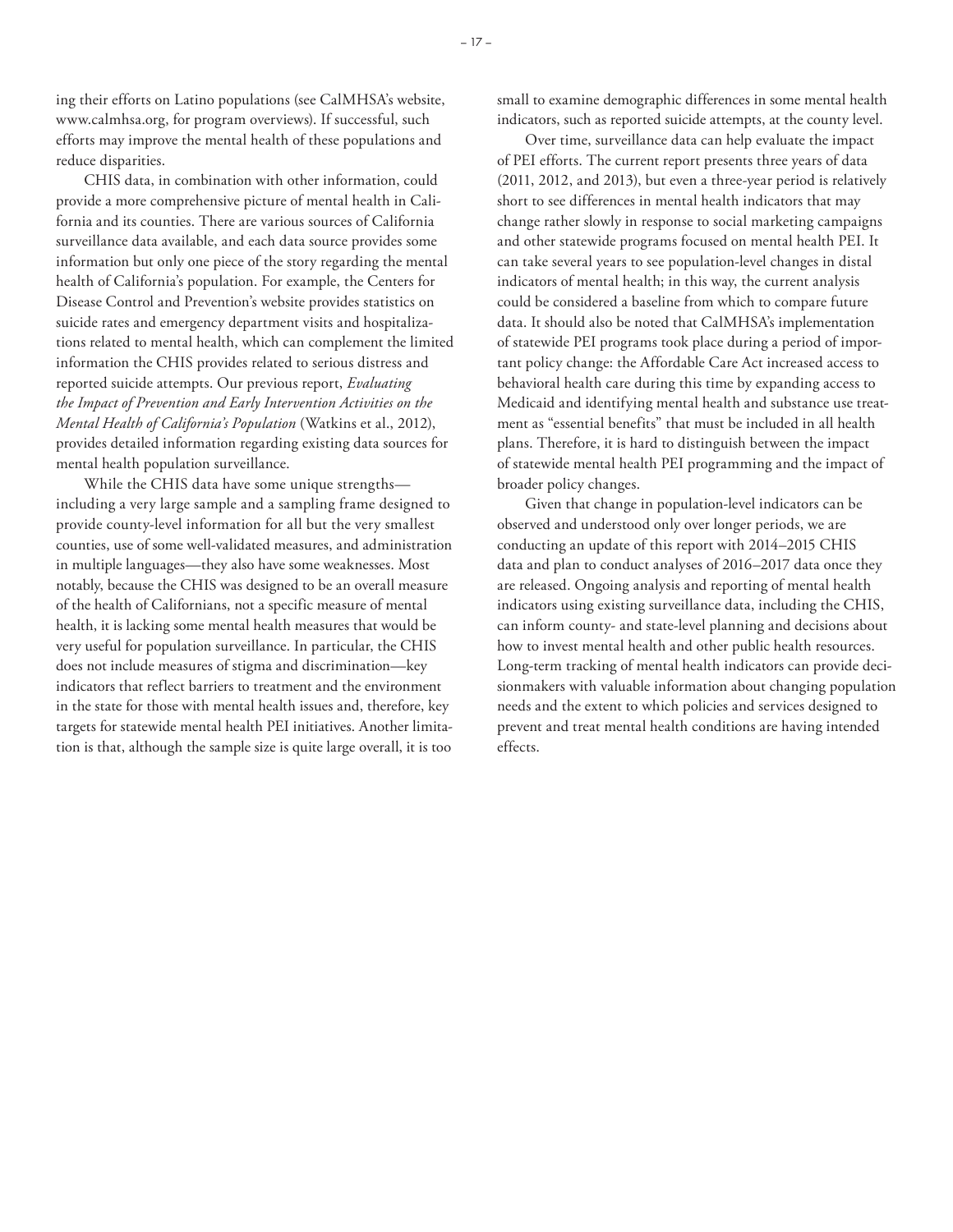# **Appendix A. Mental Health Indicators by Demographic Group, Within Regions, Where Total**  *N* **≥ 100 and** *N* **For Each Response Category ≥ 3 (95 Percent Confidence Intervals Are in Parentheses)**

|                 | <b>Superior</b> | <b>Bay Area</b>      | Central              | Southern             | Los Angeles          |
|-----------------|-----------------|----------------------|----------------------|----------------------|----------------------|
| Overall         | 4.64            | 2.98                 | 3.63                 | 3.57                 | 3.99                 |
|                 | (3.69; 5.60)    | (2.47; 3.50)         | (3.05; 4.21)         | (3.06; 4.08)         | (3.44; 4.55)         |
| Gender          |                 |                      |                      |                      |                      |
| Male            | 3.79            | 1.73                 | 3.83                 | 3.22                 | 3.65                 |
|                 | (2.63; 4.95)    | (1.19; 2.28)         | (2.94; 4.72)         | (2.41; 4.03)         | (2.89; 4.41)         |
| Female          | 5.47            | 4.17                 | 3.44                 | 3.91                 | 4.33                 |
|                 | (3.99; 6.95)    | (3.29; 5.04)         | (2.68; 4.19)         | (3.26; 4.55)         | (3.53; 5.12)         |
| Race/ethnicity  |                 |                      |                      |                      |                      |
| Latino          | 5.62            | 4.70                 | 4.14                 | 3.97                 | 5.11                 |
|                 | (2.80; 8.44)    | (3.37; 6.02)         | (3.07; 5.20)         | (3.01; 4.92)         | (4.13; 6.09)         |
| White           | 4.66            | 2.11                 | 2.94                 | 3.13                 | 3.03                 |
|                 | (3.50; 5.82)    | (1.59; 2.63)         | (2.23; 3.64)         | (2.49; 3.77)         | (2.27; 3.79)         |
| <b>Black</b>    |                 | 6.11<br>(2.65; 9.57) | 5.40<br>(1.60; 9.21) | 5.52<br>(2.42; 8.63) | 4.93<br>(2.89; 6.97) |
| Asian           | 3.58            | 1.48                 | 2.29                 | 3.02                 | 1.92                 |
|                 | (0.00; 7.71)    | (0.67; 2.29)         | (0.72; 3.86)         | (1.51; 4.52)         | (1.11; 2.72)         |
| Age             |                 |                      |                      |                      |                      |
| 18-24 years old | 3.18            | 1.95                 | 2.84                 | 2.74                 | 3.29                 |
|                 | (0.97; 5.40)    | (0.72; 3.18)         | (1.44; 4.25)         | (1.68; 3.79)         | (2.12; 4.47)         |
| 25-64 years old | 6.12            | 3.30                 | 4.27                 | 4.04                 | 4.39                 |
|                 | (4.66; 7.58)    | (2.69; 3.91)         | (3.50; 5.04)         | (3.40; 4.68)         | (3.70; 5.07)         |

### **Table A.1. Percentage reporting serious distress (K-6 ≥ 13)**

#### **Table A.2. Percentage reporting seeing a PCP**

|                 | <b>Superior</b> | <b>Bay Area</b>        | Central              | Southern             | <b>Los Angeles</b>   |
|-----------------|-----------------|------------------------|----------------------|----------------------|----------------------|
| Overall         | 8.82            | 7.21                   | 7.51                 | 7.47                 | 6.53                 |
|                 | (7.70; 9.95)    | (6.48; 7.93)           | (6.57; 8.45)         | (6.78; 8.16)         | (5.79; 7.27)         |
| Gender          |                 |                        |                      |                      |                      |
| Male            | 5.21            | 5.60                   | 5.86                 | 5.75                 | 5.50                 |
|                 | (4.07; 6.35)    | (4.66; 6.54)           | (4.62; 7.10)         | (4.82; 6.69)         | (4.50; 6.51)         |
| Female          | 12.31           | 8.73                   | 9.08                 | 9.10                 | 7.51                 |
|                 | (10.37; 14.26)  | (7.58; 9.87)           | (7.62; 10.55)        | (8.11; 10.10)        | (6.48; 8.54)         |
| Race/ethnicity  |                 |                        |                      |                      |                      |
| Latino          | 8.02            | 7.25                   | 6.61                 | 6.99                 | 6.49                 |
|                 | (5.22; 10.83)   | (5.54; 8.97)           | (4.91; 8.32)         | (5.63; 8.35)         | (5.33; 7.64)         |
| White           | 9.40            | 7.93                   | 8.50                 | 8.57                 | 7.76                 |
|                 | (8.02; 10.77)   | (6.85; 9.00)           | (7.19; 9.81)         | (7.57; 9.57)         | (6.47; 9.05)         |
| <b>Black</b>    |                 | 12.95<br>(8.22; 17.69) | 6.31<br>(2.88; 9.74) | 6.77<br>(3.77; 9.76) | 6.49<br>(4.35; 8.63) |
| Asian           |                 | 3.78<br>(2.53; 5.04)   | 4.71<br>(1.73; 7.70) | 4.09<br>(2.23; 5.95) | 3.52<br>(1.99; 5.04) |
| Age             |                 |                        |                      |                      |                      |
| 18-24 years old | 7.64            | 8.09                   | 7.29                 | 6.60                 | 6.17                 |
|                 | (4.41; 10.87)   | (5.63; 10.55)          | (4.89; 9.69)         | (4.89; 8.31)         | (4.20; 8.14)         |
| 25-64 years old | 11.00           | 7.80                   | 8.37                 | 8.21                 | 7.10                 |
|                 | (9.37; 12.63)   | (6.92; 8.68)           | (7.18; 9.56)         | (7.34; 9.07)         | (6.21; 7.99)         |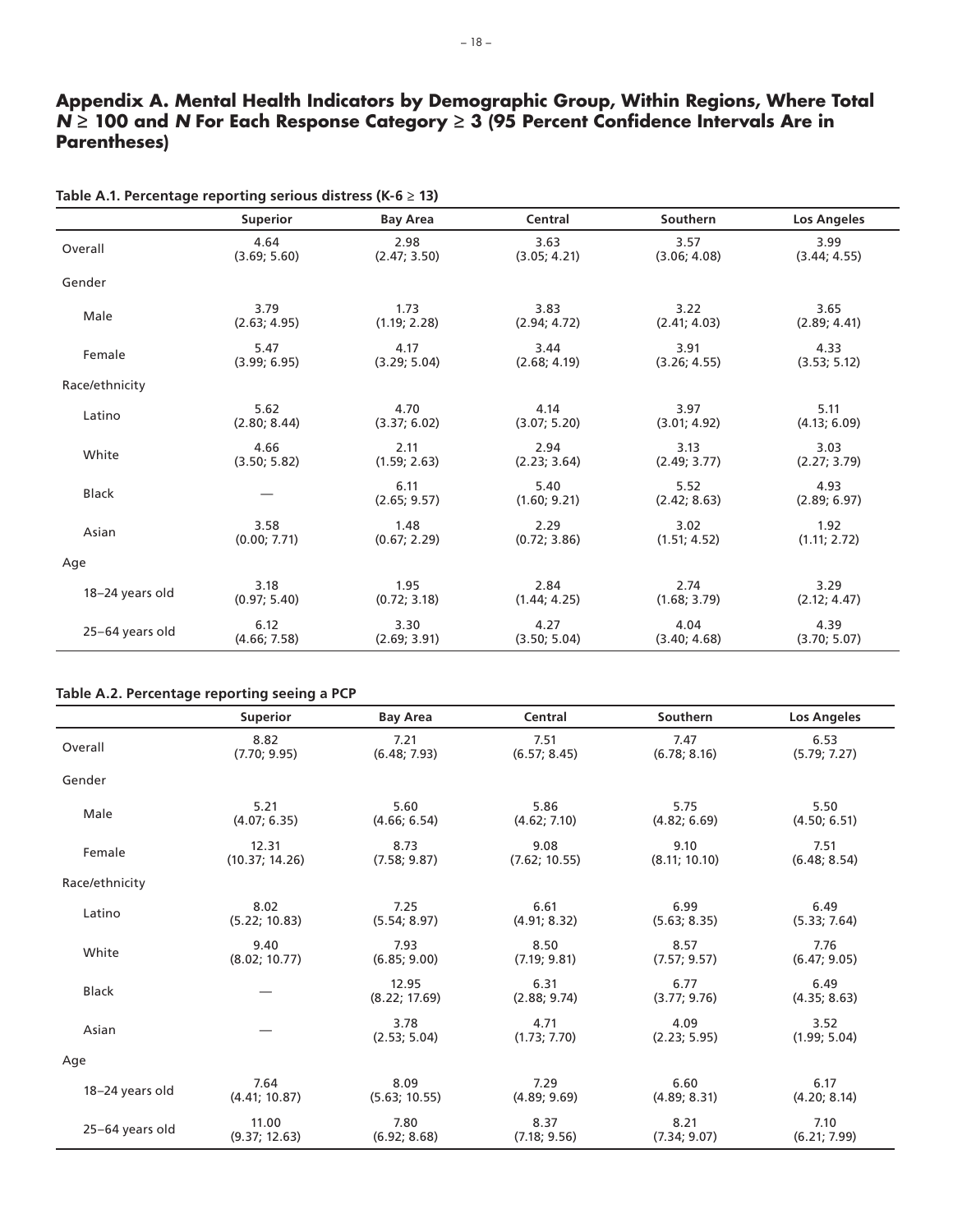|                 | <b>Superior</b> | <b>Bay Area</b> | Central       | Southern       | <b>Los Angeles</b> |
|-----------------|-----------------|-----------------|---------------|----------------|--------------------|
| Overall         | 9.40            | 10.84           | 7.88          | 8.78           | 8.70               |
|                 | (8.20; 10.60)   | (9.97; 11.71)   | (6.99; 8.77)  | (8.11; 9.45)   | (7.98; 9.42)       |
| Gender          |                 |                 |               |                |                    |
| Male            | 6.82            | 8.84            | 6.95          | 7.02           | 6.90               |
|                 | (5.25; 8.39)    | (7.67; 10.02)   | (5.72; 8.18)  | (6.11; 7.94)   | (5.82; 7.99)       |
| Female          | 11.89           | 12.73           | 8.77          | 10.46          | 10.41              |
|                 | (10.11; 13.66)  | (11.46; 14.00)  | (7.38; 10.16) | (9.41; 11.51)  | (9.32; 11.51)      |
| Race/ethnicity  |                 |                 |               |                |                    |
| Latino          | 7.32            | 9.81            | 5.15          | 6.87           | 7.75               |
|                 | (4.08; 10.56)   | (7.74; 11.88)   | (3.95; 6.35)  | (5.69; 8.04)   | (6.41; 9.08)       |
| White           | 9.72            | 13.06           | 9.34          | 11.20          | 12.62              |
|                 | (8.37; 11.07)   | (11.76; 14.36)  | (7.94; 10.74) | (10.19; 12.22) | (11.26; 13.98)     |
| <b>Black</b>    | 6.50            | 17.75           | 8.86          | 9.28           | 7.83               |
|                 | (0.00; 14.73)   | (12.58; 22.93)  | (4.26; 13.45) | (5.61; 12.94)  | (5.36; 10.31)      |
| Asian           | 4.90            | 4.52            | 6.78          | 3.16           | 3.76               |
|                 | (0.00; 13.07)   | (3.11; 5.93)    | (3.45; 10.11) | (1.64; 4.67)   | (2.45; 5.06)       |
| Other           | 14.93           | 16.97           | 12.92         | 12.17          | 11.19              |
|                 | (8.76; 21.11)   | (10.62; 23.33)  | (7.51; 18.33) | (8.02; 16.32)  | (6.45; 15.93)      |
| Age             |                 |                 |               |                |                    |
| 18-24 years old | 12.53           | 11.04           | 9.46          | 8.16           | 10.09              |
|                 | (7.46; 17.61)   | (8.09; 13.98)   | (6.83; 12.09) | (6.45; 9.87)   | (7.62; 12.56)      |
| 25-64 years old | 10.64           | 12.06           | 8.73          | 9.99           | 9.28               |
|                 | (9.16; 12.11)   | (10.97; 13.16)  | (7.55; 9.91)  | (9.10; 10.88)  | (8.40; 10.17)      |

# **Table A.3. Percentage reporting seeing a specialist**

# **Table A.4. Percentage reporting seeing a PCP or specialist**

|                 | <b>Superior</b> | <b>Bay Area</b> | Central        | Southern       | <b>Los Angeles</b> |
|-----------------|-----------------|-----------------|----------------|----------------|--------------------|
| Overall         | 13.97           | 13.78           | 11.81          | 12.36          | 11.29              |
|                 | (12.61; 15.34)  | (12.84; 14.73)  | (10.75; 12.88) | (11.54; 13.17) | (10.45; 12.14)     |
| Gender          |                 |                 |                |                |                    |
| Male            | 9.20            | 10.85           | 9.40           | 9.65           | 8.99               |
|                 | (7.49; 10.92)   | (9.59; 12.10)   | (7.93; 10.87)  | (8.48; 10.82)  | (7.77; 10.21)      |
| Female          | 18.57           | 16.56           | 14.11          | 14.93          | 13.50              |
|                 | (16.50; 20.63)  | (15.16; 17.96)  | (12.39; 15.83) | (13.74; 16.13) | (12.28; 14.72)     |
| Race/ethnicity  |                 |                 |                |                |                    |
| Latino          | 12.11           | 13.31           | 9.07           | 10.34          | 10.26              |
|                 | (8.25; 15.96)   | (10.99; 15.62)  | (7.20; 10.93)  | (8.87; 11.81)  | (8.78; 11.73)      |
| White           | 14.64           | 16.32           | 13.97          | 15.31          | 15.71              |
|                 | (13.12; 16.16)  | (14.81; 17.83)  | (12.39; 15.54) | (14.07; 16.56) | (14.20; 17.22)     |
| <b>Black</b>    | 6.50            | 21.64           | 13.28          | 11.65          | 9.84               |
|                 | (0.00; 14.73)   | (16.10; 27.18)  | (7.99; 18.56)  | (7.80; 15.50)  | (7.24; 12.44)      |
| Asian           | 5.55            | 6.17            | 7.28           | 5.30           | 5.63               |
|                 | (0.00; 13.80)   | (4.56; 7.77)    | (3.95; 10.62)  | (3.27; 7.34)   | (3.87; 7.38)       |
| Age             |                 |                 |                |                |                    |
| 18-24 years old | 16.65           | 13.88           | 11.38          | 10.89          | 12.49              |
|                 | (11.12; 22.17)  | (10.75; 17.01)  | (8.61; 14.14)  | (8.90; 12.88)  | (9.75; 15.23)      |
| 25-64 years old | 16.24           | 15.10           | 13.33          | 13.80          | 11.97              |
|                 | (14.45; 18.02)  | (13.92; 16.27)  | (11.95; 14.71) | (12.74; 14.86) | (10.94; 13.00)     |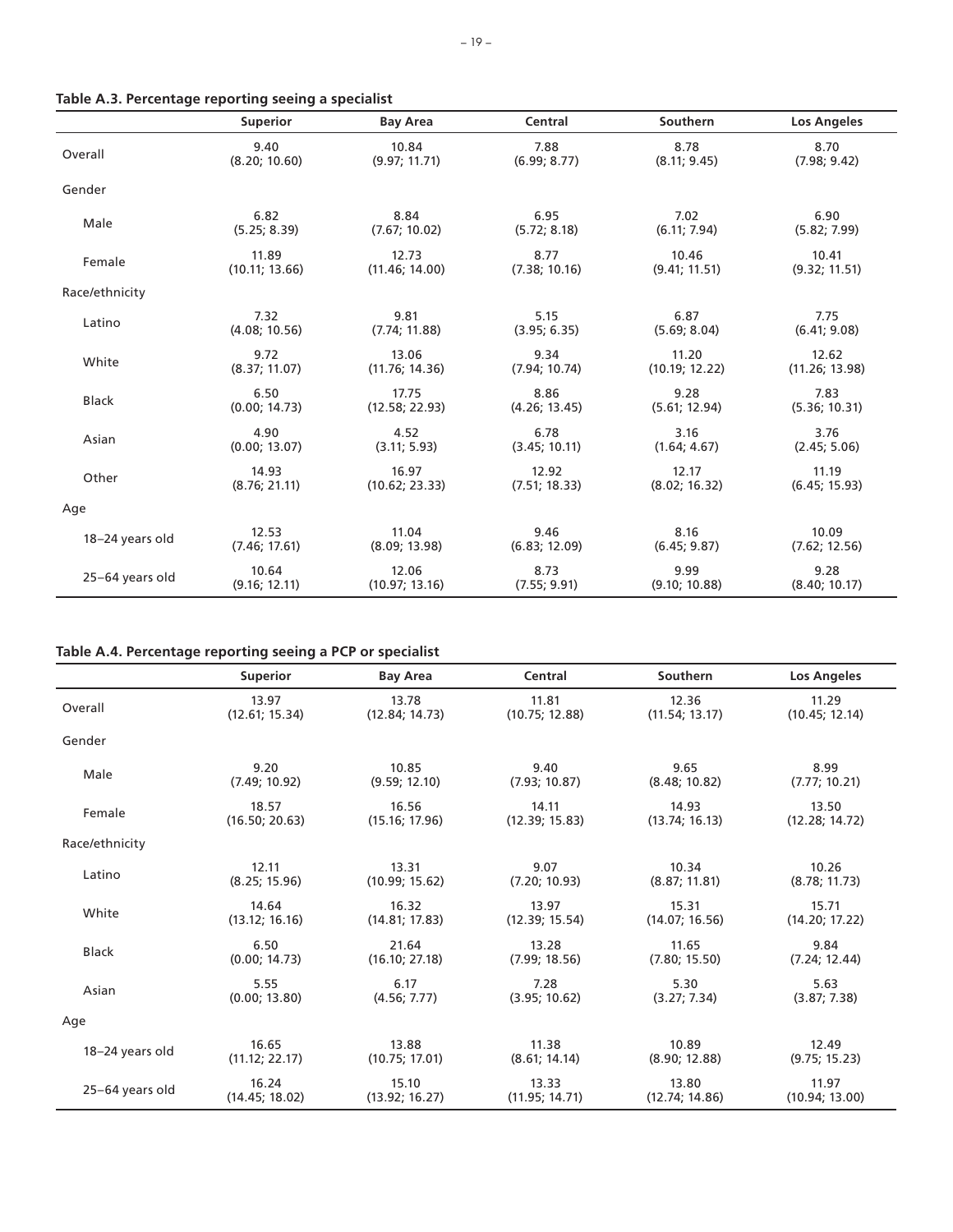|                 | <b>Superior</b> | <b>Bay Area</b> | Central       | Southern       | <b>Los Angeles</b> |
|-----------------|-----------------|-----------------|---------------|----------------|--------------------|
| Overall         | 8.76            | 9.20            | 8.20          | 9.04           | 9.09               |
|                 | (7.38; 10.13)   | (8.37; 10.03)   | (7.28; 9.12)  | (8.17; 9.91)   | (8.25; 9.93)       |
| Gender          |                 |                 |               |                |                    |
| Male            | 8.41            | 8.12            | 8.20          | 8.55           | 8.21               |
|                 | (6.25; 10.57)   | (6.97; 9.26)    | (6.75; 9.65)  | (7.21; 9.88)   | (7.10; 9.32)       |
| Female          | 9.09            | 10.22           | 8.20          | 9.51           | 9.93               |
|                 | (7.36; 10.81)   | (8.87; 11.57)   | (7.00; 9.40)  | (8.45; 10.57)  | (8.71; 11.15)      |
| Race/ethnicity  |                 |                 |               |                |                    |
| Latino          | 11.77           | 10.56           | 9.65          | 10.09          | 9.57               |
|                 | (7.52; 16.02)   | (8.40; 12.72)   | (7.94; 11.36) | (8.49; 11.70)  | (8.12; 11.02)      |
| White           | 8.62            | 8.89            | 7.35          | 8.21           | 8.06               |
|                 | (7.07; 10.16)   | (7.85; 9.92)    | (6.21; 8.48)  | (7.11; 9.31)   | (6.58; 9.54)       |
| <b>Black</b>    | 16.06           | 8.17            | 15.10         | 12.02          | 11.40              |
|                 | (0.00; 37.25)   | (4.76; 11.57)   | (8.67; 21.52) | (6.87; 17.17)  | (8.38; 14.42)      |
| Asian           | 6.65            | 7.51            | 3.20          | 7.50           | 7.62               |
|                 | (1.66; 11.65)   | (5.29; 9.72)    | (1.51; 4.90)  | (5.11; 9.89)   | (5.53; 9.70)       |
| Age             |                 |                 |               |                |                    |
| 18-24 years old | 14.68           | 11.55           | 10.95         | 13.23          | 10.78              |
|                 | (9.46; 19.91)   | (8.97; 14.12)   | (7.87; 14.03) | (10.73; 15.74) | (8.52; 13.05)      |
| 25-64 years old | 9.49            | 9.85            | 8.66          | 9.40           | 9.70               |
|                 | (7.67; 11.30)   | (8.81; 10.88)   | (7.52; 9.80)  | (8.33; 10.46)  | (8.67; 10.73)      |

### **Table A.6. Percentage reporting having attempted suicide**

|                 | Superior             | <b>Bay Area</b>      | Central              | <b>Southern</b>      | <b>Los Angeles</b>    |
|-----------------|----------------------|----------------------|----------------------|----------------------|-----------------------|
| Overall         | 0.14<br>(0.01; 027)  | 0.10<br>(0.03; 0.16) | 0.35<br>(0.10; 0.60) | 0.27<br>(0.14; 0.39) | 0.25<br>(0.09; 0.40)  |
| Gender          |                      |                      |                      |                      |                       |
| Male            | 0.07<br>(0.00; 0.17) | 0.09<br>(0.00; 0.17) | 0.56<br>(0.06; 1.07) | 0.18<br>(0.07; 0.29) | 0.32<br>(0.05; 0.60a) |
| Female          | 0.20<br>(0.00; 0.43) | 0.11<br>(0.03; 0.19) | 0.14<br>(0.04; 0.24) | 0.35<br>(0.12; 0.57) | 0.17<br>(0.04; 0.31)  |
| Race/ethnicity  |                      |                      |                      |                      |                       |
| Latino          |                      |                      | 0.46<br>(0.00; 1.15) | 0.29<br>(0.06; 0.52) | 0.37<br>(0.06; 0.67)  |
| White           | 0.15<br>(0.00; 0.30) | 0.08<br>(0.00; 0.16) | 0.32<br>(0.10; 0.54) | 0.25<br>(0.06; 0.43) | 0.05<br>(0.00; 0.11)  |
| Black           |                      |                      |                      |                      |                       |
| Asian           |                      |                      |                      |                      |                       |
| Age             |                      |                      |                      |                      |                       |
| 18-24 years old |                      |                      | 0.79<br>(0.09; 1.48) | 0.62<br>(0.05; 1.18) | 0.23<br>(0.00; 0.51)  |
| 25-64 years old |                      |                      | 0.32<br>(0.00; 0.66) | 0.23<br>(0.09; 0.36) | 0.30<br>(0.09; 0.51)  |

### **Table A.5. Percentage reporting unmet need**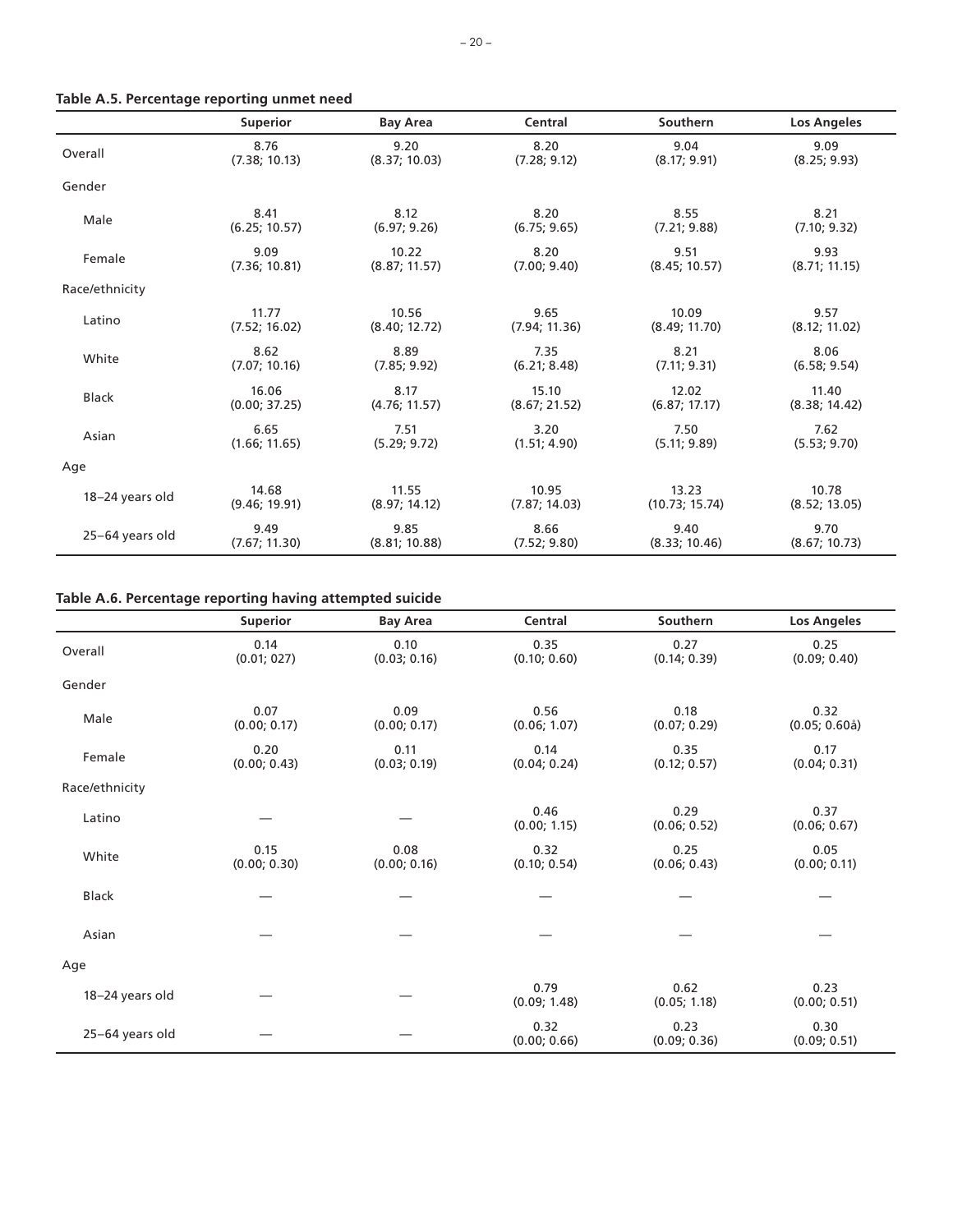|                 | <b>Superior</b> | <b>Bay Area</b>      | Central              | Southern              | <b>Los Angeles</b>   |
|-----------------|-----------------|----------------------|----------------------|-----------------------|----------------------|
| Overall         | 4.56            | 4.78                 | 4.01                 | 4.38                  | 4.38                 |
|                 | (3.56; 5.57)    | (4.10; 5.45)         | (3.23; 4.79)         | (3.77; 5.00)          | (3.66; 5.09)         |
| Gender          |                 |                      |                      |                       |                      |
| Male            | 4.08            | 3.81                 | 3.59                 | 3.76                  | 4.10                 |
|                 | (2.62; 5.53)    | (2.88; 4.73)         | (2.52; 4.66)         | (2.83; 4.68)          | (3.11; 5.08)         |
| Female          | 5.07            | 5.76                 | 4.43                 | 5.02                  | 4.66                 |
|                 | (3.69; 6.44)    | (4.71; 6.80)         | (3.26; 5.60)         | (4.06; 5.99)          | (3.68; 5.64)         |
| Race/ethnicity  |                 |                      |                      |                       |                      |
| Latino          | 5.56            | 5.72                 | 3.64                 | 4.56                  | 4.10                 |
|                 | (2.14; 8.97)    | (3.98; 7.45)         | (2.37; 4.91)         | (3.40; 5.72)          | (3.13; 5.08)         |
| White           | 4.60            | 5.03                 | 4.66                 | 4.52                  | 4.34                 |
|                 | (3.47; 5.74)    | (4.11; 5.96)         | (3.37; 5.95)         | (3.66; 5.39)          | (3.11; 5.58)         |
| <b>Black</b>    |                 | 2.73<br>(0.90; 4.55) | 3.33<br>(0.00; 6.87) | 6.61<br>(2.47; 10.75) | 4.43<br>(2.36; 6.50) |
| Asian           |                 | 2.76<br>(1.51; 4.02) | 3.16<br>(1.37; 4.95) | 2.40<br>(1.05; 3.76)  | 4.00<br>(1.92; 6.09) |
| Age             |                 |                      |                      |                       |                      |
| 18-24 years old | 8.28            | 6.35                 | 6.19                 | 5.53                  | 5.15                 |
|                 | (4.32; 12.24)   | (4.20; 8.51)         | (3.76; 8.61)         | (3.93; 7.12)          | (3.38; 6.92)         |
| 25-64 years old | 4.14            | 4.77                 | 3.77                 | 4.38                  | 4.45                 |
|                 | (3.09; 5.18)    | (4.02; 5.53)         | (2.97; 4.57)         | (3.67; 5.09)          | (3.64; 5.26)         |

# **Table A.7. Percentage reporting severe work impairment**

# **Table A.8. Percentage reporting missing work**

|                           | % Missed 4+ Days of Work   |                            |                          |                           |                           |                          | % Missed 9+ Days of Work  |                          |                           |                       |
|---------------------------|----------------------------|----------------------------|--------------------------|---------------------------|---------------------------|--------------------------|---------------------------|--------------------------|---------------------------|-----------------------|
|                           | <b>Superior</b>            | <b>Bay Area</b>            | Central                  | Southern                  | <b>Los Angeles</b>        | <b>Superior</b>          | <b>Bay Area</b>           | Central                  | Southern                  | <b>Los Angeles</b>    |
| Overall                   | 9.20<br>(8.05; 10.35)      | 7.96<br>(4.15; 8.77)       | 8.80<br>(7.82; 9.78)     | 8.24<br>(7.51; 8.97)      | 9.43<br>(8.59;<br>10.27)  | 7.72<br>(6.62; 8.81)     | 6.12<br>(5.40;<br>6.85)   | 7.43<br>(6.57;<br>8.29   | 6.85<br>(6.21; 7.49)      | 7.74<br>(6.98; 8.50)  |
| Gender                    |                            |                            |                          |                           |                           |                          |                           |                          |                           |                       |
| Male                      | 5.97<br>(4.55; 7.39)       | 6.22<br>(5.06; 7.39)       | 8.08<br>(6.59;<br>9.57)  | 6.35<br>(5.39; 7.31)      | 8.11<br>(6.92; 9.29)      | 5.02<br>(3.71; 6.33)     | 4.75<br>(3.72; 5.78)      | 6.78<br>(5.46; 8.10)     | 5.25<br>(4.39; 6.11)      | 6.62<br>(5.61; 7.62)  |
| Female                    | 12.31<br>(10.51)<br>14.11) | 9.60<br>(8.42;<br>10.78)   | 9.49<br>(8.18;<br>10.80) | 10.04<br>(8.99;<br>11.10) | 10.70<br>(9.37;<br>12.03) | 10.32<br>(8.64;<br>12.00 | 7.42<br>(6.35;<br>8.50)   | 8.05<br>(6.82;<br>9.28)  | 8.37<br>(7.42; 9.32)      | 8.82<br>(7.62; 10.01) |
| Race/<br>ethnicity        |                            |                            |                          |                           |                           |                          |                           |                          |                           |                       |
| Latino                    | 8.40<br>(4.60; 12.20)      | 9.87<br>(7.77)<br>11.97)   | 9.22<br>(7.38;<br>11.06) | 8.75<br>(7.40;<br>10.10   | 10.09<br>(8.74;<br>11.44) | 7.68<br>(4.05;<br>11.31) | 6.74<br>(5.07;<br>8.42)   | 7.31<br>(5.85;<br>8.77)  | 7.20<br>(6.07;<br>8.33)   | 8.05<br>(6.82; 9.28)  |
| White                     | 9.29<br>(7.89; 10.69)      | 7.06<br>(5.95; 8.17)       | 8.52<br>(7.19; 9.85)     | 7.87<br>(7.03; 8.70)      | 7.98<br>(6.66; 9.30)      | 7.78<br>(6.42; 9.13)     | 5.89<br>(4.87;<br>6.90)   | 7.41<br>(6.17; 8.65)     | 6.49<br>(5.71; 7.27)      | 6.51<br>(5.28; 7.75)  |
| <b>Black</b>              | 12.43<br>(0.00)<br>24.98)  | 14.93<br>(10.18)<br>19.69) | 8.46<br>(3.96;<br>12.97) | 12.59<br>(8.10;<br>17.09) | 10.84<br>(8.14;<br>13.54) | 8.93<br>(0.00;<br>21.06) | 12.07<br>(7.51;<br>16.63) | 8.00<br>(3.52;<br>12.48) | 11.50<br>(7.05;<br>15.94) | 9.96<br>(7.32; 12.60) |
| Asian                     | 6.09<br>(0.49; 11.68)      | 4.67<br>(3.23; 6.11)       | 5.80<br>(2.99; 8.61)     | 5.49<br>(3.73; 7.26)      | 8.30<br>(5.97;<br>10.64)  | 3.97<br>(0.00)<br>8.85)  | 3.09<br>(2.00; 4.18)      | 4.18<br>(1.79; 6.56)     | 4.46<br>(2.77; 6.15)      | 6.56<br>(4.25; 8.88)  |
| Age                       |                            |                            |                          |                           |                           |                          |                           |                          |                           |                       |
| $18 - 24$<br>years<br>old | 11.70<br>(7.16; 16.24)     | 9.83<br>(7.33;<br>12.34)   | 9.98<br>(6.88;<br>13.08  | 7.79<br>(6.11; 9.46)      | 8.50<br>(6.29;<br>10.71)  | 9.16<br>(5.17;<br>13.15) | 7.19<br>(4.88; 9.51)      | 8.59<br>(5.87;<br>11.31) | 5.84<br>(4.42; 7.25)      | 6.42<br>(4.41; 8.42)  |
| $25 - 64$<br>years<br>old | 10.67<br>(9.07; 12.27)     | 8.76<br>(7.74; 9.77)       | 9.85<br>(8.61;<br>11.09  | 9.18<br>(8.24;<br>10.12)  | 10.55<br>(9.51;<br>11.59  | 9.03<br>(7.50;<br>10.56) | 6.71<br>(5.82;<br>7.60)   | 8.21<br>(7.15; 9.27)     | 7.72<br>(6.89;<br>8.56)   | 8.71<br>(7.74; 9.67)  |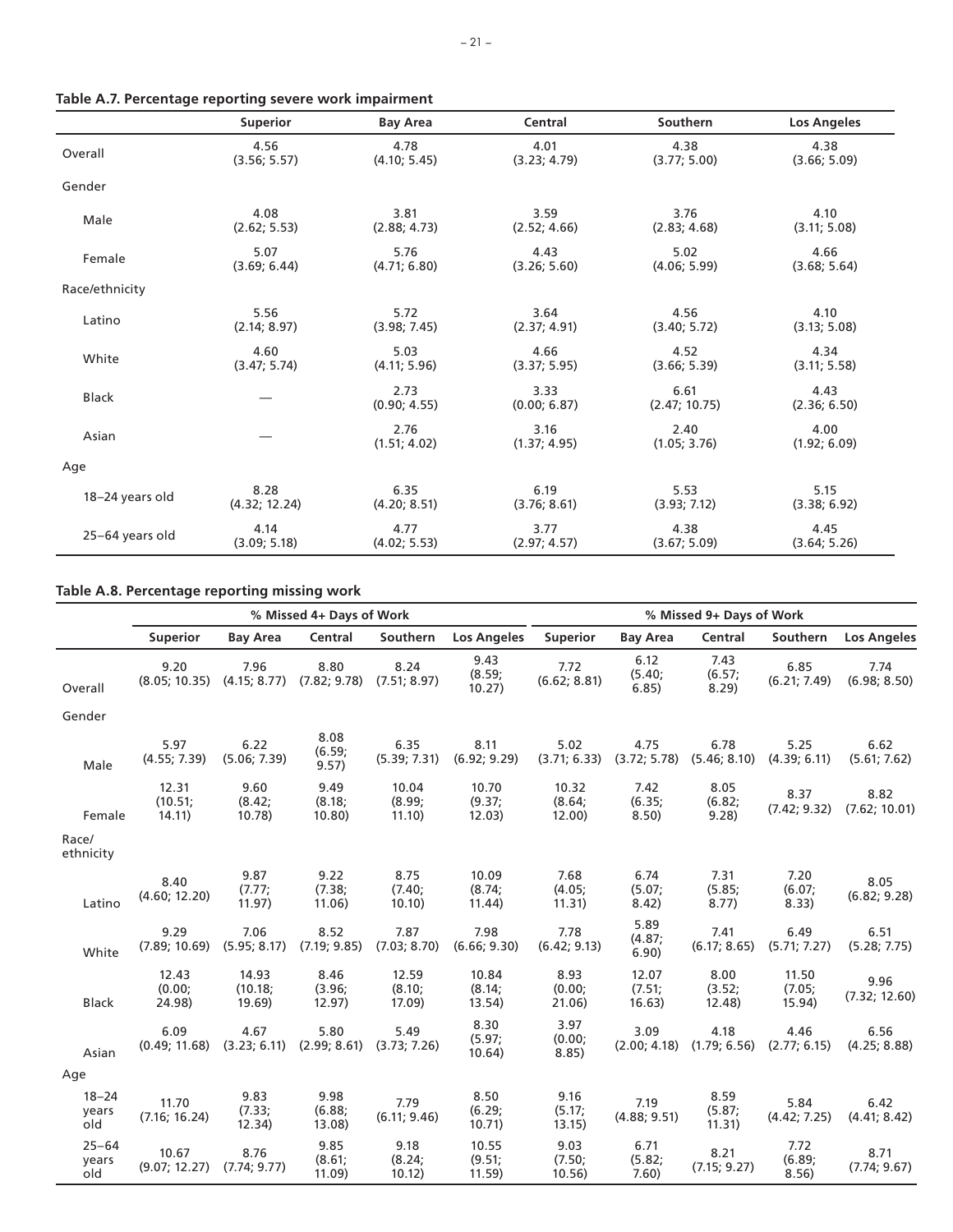|                        | <b>SUPERIOR</b>              |                             |                         |                                |                                                  |                           |                             |                             |  |
|------------------------|------------------------------|-----------------------------|-------------------------|--------------------------------|--------------------------------------------------|---------------------------|-----------------------------|-----------------------------|--|
|                        |                              |                             |                         | <b>Butte County</b>            |                                                  |                           |                             |                             |  |
|                        | % with SMI<br>$(K-6 \ge 13)$ | % with<br><b>Unmet Need</b> | % Who Saw<br><b>PCP</b> | % Who Saw<br><b>Specialist</b> | % Who<br>Saw PCP or<br><b>Specialist</b>         | % with Work<br>Impairment | % Missed 4+<br>Days of Work | % Missed 9+<br>Days of Work |  |
| Overall                | 6.77<br>(3.70; 9.84)         | 10.71<br>(5.86; 15.55)      | 9.34<br>(6.42; 12.25)   | 9.94<br>(7.14; 12.73)          | 14.62<br>(11.23; 18.01)                          | 5.61<br>(2.46; 8.76)      | 10.00<br>(6.69; 13.31)      | 8.73<br>(5.59; 11.87)       |  |
| Gender                 |                              |                             |                         |                                |                                                  |                           |                             |                             |  |
| Male                   | 3.71<br>(0.94; 6.48)         | 10.96<br>(2.46; 19.46)      | 5.72<br>(2.89; 8.54)    | 8.64<br>(4.65; 12.63)          | 10.14<br>(6.01; 14.28)                           | 6.83<br>(1.59; 12.07)     | 7.34<br>(3.03; 11.64)       | 5.66<br>(2.14; 9.18)        |  |
| Female                 | 9.79<br>(4.34; 15.24)        | 10.46<br>(5.98; 14.95)      | 12.90<br>(7.73; 18.06)  | 11.22<br>(7.20; 15.24)         | 19.02<br>(13.53; 24.51)                          | 4.34<br>(1.31; 7.37)      | 12.61<br>(7.19; 18.04)      | 11.75<br>(6.39; 17.11)      |  |
| Race/ethnicity         |                              |                             |                         |                                |                                                  |                           |                             |                             |  |
| Latino                 | 14.59<br>(3.64; 25.53)       | 14.49<br>(3.03; 25.94)      | 4.51<br>(0.00; 9.43)    | 12.45<br>(2.43; 22.47)         | 15.81<br>(5.05; 26.56)                           |                           | 15.52<br>(4.34; 26.70)      | 14.00<br>(3.19; 24.82)      |  |
| White                  | 5.95<br>(2.48; 9.41)         | 11.07<br>(5.58; 16.56)      | 10.47<br>(6.92; 14.01)  | 9.79<br>(6.85; 12.74)          | 15.05<br>(11.31; 18.79)                          | 4.44<br>(1.44; 7.45)      | 9.26<br>(5.39; 13.13)       | 7.98<br>(4.36; 11.60)       |  |
| Black                  |                              |                             |                         |                                |                                                  |                           |                             |                             |  |
| Asian                  |                              |                             |                         |                                |                                                  |                           |                             |                             |  |
| Age                    |                              |                             |                         |                                |                                                  |                           |                             |                             |  |
| 18-24 years<br>old     | 14.51<br>(3.12; 25.90)       | 14.69<br>(1.34; 28.03)      | 4.93<br>(0.33; 9.52)    | 12.38<br>(3.21; 21.55)         | 15.15<br>(5.21; 25.09)                           | 9.22<br>(0.00; 20.85)     | 14.30<br>(2.99; 25.60)      | 8.62<br>(0.21; 17.03)       |  |
| $25 - 64$<br>years old | 15.36<br>(8.78; 21.94)       | 12.35<br>(6.40; 18.30)      | 12.23<br>(7.78; 16.67)  | 11.40<br>(7.82; 14.97)         | 17.29<br>(12.56; 22.02)                          | 5.18<br>(2.07; 8.30)      | 10.79<br>(6.27; 15.30)      | 10.40<br>(5.89; 14.91)      |  |
|                        |                              |                             |                         |                                | Del Norte/Sis/Las/Tri/Mod/Plumas/Sierra Counties |                           |                             |                             |  |
|                        | % with SMI<br>$(K-6 \ge 13)$ | % with<br><b>Unmet Need</b> | % Who Saw<br><b>PCP</b> | % Who Saw<br>Psychiatrist      | % Who<br>Saw PCP or<br><b>Specialist</b>         | % with Work<br>Impairment | % Missed 4+<br>Days of Work | % Missed 9+<br>Days of Work |  |
| Overall                | 3.40<br>(1.33; 5.47)         | 5.14<br>(2.82; 7.46)        | 7.94<br>(4.54; 11.34)   | 6.83<br>(3.67; 9.99)           | 11.72<br>(7.65; 15.80)                           | 1.92<br>(0.37; 3.47)      | 5.63<br>(3.51; 7.74)        | 5.17<br>(3.05; 7.30)        |  |
| Gender                 |                              |                             |                         |                                |                                                  |                           |                             |                             |  |
| Male                   | 3.68<br>(0.54; 6.82)         | 3.88<br>(0.73; 7.03)        | 4.78<br>(1.78; 7.79)    | 4.77<br>(1.67; 7.88)           | 7.22<br>(3.51; 10.94)                            | 0.62<br>(0.00; 1.52)      | 3.24<br>(0.92; 5.55)        | 3.12<br>(0.82; 5.42)        |  |
| Female                 | 3.14<br>(0.62; 5.65)         | 6.32<br>(3.08; 9.56)        | 10.91<br>(5.10; 16.73)  | 8.76<br>(3.33; 14.19)          | 15.96<br>(8.98; 22.93)                           | 3.23<br>(0.27; 6.19)      | 7.87<br>(4.54; 11.20)       | 7.10<br>(3.77; 10.44)       |  |
| Race/ethnicity         |                              |                             |                         |                                |                                                  |                           |                             |                             |  |
| Latino                 |                              |                             | 7.11<br>(0.00; 15.33)   | 6.93<br>(0.00; 14.81)          | 10.15<br>(0.79; 19.51)                           |                           |                             |                             |  |
| White                  | 3.41<br>(0.99; 5.84)         | 5.39<br>(2.63; 8.16)        | 8.79<br>(4.60; 12.98)   | 7.20<br>(3.47; 10.93)          | 12.64<br>(7.71; 17.57)                           |                           | 6.27<br>(3.67; 8.86)        | 5.68<br>(3.07; 8.29)        |  |
| <b>Black</b>           |                              |                             |                         |                                |                                                  |                           |                             |                             |  |
| Asian                  |                              |                             |                         |                                |                                                  |                           |                             |                             |  |
| Age                    |                              |                             |                         |                                |                                                  |                           |                             |                             |  |
| $18-24$ years<br>old   |                              | 8.74<br>(0.00; 17.74)       |                         |                                | 16.57<br>(0.00; 37.73)                           |                           | 3.27<br>(0.00; 7.08)        |                             |  |
| $25 - 64$<br>years old |                              | 5.00<br>(2.03; 7.97)        |                         |                                | 13.89<br>(9.17; 18.61)                           |                           | 7.55<br>(4.25; 10.85)       |                             |  |

**Appendix B. Mental Health Indicators by Demographic Group, Within Counties, Where Total**  *N* **≥ 100 and** *N* **for Each Response Category ≥ 3 (95 Percent Confidence Intervals Are in Parentheses)**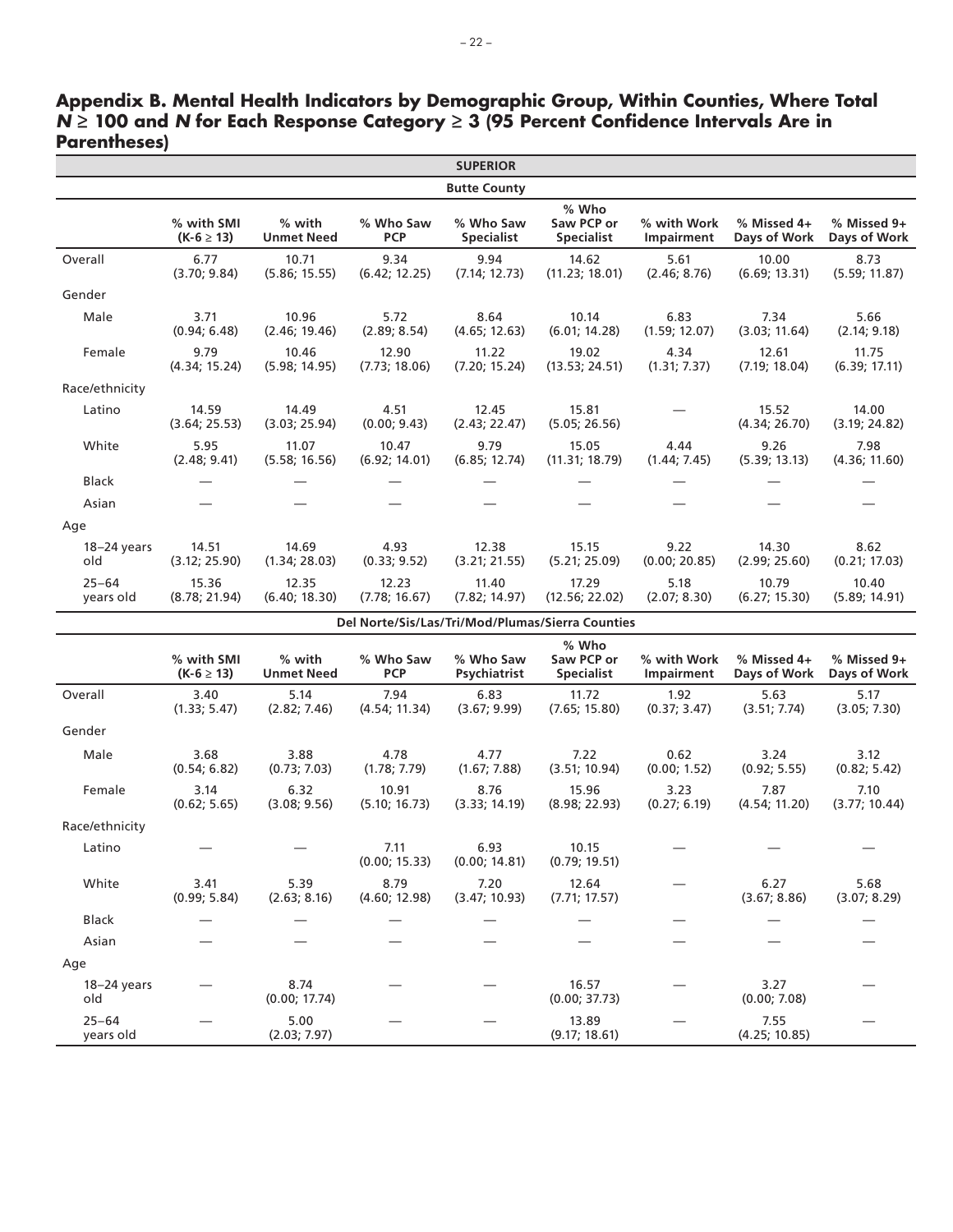|                        |                              |                             |                         | <b>Humboldt County</b>    |                                          |                           |                             |                             |
|------------------------|------------------------------|-----------------------------|-------------------------|---------------------------|------------------------------------------|---------------------------|-----------------------------|-----------------------------|
|                        | % with SMI<br>$(K-6 \ge 13)$ | % with<br><b>Unmet Need</b> | % Who Saw<br><b>PCP</b> | % Who Saw<br>Psychiatrist | % Who<br>Saw PCP or<br><b>Specialist</b> | % with Work<br>Impairment | % Missed 4+<br>Days of Work | % Missed 9+<br>Days of Work |
| Overall                | 3.71<br>(0.24; 7.19)         | 10.65<br>(6.43; 14.86)      | 11.09<br>(7.04; 15.15)  | 12.96<br>(9.94; 15.99)    | 19.86<br>(15.34; 24.37)                  | 4.09<br>(1.82; 6.35)      | 9.25<br>(5.20; 13.29)       | 7.40<br>(3.65; 11.15)       |
| Gender                 |                              |                             |                         |                           |                                          |                           |                             |                             |
| Male                   | 1.30<br>(0.00; 2.80)         | 10.14<br>(4.25; 16.03)      | 5.56<br>(2.80; 8.31)    | 8.57<br>(4.19; 12.95)     | 10.87<br>(6.18; 15.57)                   | 2.99<br>(0.00; 6.04)      | 4.61<br>(1.73; 7.49)        | 2.82<br>(0.98; 4.67)        |
| Female                 | 5.76<br>(0.00; 12.04)        | 11.07<br>(5.22; 16.93)      | 15.78<br>(8.91; 22.65)  | 16.69<br>(12.29; 21.09)   | 27.47<br>(20.44; 34.50)                  | 5.05<br>(1.88; 8.22)      | 13.17<br>(6.34; 20.00)      | 11.28<br>(4.68; 17.88)      |
| Race/ethnicity         |                              |                             |                         |                           |                                          |                           |                             |                             |
| Latino                 |                              | 29.53<br>(9.59; 49.47)      | 20.86<br>(7.94; 33.77)  | 9.19<br>(0.32; 18.06)     | 23.42<br>(9.90; 36.95)                   |                           | 3.03<br>(0.00; 7.18)        |                             |
| White                  | 4.24<br>(0.00; 8.71)         | 9.60<br>(5.44; 13.75)       | 10.01<br>(5.21; 14.82)  | 12.38<br>(9.32; 15.43)    | 18.86<br>(13.86; 23.87)                  | 3.28<br>(0.97; 5.59)      | 10.53<br>(5.42; 15.64)      |                             |
| <b>Black</b>           |                              |                             | $\qquad \qquad$         |                           |                                          |                           | $\qquad \qquad$             |                             |
| Asian                  |                              |                             |                         |                           |                                          |                           |                             |                             |
| Age                    |                              |                             |                         |                           |                                          |                           |                             |                             |
| $18-24$ years<br>old   |                              | 21.38<br>(5.61; 37.15)      | 13.55<br>(4.22; 22.87)  | 17.23<br>(4.66; 29.80)    | 24.95<br>(10.64; 39.25)                  |                           | 7.76<br>(1.55; 13.98)       | 5.79<br>(0.72; 10.86)       |
| $25 - 64$<br>years old |                              | 9.79<br>(5.51; 14.07)       | 11.88<br>(6.22; 17.54)  | 11.34<br>(7.57; 15.11)    | 18.97<br>(12.98; 24.96)                  |                           | 10.87<br>(5.09; 16.65)      | 8.61<br>(3.16; 14.06)       |
|                        |                              |                             |                         | Lake                      |                                          |                           |                             |                             |
|                        | % with SMI<br>$(K-6 \ge 13)$ | % with<br><b>Unmet Need</b> | % Who Saw<br><b>PCP</b> | % Who Saw<br>Psychiatrist | % Who<br>Saw PCP or<br><b>Specialist</b> | % with Work<br>Impairment | % Missed 4+<br>Days of Work | % Missed 9+<br>Days of Work |
| Overall                | 4.86<br>(2.02; 7.70)         | 5.53<br>(2.68; 8.39)        | 10.40<br>(5.82; 14.99)  | 9.22<br>(4.34; 14.10)     | 13.37<br>(8.37; 18.37)                   | 5.46<br>(1.66; 9.25)      | 9.03<br>(5.06; 12.99)       | 5.57<br>(3.22; 7.91)        |
| Gender                 |                              |                             |                         |                           |                                          |                           |                             |                             |
| Male                   | 3.28<br>(0.53; 6.03)         | 4.60<br>(1.34; 7.86)        | 4.85<br>(2.26; 7.44)    | 3.01<br>(1.35; 4.67)      | 6.23<br>(3.20; 9.27)                     | 3.96<br>(0.23; 7.68)      | 5.45<br>(2.02; 8.88)        | 5.40<br>(1.97; 8.83)        |
| Female                 | 6.49<br>(1.59; 11.39)        | 6.49<br>(1.94; 11.05)       | 16.11<br>(7.44; 24.79)  | 15.61<br>(6.63; 24.60)    | 20.71<br>(11.65; 29.77)                  | 7.15<br>(0.39; 13.91)     | 12.71<br>(5.21; 20.20)      | 5.74<br>(2.79; 8.69)        |
| Race/ethnicity         |                              |                             |                         |                           |                                          |                           |                             |                             |
| Latino                 | 4.29<br>(0.00; 9.61)         | 6.87<br>(0.00; 13.77)       |                         |                           |                                          |                           | 6.58<br>(0.00; 14.46)       | 3.34<br>(0.00; 7.49)        |
| White                  | 4.23<br>(0.90; 7.56)         | 4.71<br>(1.56; 7.86)        | 12.39<br>(6.48; 18.30)  | 11.56<br>(5.20; 17.92)    | 16.24<br>(9.74; 22.74)                   | 5.61<br>(0.81; 10.40)     | 9.59<br>(4.83; 14.35)       | 5.69<br>(3.05; 8.33)        |
| Black                  |                              |                             |                         |                           |                                          |                           |                             |                             |
| Asian                  |                              |                             |                         |                           |                                          |                           |                             |                             |
| Age                    |                              |                             |                         |                           |                                          |                           |                             |                             |
| $18-24$ years<br>old   |                              |                             |                         |                           |                                          |                           |                             |                             |
| $25 - 64$<br>years old |                              |                             |                         |                           |                                          |                           |                             |                             |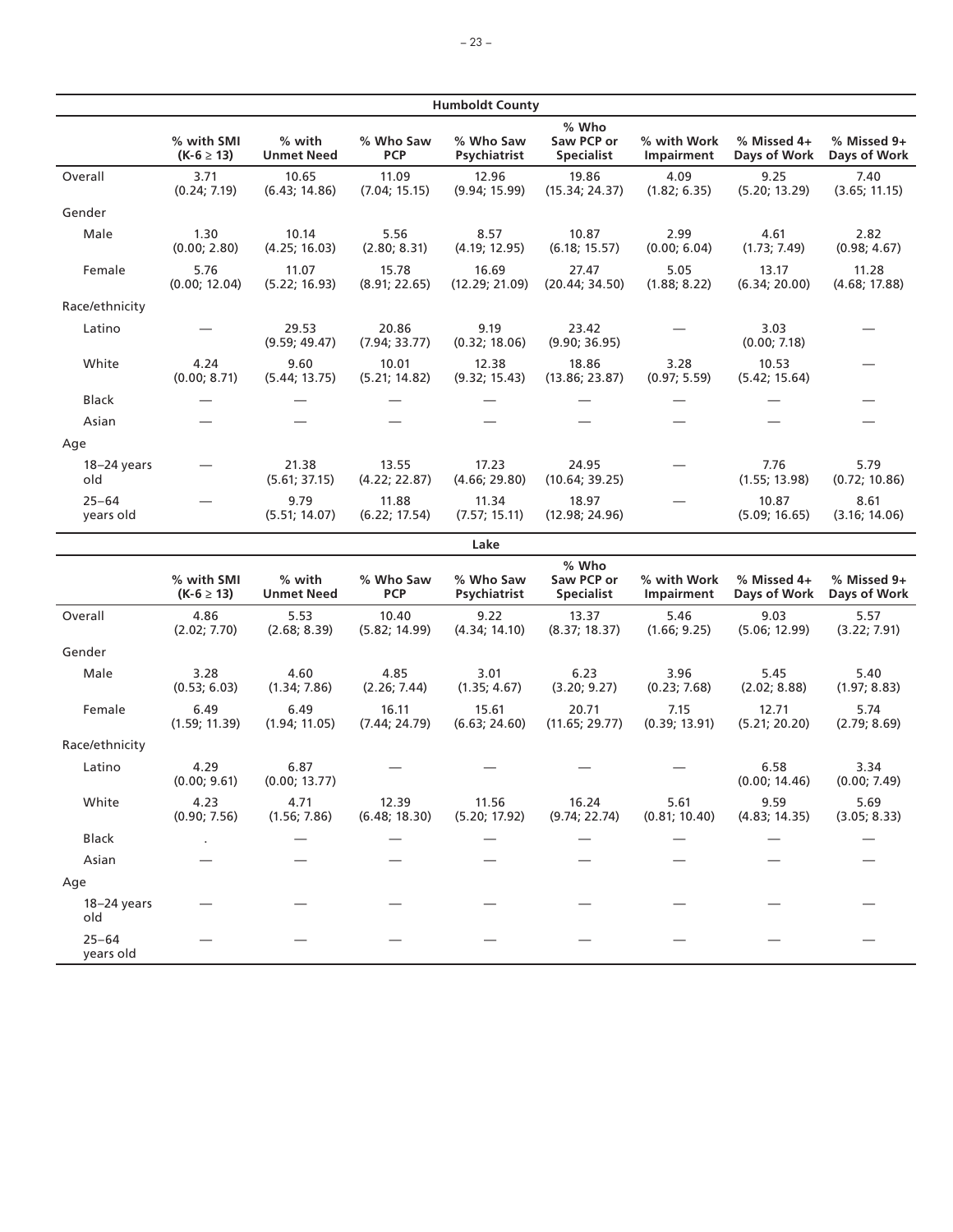|                        |                              |                             |                         | Mendocino                 |                                          |                           |                             |                             |
|------------------------|------------------------------|-----------------------------|-------------------------|---------------------------|------------------------------------------|---------------------------|-----------------------------|-----------------------------|
|                        | % with SMI<br>$(K-6 \ge 13)$ | % with<br><b>Unmet Need</b> | % Who Saw<br><b>PCP</b> | % Who Saw<br>Psychiatrist | % Who<br>Saw PCP or<br><b>Specialist</b> | % with Work<br>Impairment | % Missed 4+<br>Days of Work | % Missed 9+<br>Days of Work |
| Overall                | 2.59<br>(0.88; 4.30)         | 11.98<br>(7.90; 16.06)      | 7.04<br>(4.15; 9.92)    | 6.73<br>(3.85; 9.60)      | 10.67<br>(7.20; 14.13)                   | 5.16<br>(1.84; 8.47)      | 8.29<br>(5.50; 11.09)       | 6.54<br>(4.15; 8.93)        |
| Gender                 |                              |                             |                         |                           |                                          |                           |                             |                             |
| Male                   | 2.59<br>(0.57; 4.61)         | 10.60<br>(5.37; 15.83)      | 5.72<br>(1.49; 9.95)    | 6.99<br>(2.59; 11.38)     | 9.52<br>(4.65; 14.38)                    | 4.59<br>(0.58; 8.60)      | 6.41<br>(2.53; 10.30)       | 5.37<br>(1.68; 9.05)        |
| Female                 | 2.59<br>(0.00; 5.36)         | 13.38<br>(7.18; 19.57)      | 8.37<br>(4.67; 12.08)   | 6.46<br>(3.09; 9.83)      | 11.84<br>(7.18; 16.49)                   | 5.86<br>(0.34; 11.38)     | 10.20<br>(5.65; 14.76)      | 7.73<br>(4.12; 11.33)       |
| Race/ethnicity         |                              |                             |                         |                           |                                          |                           |                             |                             |
| Latino                 | 3.13<br>(0.00; 7.46)         | 5.63<br>(0.00; 12.99)       | 10.74<br>(0.76; 20.73)  | 9.72<br>(0.00; 19.53)     | 14.05<br>(2.94; 25.15)                   |                           | 6.91<br>(0.76; 13.07)       | 6.91<br>(0.76; 13.07)       |
| White                  | 1.98<br>(0.72; 3.24)         | 12.74<br>(8.20; 17.29)      | 5.88<br>(3.44; 8.32)    | 5.83<br>(3.49; 8.17)      | 9.85<br>(6.73; 12.97)                    | 6.10<br>(1.65; 10.55)     | 7.04<br>(4.33; 9.75)        | 6.34<br>(3.77; 8.92)        |
| Black                  |                              |                             | —                       |                           |                                          |                           |                             |                             |
| Asian                  |                              |                             |                         |                           |                                          |                           |                             |                             |
| Age                    |                              |                             |                         |                           |                                          |                           |                             |                             |
| $18-24$ years<br>old   |                              | 15.22<br>(0.00; 30.57)      |                         |                           | 8.38<br>(0.00; 18.32)                    | 14.26<br>(0.00; 30.40)    | 5.71<br>(0.00; 14.57)       |                             |
| $25 - 64$<br>years old | 3.64<br>(1.00; 6.29)         | 14.27<br>(8.77; 19.78)      |                         |                           | 13.29<br>(8.50; 18.08)                   | 3.56<br>(1.24; 5.88)      | 11.23<br>(7.26; 15.21)      |                             |
|                        |                              |                             |                         | Nevada                    |                                          |                           |                             |                             |
|                        | % with SMI<br>$(K-6 \ge 13)$ | % with<br><b>Unmet Need</b> | % Who Saw<br><b>PCP</b> | % Who Saw<br>Psychiatrist | % Who<br>Saw PCP or<br><b>Specialist</b> | % with Work<br>Impairment | % Missed 4+<br>Days of Work | % Missed 9+<br>Days of Work |
| Overall                | 4.44<br>(1.39; 7.48)         | 6.69<br>(3.64; 9.74)        | 8.20<br>(5.35; 11.05)   | 11.84<br>(7.97; 15.72)    | 15.35<br>(11.27; 19.44)                  | 5.11<br>(1.85; 8.37)      | 10.14<br>(6.72; 13.56)      | 8.15<br>(5.02; 11.28)       |
| Gender                 |                              |                             |                         |                           |                                          |                           |                             |                             |
| Male                   | 4.15<br>(0.00; 8.88)         | 8.91<br>(3.20; 14.63)       | 4.97<br>(2.21; 7.72)    | 6.48<br>(2.10; 10.86)     | 9.66<br>(4.71; 14.62)                    | 5.34<br>(0.00; 11.00)     | 6.68<br>(2.49; 10.88)       | 5.83<br>(1.94; 9.71)        |
| Female                 | 4.69<br>(0.90; 8.49)         | 4.67<br>(2.09; 7.24)        | 11.13<br>(6.35; 15.91)  | 16.70<br>(10.90; 22.51)   | 20.51<br>(14.39; 26.63)                  | 4.88<br>(1.18; 8.59)      | 13.28<br>(7.96; 18.59)      | 10.25<br>(5.48; 15.02)      |
| Race/ethnicity         |                              |                             |                         |                           |                                          |                           |                             |                             |
| Latino                 |                              |                             |                         | 6.84<br>(0.00; 15.48)     | 8.33<br>(0.00; 17.65)                    |                           | 9.46<br>(0.00; 20.87)       | 9.46<br>(0.00; 20.87)       |
| White                  | 4.46<br>(1.00; 7.91)         | 5.92<br>(2.85; 8.98)        | 9.10<br>(5.82; 12.38)   | 13.01<br>(8.53; 17.49)    | 17.02<br>(12.29; 21.74)                  |                           | 9.68<br>(6.03; 13.33)       | 7.30<br>(4.01; 10.59)       |
| <b>Black</b>           |                              |                             |                         |                           |                                          |                           |                             |                             |
| Asian                  |                              |                             |                         |                           |                                          |                           |                             |                             |
| Age                    |                              |                             |                         |                           |                                          |                           |                             |                             |
| $18-24$ years<br>old   |                              |                             | 14.67<br>(1.43; 27.91)  | 20.98<br>(5.20; 36.75)    | 23.41<br>(6.98; 39.84)                   | 8.59<br>(0.00; 17.64)     | 21.90<br>(6.17; 37.64)      | 16.30<br>(2.67; 29.92)      |
| $25 - 64$<br>years old |                              |                             | 8.66<br>(5.52; 11.79)   | 12.78<br>(8.75; 16.81)    | 17.29<br>(12.74; 21.84)                  | 4.86<br>(0.98; 8.75)      | 9.97<br>(6.05; 13.88)       | 8.25<br>(4.62; 11.87)       |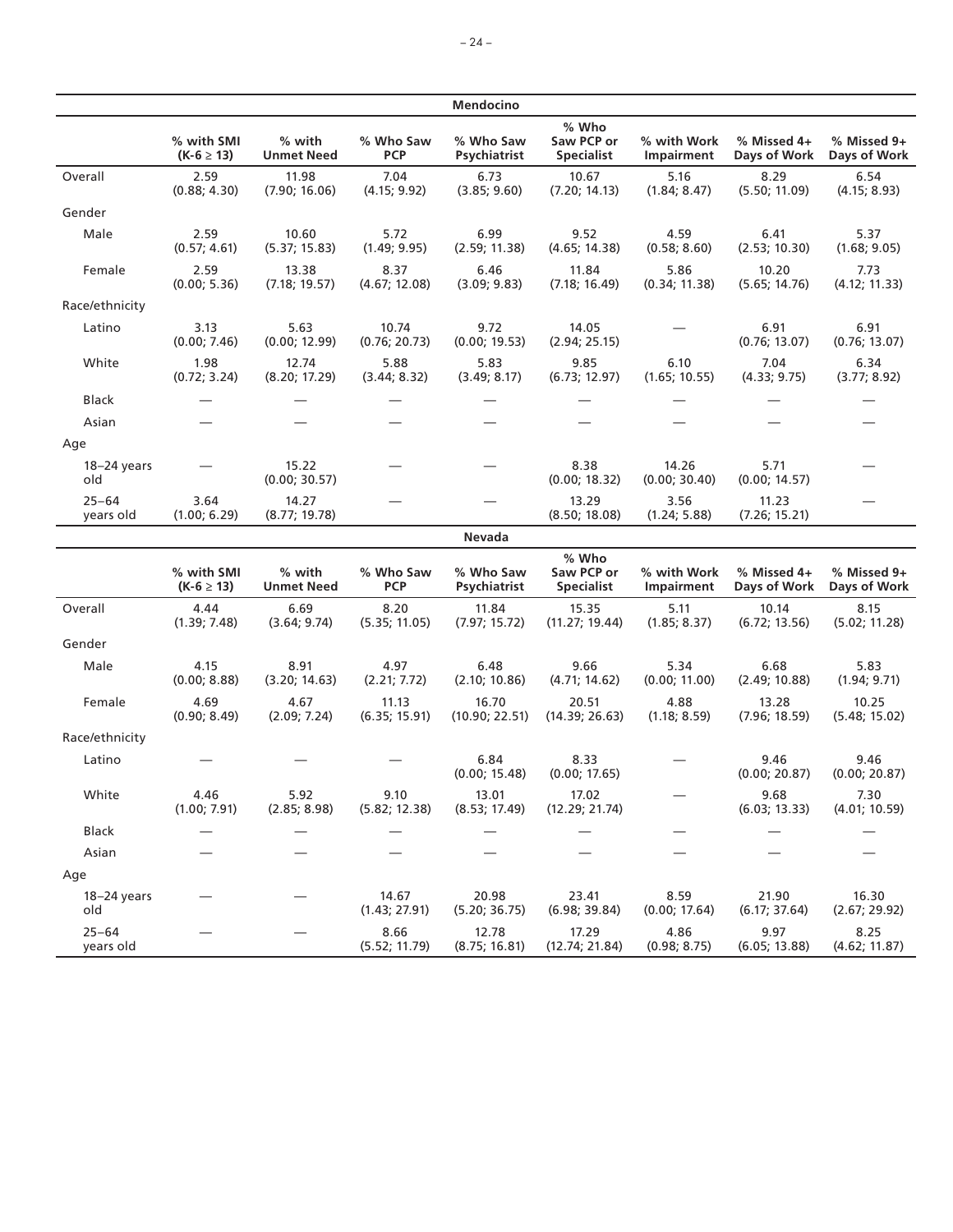|                        |                              |                             |                         | <b>Shasta County</b>      |                                          |                           |                             |                             |
|------------------------|------------------------------|-----------------------------|-------------------------|---------------------------|------------------------------------------|---------------------------|-----------------------------|-----------------------------|
|                        | % with SMI<br>$(K-6 \ge 13)$ | % with<br><b>Unmet Need</b> | % Who Saw<br><b>PCP</b> | % Who Saw<br>Psychiatrist | % Who<br>Saw PCP or<br><b>Specialist</b> | % with Work<br>Impairment | % Missed 4+<br>Days of Work | % Missed 9+<br>Days of Work |
| Overall                | 5.88<br>(3.30; 8.45)         | 8.88<br>(5.55; 12.21)       | 7.67<br>(5.40; 9.95)    | 9.21<br>(6.16; 12.27)     | 12.88<br>(9.42; 16.34)                   | 4.91<br>(2.45; 7.37)      | 10.20<br>(6.98; 13.43)      | 8.68<br>(5.72; 11.64)       |
| Gender                 |                              |                             |                         |                           |                                          |                           |                             |                             |
| Male                   | 6.54<br>(2.43; 10.66)        | 9.77<br>(4.61; 14.93)       | 4.60<br>(1.75; 7.46)    | 7.35<br>(2.36; 12.33)     | 9.39<br>(4.10; 14.68)                    | 4.31<br>(0.78; 7.83)      | 8.02<br>(3.49; 12.54)       | 7.11<br>(2.74; 11.47)       |
| Female                 | 5.11<br>(2.46; 7.75)         | 7.84<br>(4.40; 11.29)       | 11.20<br>(7.42; 14.98)  | 11.36<br>(7.40; 15.32)    | 16.89<br>(12.24; 21.54)                  | 5.64<br>(2.29; 9.00)      | 12.72<br>(8.13; 17.30)      | 10.49<br>(6.50; 14.48)      |
| Race/ethnicity         |                              |                             |                         |                           |                                          |                           |                             |                             |
| Latino                 |                              | 9.49<br>(0.00; 22.20)       |                         | 3.65<br>(0.00; 8.78)      | 3.65<br>(0.00; 8.78)                     |                           |                             |                             |
| White                  | 6.70<br>(3.69; 9.72)         | 8.69<br>(5.15; 12.24)       | 8.77<br>(6.11; 11.42)   | 9.21<br>(6.41; 12.02)     | 13.90<br>(10.48; 17.32)                  | 5.26<br>(2.31; 8.21)      | 11.09<br>(7.39; 14.79)      | 9.81<br>(6.30; 13.33)       |
| <b>Black</b>           |                              |                             |                         |                           |                                          |                           |                             |                             |
| Asian                  |                              |                             |                         |                           |                                          |                           |                             |                             |
| Age                    |                              |                             |                         |                           |                                          |                           |                             |                             |
| $18-24$ years<br>old   | 14.28<br>(0.35; 28.22)       | 16.74<br>(1.01; 32.46)      | 7.88<br>(0.00; 17.50)   | 17.75<br>(0.00; 40.80)    | 23.30<br>(0.00; 46.81)                   |                           | 19.60<br>(2.94; 36.26)      | 19.60<br>(2.94; 36.26)      |
| $25 - 64$<br>years old | 10.20<br>(6.40; 14.00)       | 10.04<br>(5.79; 14.28)      | 9.93<br>(6.96; 12.91)   | 10.90<br>(7.86; 13.94)    | 15.28<br>(11.60; 18.95)                  |                           | 11.51<br>(7.61; 15.40)      | 9.18<br>(5.70; 12.65)       |

|                        | <b>Tehama/Glenn/Colusa Counties</b> |                             |                         |                           |                                            |                           |                             |                             |  |
|------------------------|-------------------------------------|-----------------------------|-------------------------|---------------------------|--------------------------------------------|---------------------------|-----------------------------|-----------------------------|--|
|                        | % with SMI<br>$(K-6 \ge 13)$        | % with<br><b>Unmet Need</b> | % Who Saw<br><b>PCP</b> | % Who Saw<br>Psychiatrist | $%$ Who<br>Saw PCP or<br><b>Specialist</b> | % with Work<br>Impairment | % Missed 4+<br>Days of Work | % Missed 9+<br>Days of Work |  |
| Overall                | 2.85<br>(1.03; 4.66)                | 8.79<br>(4.87; 12.71)       | 9.35<br>(5.41; 13.28)   | 7.96<br>(4.32; 11.61)     | 12.50<br>(8.06; 16.94)                     | 4.30<br>(0.85; 7.76)      | 10.80<br>(6.46; 15.13)      | 10.13<br>(5.85; 14.41)      |  |
| Gender                 |                                     |                             |                         |                           |                                            |                           |                             |                             |  |
| Male                   | 2.57<br>(0.00; 5.43)                | 4.80<br>(0.58; 9.01)        | 5.62<br>(2.39; 8.85)    | 5.77<br>(2.02; 9.51)      | 9.25<br>(4.82; 13.68)                      | 1.89<br>(0.00; 4.03)      | 3.60<br>(1.12; 6.08)        | 3.22<br>(0.81; 5.63)        |  |
| Female                 | 3.06<br>(0.68; 5.44)                | 11.94<br>(5.85; 18.03)      | 12.29<br>(6.13; 18.44)  | 9.70<br>(4.00; 15.40)     | 15.06<br>(8.41; 21.72)                     | 6.31<br>(0.34; 12.28)     | 16.47<br>(9.36; 23.59)      | 15.58<br>(8.52; 22.64)      |  |
| Race/ethnicity         |                                     |                             |                         |                           |                                            |                           |                             |                             |  |
| Latino                 |                                     |                             | 8.94<br>(0.72; 17.17)   | 2.54<br>(0.00; 5.45)      | 10.42<br>(1.84; 19.00)                     |                           | 13.30<br>(1.78; 24.81)      | 13.30<br>(1.78; 24.81)      |  |
| White                  | 3.08<br>(0.79; 5.37)                | 9.13<br>(4.31; 13.94)       | 9.54<br>(4.71; 14.37)   | 9.11<br>(4.10; 14.12)     | 12.81<br>(7.37; 18.25)                     |                           | 10.15<br>(5.30; 15.00)      | 9.17<br>(4.43; 13.91)       |  |
| <b>Black</b>           |                                     |                             |                         |                           |                                            |                           |                             |                             |  |
| Asian                  |                                     |                             |                         |                           |                                            |                           |                             |                             |  |
| Age                    |                                     |                             |                         |                           |                                            |                           |                             |                             |  |
| $18-24$ years<br>old   |                                     | 25.56<br>(8.69; 42.42)      |                         |                           |                                            |                           |                             |                             |  |
| $25 - 64$<br>years old | 4.03<br>(1.32; 6.75)                | 6.63<br>(2.15; 11.11)       |                         |                           |                                            | 5.52<br>(0.95; 10.10)     |                             |                             |  |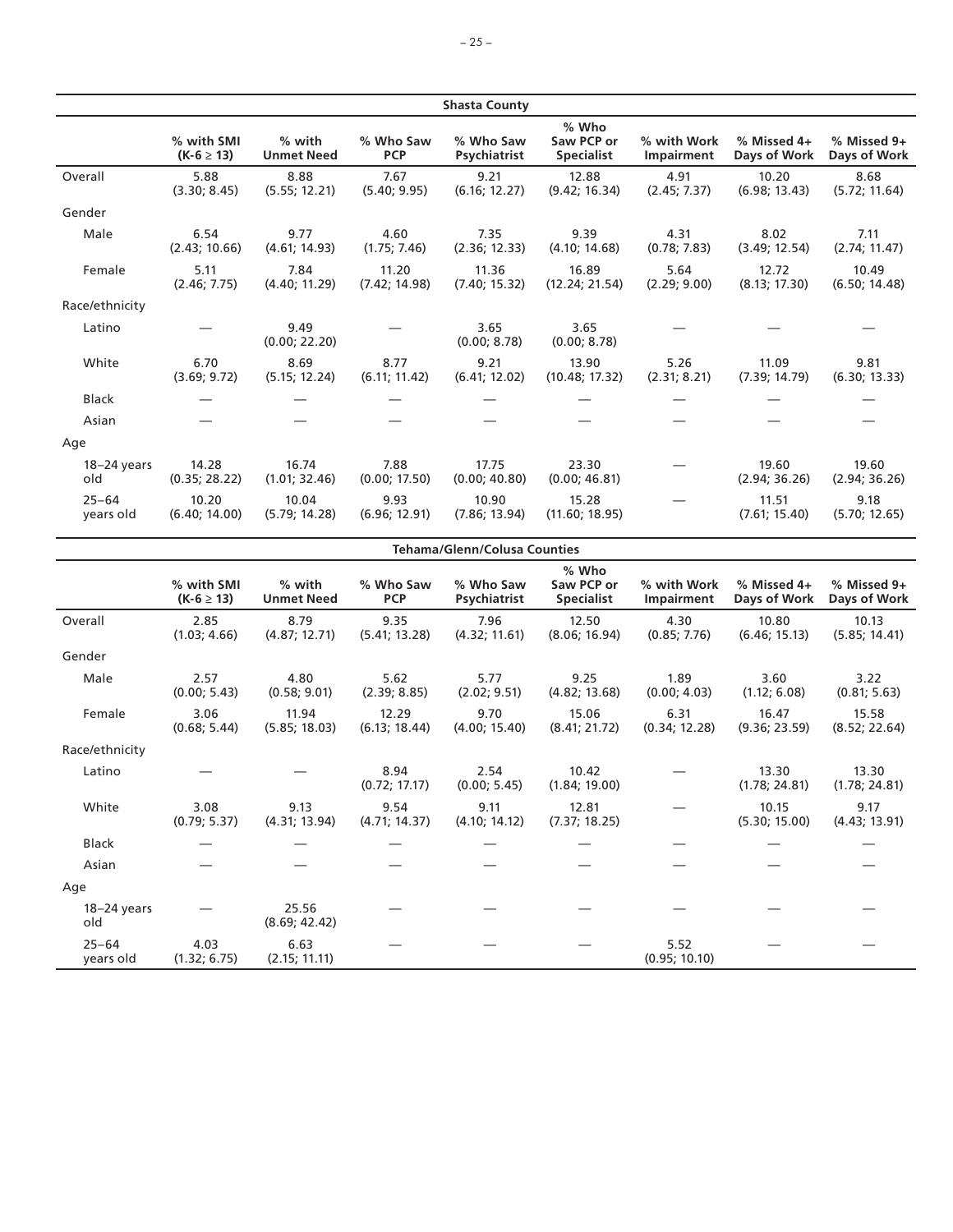|                        |                              |                             |                              | <b>BAY AREA</b>               |                                          |                           |                             |                             |
|------------------------|------------------------------|-----------------------------|------------------------------|-------------------------------|------------------------------------------|---------------------------|-----------------------------|-----------------------------|
|                        |                              |                             |                              | <b>Alameda</b>                |                                          |                           |                             |                             |
|                        | % with SMI<br>$(K-6 \ge 13)$ | % with<br><b>Unmet Need</b> | % Who Saw<br><b>PCP</b>      | % Who Saw<br>Psychiatrist     | % Who<br>Saw PCP or<br><b>Specialist</b> | % with Work<br>Impairment | % Missed 4+<br>Days of Work | % Missed 9+<br>Days of Work |
| Overall                | 1.97<br>(1.09; 2.85)         | 8.46<br>(6.61; 10.31)       | 6.53<br>(4.82; 8.25)         | 11.74<br>(9.44; 14.04)        | 14.48<br>(11.97; 16.99)                  | 5.41<br>(3.59; 7.23)      | 8.68<br>(6.57; 10.80)       | 7.18<br>(5.20; 9.16)        |
| Gender                 |                              |                             |                              |                               |                                          |                           |                             |                             |
| Male                   | 1.11<br>(0.21; 2.00)         | 8.80<br>(6.05; 11.55)       | 4.14<br>(2.58; 5.70)         | 8.03<br>(4.78; 11.28)         | 9.69<br>(6.38; 13.00)                    | 3.19<br>(1.65; 4.72)      | 7.06<br>(4.03; 10.10)       | 5.99<br>(3.08; 8.90)        |
| Female                 | 2.73<br>(1.26; 4.20)         | 8.17<br>(5.49; 10.85)       | 8.64<br>(5.80; 11.48)        | 15.01<br>(11.66; 18.36)       | 18.70<br>(15.00; 22.40)                  | 7.46<br>(4.25; 10.67)     | 10.11<br>(7.07; 13.15)      | 8.23<br>(5.35; 11.10)       |
| Race/ethnicity         |                              |                             |                              |                               |                                          |                           |                             |                             |
| Latino                 |                              | 6.06<br>(2.02; 10.10)       | 6.81<br>(2.57; 11.04)        | 12.54<br>(6.84; 18.24)        | 16.66<br>(10.23; 23.08)                  | 5.62<br>(1.12; 10.11)     | 6.96<br>(2.56; 11.37)       | 4.65<br>(1.16; 8.13)        |
| White                  | 1.65<br>(0.68; 2.63)         | 9.67<br>(7.23; 12.11)       | 7.02<br>(4.58; 9.46)         | 11.84<br>(8.78; 14.90)        | 15.09<br>(11.57; 18.61)                  | 6.28<br>(3.22; 9.34)      | 6.94<br>(4.03; 9.84)        | 5.33<br>(2.56; 8.09)        |
| <b>Black</b>           | 5.98<br>(0.85; 11.10)        | 8.61<br>(2.33; 14.89)       | 11.40<br>(4.57; 18.23)       | 22.03<br>(12.28; 31.79)       | 24.23<br>(14.31; 34.14)                  | 3.23<br>(0.00; 6.68)      | 20.09<br>(10.64; 29.55)     | 17.67<br>(8.44; 26.90)      |
| Asian                  | 1.18<br>(0.00; 2.59)         | 5.99<br>(1.84; 10.14)       | 3.81<br>(0.98; 6.64)         | 6.03<br>(1.97; 10.08)         | 7.25<br>(3.05; 11.45)                    |                           | 4.92<br>(1.48; 8.35)        | 4.79<br>(1.37; 8.22)        |
| Age                    |                              |                             |                              |                               |                                          |                           |                             |                             |
| $18-24$ years<br>old   |                              | 6.88<br>(2.13; 11.63)       | 11.07<br>(3.30; 18.83)       | 21.89<br>(11.86; 31.92)       | 24.68<br>(14.42; 34.94)                  | 7.45<br>(0.63; 14.28)     | 12.71<br>(4.90; 20.53)      | 9.68<br>(2.36; 17.00)       |
| $25 - 64$<br>years old |                              | 9.65<br>(7.29; 12.02)       | 6.32<br>(4.38; 8.26)         | 11.68<br>(8.93; 14.43)        | 14.48<br>(11.44; 17.51)                  | 5.31<br>(3.34; 7.28)      | 9.52<br>(6.99; 12.05)       | 8.02<br>(5.59; 10.44)       |
|                        |                              |                             |                              | <b>Contra Costa</b>           |                                          |                           |                             |                             |
|                        | % with SMI<br>$(K-6 \ge 13)$ | % with<br><b>Unmet Need</b> | % Who Saw<br><b>PCP</b>      | % Who Saw<br>Psychiatrist     | % Who<br>Saw PCP or<br><b>Specialist</b> | % with Work<br>Impairment | % Missed 4+<br>Days of Work | % Missed 9+<br>Days of Work |
| Overall                | 3.81<br>(2.10; 5.53)         | 8.82<br>(6.40; 11.24)       | 7.76<br>(5.50; 10.03)        | 10.94<br>(8.39; 13.48)        | 13.70<br>(11.01; 16.39)                  | 4.10<br>(2.12; 6.09)      | 7.38<br>(5.13; 9.64)        | 6.16<br>(4.07; 8.26)        |
| Gender                 |                              |                             |                              |                               |                                          |                           |                             |                             |
| Male                   | 1.60<br>(0.51; 2.70)         | 6.74<br>(3.52; 9.97)        | 5.15<br>(2.41; 7.89)         | 9.99<br>(6.24; 13.74)         | 11.37<br>(7.56; 15.18)                   | 3.44<br>(0.73; 6.15)      | 3.60<br>(1.64; 5.56)        | 3.19<br>(1.30; 5.08)        |
| Female                 | 5.59<br>(2.66:8.52)          | 10.49<br>(710.13.87)        | 9.86<br>$(6.43 \cdot 13.30)$ | 11.70<br>$(8.01 \cdot 15.38)$ | 15.58<br>$(11.60 \cdot 19.55)$           | 4.66<br>(1.86:7.47)       | 10.42<br>$(672 \cdot 1412)$ | 8.55<br>(514.1196)          |

|                | (0.51; 2.70)          | (3.52; 9.97)          | (2.41; 7.89)           | (6.24:13.74)           | (7.56; 15.18)          | (0.73; 6.15)  | (1.64; 5.56)           | (1.30; 5.08)           |
|----------------|-----------------------|-----------------------|------------------------|------------------------|------------------------|---------------|------------------------|------------------------|
| Female         | 5.59                  | 10.49                 | 9.86                   | 11.70                  | 15.58                  | 4.66          | 10.42                  | 8.55                   |
|                | (2.66; 8.52)          | (7.10; 13.87)         | (6.43; 13.30)          | (8.01; 15.38)          | (11.60; 19.55)         | (1.86; 7.47)  | (6.72; 14.12)          | (5.14; 11.96)          |
| Race/ethnicity |                       |                       |                        |                        |                        |               |                        |                        |
| Latino         | 3.90                  | 10.30                 | 8.63                   | 12.11                  | 14.27                  | 4.26          | 11.17                  | 8.29                   |
|                | (1.52; 6.29)          | (3.83; 16.77)         | (3.65; 13.62)          | (6.26; 17.97)          | (8.05; 20.49)          | (0.70; 7.81)  | (5.76; 16.59)          | (3.45; 13.12)          |
| White          | 1.97                  | 8.45                  | 5.93                   | 11.13                  | 13.82                  | 4.08          | 5.44                   | 5.11                   |
|                | (0.57; 3.38)          | (5.62; 11.28)         | (3.86; 8.00)           | (7.87; 14.39)          | (10.39; 17.25)         | (1.23; 6.93)  | (2.91; 7.96)           | (2.66; 7.55)           |
| <b>Black</b>   | 8.33<br>(0.00; 18.60) | 7.28<br>(1.32; 13.23) | 19.47<br>(5.67; 33.28) | 18.65<br>(5.31; 31.99) | 20.65<br>(6.87; 34.43) |               | 11.99<br>(1.23; 22.74) | 10.25<br>(0.00; 20.61) |
| Asian          |                       | 7.47<br>(0.52; 14.43) | 5.13<br>(0.00; 10.70)  | 2.70<br>(0.00; 5.64)   | 6.79<br>(0.96; 12.61)  |               | 5.65<br>(0.00; 11.58)  | 3.70<br>(0.00; 8.59)   |
| Age            |                       |                       |                        |                        |                        |               |                        |                        |
| $18-24$ years  |                       | 5.92                  | 11.55                  | 12.34                  | 15.14                  | 5.98          | 8.64                   | 7.45                   |
| old            |                       | (0.00; 12.96)         | (1.13; 21.97)          | (1.87; 22.80)          | (3.89; 26.39)          | (0.00; 13.65) | (0.00; 18.04)          | (0.00; 16.62)          |
| $25 - 64$      |                       | 9.97                  | 8.24                   | 12.93                  | 15.55                  | 4.14          | 7.96                   | 6.45                   |
| years old      |                       | (6.98; 12.97)         | (5.61; 10.87)          | (9.76; 16.10)          | (12.28; 18.82)         | (2.00; 6.29)  | (5.23; 10.69)          | (4.00; 8.91)           |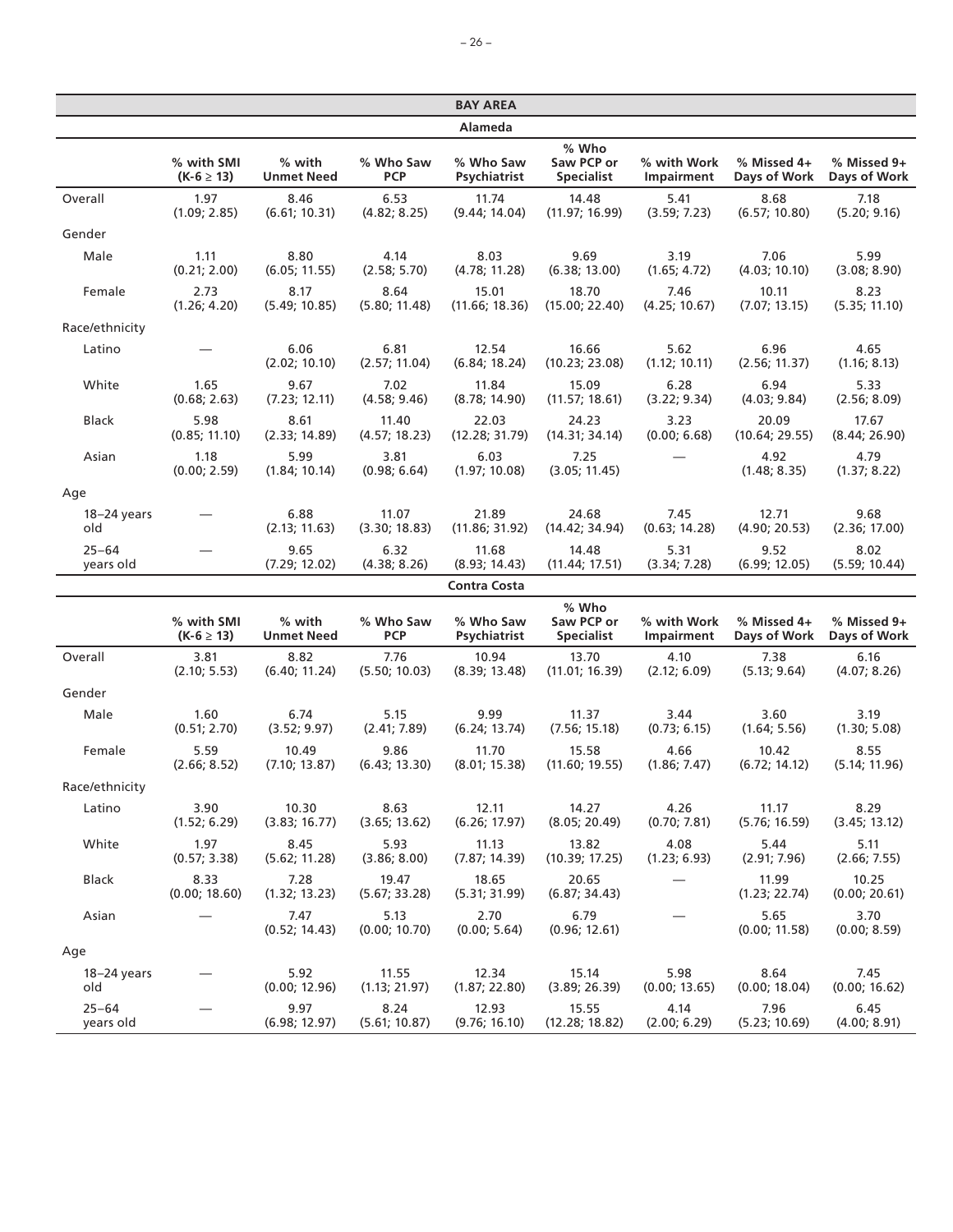|                        |                              |                             |                         | <b>Marin</b>              |                                                                   |                           |                             |                             |
|------------------------|------------------------------|-----------------------------|-------------------------|---------------------------|-------------------------------------------------------------------|---------------------------|-----------------------------|-----------------------------|
|                        | % with SMI<br>$(K-6 \ge 13)$ | % with<br><b>Unmet Need</b> | % Who Saw<br><b>PCP</b> | % Who Saw<br>Psychiatrist | % Who<br>Saw PCP or<br><b>Specialist</b>                          | % with Work<br>Impairment | % Missed 4+<br>Days of Work | % Missed 9+<br>Days of Work |
| Overall                | 2.30<br>(0.57; 4.03)         | 6.97<br>(3.51; 10.43)       | 4.51<br>(2.35; 6.67)    | 15.06<br>(10.05; 20.07)   | 17.64<br>(12.45; 22.84)                                           | 4.39<br>(1.78; 7.01)      | 7.11<br>(3.86; 10.37)       | 4.10<br>(2.20; 6.00)        |
| Gender                 |                              |                             |                         |                           |                                                                   |                           |                             |                             |
| Male                   | 1.74<br>(0.00; 3.91)         | 7.46<br>(1.57; 13.34)       | 3.76<br>(1.18; 6.35)    | 17.16<br>(9.29; 25.03)    | 18.40<br>(10.56; 26.24)                                           | 4.04<br>(0.10; 7.99)      | 4.85<br>(1.29; 8.41)        | 3.07<br>(0.61; 5.54)        |
| Female                 | 2.87<br>(0.25; 5.49)         | 6.47<br>(3.48; 9.47)        | 5.28<br>(1.80; 8.76)    | 12.90<br>(7.18; 18.62)    | 16.87<br>(10.47; 23.26)                                           | 4.80<br>(1.44; 8.16)      | 9.43<br>(4.32; 14.54)       | 5.16<br>(2.32; 7.99)        |
| Race/ethnicity         |                              |                             |                         |                           |                                                                   |                           |                             |                             |
| Latino                 |                              | 10.75<br>(0.00; 30.11)      |                         | 22.76<br>(0.00; 46.03)    | 26.93<br>(3.30; 50.56)                                            |                           | 5.24<br>(0.00; 12.85)       | 5.24<br>(0.00; 12.85)       |
| White                  | 2.08<br>(0.25; 3.92)         | 5.02<br>(2.99; 7.05)        |                         | 14.06<br>(9.44; 18.69)    | 16.75<br>(11.83; 21.68)                                           |                           | 6.10<br>(3.27; 8.94)        | 4.01<br>(1.96; 6.07)        |
| <b>Black</b>           |                              |                             |                         |                           |                                                                   |                           |                             |                             |
| Asian                  |                              |                             |                         |                           |                                                                   |                           |                             |                             |
| Age                    |                              |                             |                         |                           |                                                                   |                           |                             |                             |
| 18-24 years<br>old     |                              | 12.03<br>(0.00; 24.54)      |                         | 13.87<br>(0.00; 28.12)    | 13.87<br>(0.00; 28.12)                                            |                           |                             |                             |
| $25 - 64$<br>years old | 3.34<br>(0.73; 5.96)         | 7.58<br>(2.77; 12.38)       | 6.42<br>(3.16; 9.67)    | 18.60<br>(11.76; 25.45)   | 22.30<br>(15.17; 29.42)                                           |                           |                             | 6.02<br>(3.13; 8.91)        |
|                        |                              |                             |                         | <b>Monterey</b>           |                                                                   |                           |                             |                             |
|                        | % with SMI<br>$(K-6 \ge 13)$ | % with<br><b>Unmet Need</b> | % Who Saw<br><b>PCP</b> | % Who Saw<br>Psychiatrist | % Who<br>Saw PCP or<br><b>Specialist</b>                          | % with Work<br>Impairment | % Missed 4+<br>Days of Work | % Missed 9+<br>Days of Work |
| Overall                | 4.34<br>(2.43; 6.25)         | 9.73<br>(6.79; 12.67)       | 7.39<br>(4.81; 9.96)    | 8.67<br>(5.67; 11.67)     | 12.33<br>(9.05; 15.60)                                            | 5.36<br>(2.54; 8.18)      | 9.92<br>(6.77; 13.07)       | 6.71<br>(4.23; 9.20)        |
| Gender                 |                              |                             |                         |                           |                                                                   |                           |                             |                             |
| Male                   | 2.87<br>(0.62; 5.11)         | 8.23<br>(3.82; 12.63)       | 5.08<br>(1.81; 8.36)    | 7.09<br>(3.17; 11.02)     | 9.39<br>(5.12; 13.66)                                             | 5.19<br>(0.76; 9.63)      | 7.64<br>(3.35; 11.92)       | 5.39<br>(2.38; 8.39)        |
| Female                 | 5.88<br>(2.86; 8.90)         | 11.30<br>(7.28; 15.31)      | 9.79<br>(5.92; 13.67)   | 10.32<br>(5.51; 15.14)    | 15.40<br>(10.23; 20.57)                                           | 5.55<br>(2.46; 8.64)      | 12.30<br>(7.71; 16.89)      | 8.10<br>(4.18; 12.02)       |
| Race/ethnicity         |                              |                             |                         |                           |                                                                   |                           |                             |                             |
| Latino                 | 4.64<br>(1.83; 7.45)         | 13.13<br>(8.14; 18.12)      | 3.95<br>(1.52; 6.39)    | 3.54<br>(1.29; 5.79)      | 6.66<br>(3.52; 9.80)                                              | 4.70<br>(0.81; 8.59)      | 10.32<br>(5.57; 15.07)      | 7.18<br>(3.48; 10.88)       |
| White                  | 2.80<br>(0.17; 5.43)         | 5.99<br>(2.80; 9.18)        | 9.75<br>(4.48; 15.02)   | 14.89                     | 17.29<br>(7.98; 21.80) (10.15; 24.43) (1.52; 11.10) (2.64; 11.22) | 6.31                      | 6.93                        | 5.43<br>(1.67; 9.20)        |
| Black                  |                              |                             | 34.17<br>(9.71; 58.63)  | 11.34<br>(0.00; 24.06)    | 37.79<br>(13.11; 62.47)                                           |                           | 33.57<br>(9.29; 57.86)      |                             |
| Asian                  |                              |                             |                         |                           |                                                                   |                           |                             |                             |
| Age                    |                              |                             |                         |                           |                                                                   |                           |                             |                             |
| $18-24$ years<br>old   | 5.94<br>(0.25; 11.63)        | 11.98<br>(4.30; 19.65)      | 5.01<br>(0.00; 10.10)   | 9.93<br>(1.38; 18.48)     | 10.78<br>(2.07; 19.49)                                            | 3.65<br>(0.00; 7.91)      | 10.89<br>(1.79; 20.00)      | 10.89<br>(1.79; 20.00)      |
| $25 - 64$<br>years old | 4.93<br>(2.48; 7.39)         | 10.80<br>(6.82; 14.78)      | 9.00<br>(5.55; 12.45)   | 8.82<br>(5.33; 12.31)     | 13.38<br>(9.34; 17.42)                                            | 6.11<br>(2.58; 9.64)      | 11.80<br>(7.60; 16.00)      | 7.19<br>(4.31; 10.07)       |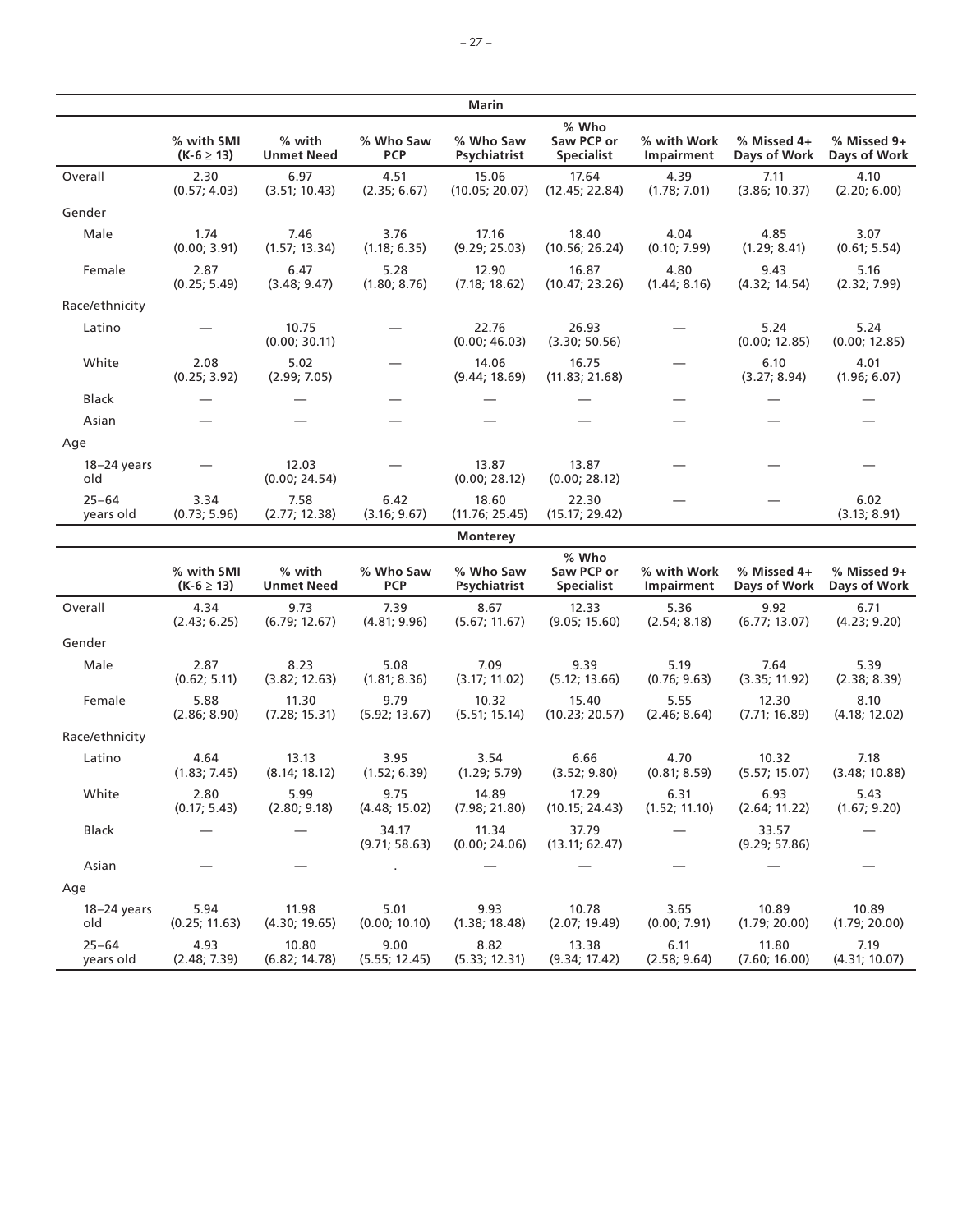|                        |                              |                                                                                        |                         | Napa                      |                                          |                           |                             |                             |
|------------------------|------------------------------|----------------------------------------------------------------------------------------|-------------------------|---------------------------|------------------------------------------|---------------------------|-----------------------------|-----------------------------|
|                        | % with SMI<br>$(K-6 \ge 13)$ | % with<br><b>Unmet Need</b>                                                            | % Who Saw<br><b>PCP</b> | % Who Saw<br>Psychiatrist | % Who<br>Saw PCP or<br><b>Specialist</b> | % with Work<br>Impairment | % Missed 4+<br>Days of Work | % Missed 9+<br>Days of Work |
| Overall                | 3.10<br>(0.55; 5.66)         | 9.87<br>(5.15; 14.59)                                                                  | 6.96<br>(3.30; 10.62)   | 7.96<br>(4.81; 11.11)     | 11.14<br>(6.98; 15.29)                   | 6.35<br>(1.84; 10.86)     | 7.54<br>(3.75; 11.32)       | 6.21<br>(2.64; 9.79)        |
| Gender                 |                              |                                                                                        |                         |                           |                                          |                           |                             |                             |
| Male                   | 0.54<br>(0.00; 1.12)         | 9.31<br>(2.96; 15.67)                                                                  | 3.18<br>(0.00; 6.75)    | 6.37<br>(2.19; 10.54)     | 6.70<br>(2.50; 10.89)                    | 5.86<br>(0.40; 11.32)     | 3.38<br>(0.34; 6.42)        | 3.38<br>(0.34; 6.42)        |
| Female                 | 6.14<br>(0.63; 11.66)        | 10.53<br>(4.17; 16.89)                                                                 | 11.45<br>(4.77; 18.14)  | 9.85<br>(5.41; 14.28)     | 16.41<br>(9.34; 23.48)                   | 7.05<br>(0.00; 15.21)     | 12.48<br>(5.13; 19.82)      | 9.58<br>(2.62; 16.54)       |
| Race/ethnicity         |                              |                                                                                        |                         |                           |                                          |                           |                             |                             |
| Latino                 | 5.46<br>(0.00; 11.87)        | 8.04<br>(0.00; 16.40)                                                                  | 5.12<br>(0.00; 11.76)   | 3.12<br>(0.02; 6.05)      | 7.71<br>(0.48; 14.94)                    | 3.32<br>(0.00; 9.38)      | 8.24<br>(0.99; 15.50)       | 4.72<br>(0.00; 10.90)       |
| White                  | 2.26<br>(0.00; 4.98)         | 9.11<br>(4.02; 14.20)                                                                  |                         | 11.42<br>(6.62; 16.21)    | 14.32<br>(8.79; 19.85)                   | 5.32<br>(0.00; 10.86)     | 7.94<br>(3.05; 12.84)       | 7.55<br>(2.66; 12.43)       |
| <b>Black</b>           |                              |                                                                                        |                         |                           |                                          |                           |                             |                             |
| Asian                  |                              |                                                                                        |                         |                           |                                          |                           |                             |                             |
| Age                    |                              |                                                                                        |                         |                           |                                          |                           |                             |                             |
| $18-24$ years<br>old   |                              | 28.13<br>(5.39; 50.86)                                                                 |                         |                           |                                          |                           | 5.77<br>(0.00; 13.92)       |                             |
| $25 - 64$<br>years old | 4.51<br>(0.42; 8.59)         | 6.73<br>(2.51; 10.95)                                                                  |                         |                           |                                          |                           | 9.69<br>(3.94; 15.44)       |                             |
|                        |                              |                                                                                        |                         | <b>San Benito</b>         |                                          |                           |                             |                             |
|                        | % with SMI<br>$(K-6 \ge 13)$ | % with<br><b>Unmet Need</b>                                                            | % Who Saw<br><b>PCP</b> | % Who Saw<br>Psychiatrist | % Who<br>Saw PCP or<br><b>Specialist</b> | % with Work<br>Impairment | % Missed 4+<br>Days of Work | % Missed 9+<br>Days of Work |
| Overall                | 1.26<br>(0.00; 2.59)         | 12.19<br>(5.15; 19.24)                                                                 | 4.90<br>(1.99; 7.82)    | 4.64<br>(1.51; 7.76)      | 7.61<br>(3.56; 11.67)                    | 2.02<br>(0.00; 4.14)      | 5.90<br>(2.46; 9.35)        | 4.60<br>(1.47; 7.73)        |
| Gender                 |                              |                                                                                        |                         |                           |                                          |                           |                             |                             |
| Male                   | 0.81<br>(0.00; 1.75)         | 16.71<br>(3.30; 30.12)                                                                 | 3.54<br>(0.00; 8.13)    | 1.05<br>(0.15; 1.95)      | 3.95<br>(0.00; 8.61)                     |                           | 5.01<br>(0.00; 10.53)       | 4.40<br>(0.00; 9.82)        |
| Female                 | 1.52<br>(0.00; 3.56)         | 9.49<br>(1.90; 17.09)                                                                  | 5.72<br>(2.20; 9.24)    | 6.78<br>(1.77; 11.79)     | 9.81<br>(4.14; 15.48)                    |                           | 6.43<br>(1.69; 11.17)       | 4.72<br>(0.82; 8.63)        |
| Race/ethnicity         |                              |                                                                                        |                         |                           |                                          |                           |                             |                             |
| Latino                 |                              |                                                                                        | 1.25<br>(0.04; 2.46)    |                           | 5.97<br>(0.00; 12.00)                    |                           | 9.38<br>(2.99; 15.78)       | 6.69<br>(1.07; 12.31)       |
| White                  | 2.64                         | 8.12<br>$(0.00; 6.13)$ $(1.59; 14.65)$ $(3.60; 14.31)$ $(2.05; 10.21)$ $(4.81; 15.82)$ | 8.96                    | 6.13                      | 10.31                                    |                           | 3.60<br>(0.00; 7.33)        | 3.49<br>(0.00; 7.22)        |
| <b>Black</b>           |                              |                                                                                        |                         |                           |                                          |                           |                             |                             |
| Asian                  |                              |                                                                                        |                         |                           |                                          |                           |                             |                             |
| Age                    |                              |                                                                                        |                         |                           |                                          |                           |                             |                             |
| $18-24$ years<br>old   |                              |                                                                                        |                         | 15.54<br>(0.00; 40.88)    | 15.54<br>(0.00; 40.88)                   |                           |                             |                             |

(1.27; 6.79)

 $-$  4.03

25–64 years old

1.64 (0.00; 3.48)

5.94 (2.73; 9.15) — — —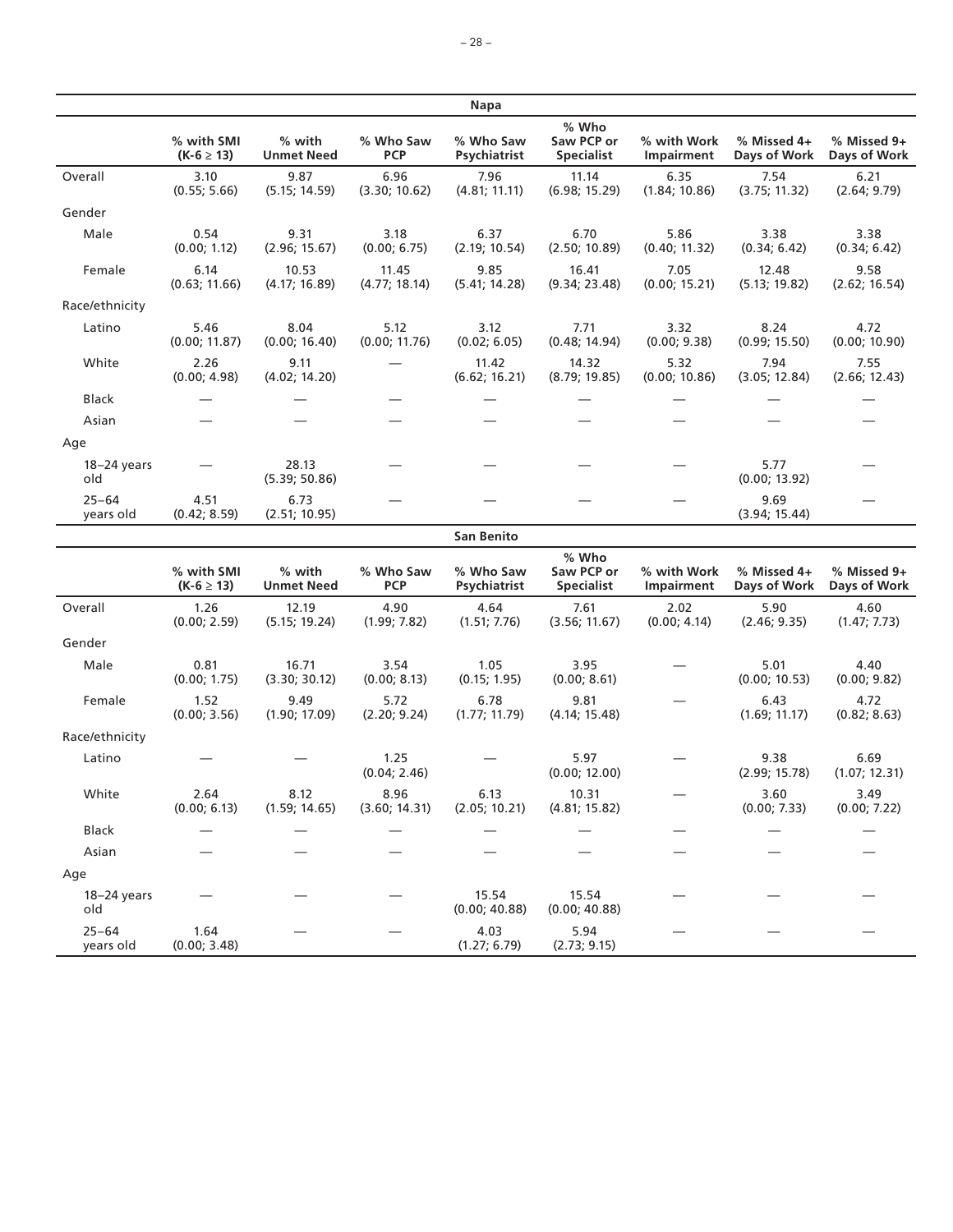|                        |                              |                             |                         | <b>San Francisco</b>      |                                          |                           |                             |                             |
|------------------------|------------------------------|-----------------------------|-------------------------|---------------------------|------------------------------------------|---------------------------|-----------------------------|-----------------------------|
|                        | % with SMI<br>$(K-6 \ge 13)$ | % with<br><b>Unmet Need</b> | % Who Saw<br><b>PCP</b> | % Who Saw<br>Psychiatrist | % Who<br>Saw PCP or<br><b>Specialist</b> | % with Work<br>Impairment | % Missed 4+<br>Days of Work | % Missed 9+<br>Days of Work |
| Overall                | 4.04<br>(1.86; 6.22)         | 13.60<br>(9.99; 17.21)      | 10.12<br>(6.86; 13.38)  | 13.72<br>(10.50; 16.95)   | 17.54<br>(13.84; 21.25)                  | 6.31<br>(3.37; 9.25)      | 9.46<br>(6.25; 12.67)       | 7.67<br>(4.69; 10.64)       |
| Gender                 |                              |                             |                         |                           |                                          |                           |                             |                             |
| Male                   | 3.92<br>(0.64; 7.20)         | 12.40<br>(7.32; 17.47)      | 12.33<br>(7.33; 17.34)  | 13.68<br>(9.27; 18.10)    | 18.51<br>(13.29; 23.74)                  | 6.11<br>(2.11; 10.10)     | 9.05<br>(4.88; 13.21)       | 7.00<br>(3.20; 10.81)       |
| Female                 | 4.19<br>(1.51; 6.87)         | 15.02<br>(9.84; 20.21)      | 7.51<br>(3.99; 11.03)   | 13.76<br>(9.33; 18.20)    | 16.40<br>(11.51; 21.28)                  | 6.56<br>(2.43; 10.69)     | 9.96<br>(5.12; 14.79)       | 8.45<br>(3.97; 12.94)       |
| Race/ethnicity         |                              |                             |                         |                           |                                          |                           |                             |                             |
| Latino                 | 12.72<br>(2.10; 23.34)       | 21.10<br>(8.56; 33.64)      | 16.19<br>(5.98; 26.41)  | 18.07<br>(7.22; 28.92)    | 22.96<br>(11.85; 34.07)                  | 19.14<br>(6.54; 31.74)    | 18.41<br>(6.79; 30.02)      | 13.82<br>(3.27; 24.37)      |
| White                  | 2.70<br>(0.00; 5.42)         | 13.17<br>(8.45; 17.90)      | 13.92<br>(8.26; 19.59)  | 19.89<br>(14.72; 25.06)   | 25.61<br>(19.46; 31.77)                  | 5.40<br>(1.55; 9.24)      | 9.64<br>(5.34; 13.94)       | 8.54<br>(4.22; 12.85)       |
| Black                  | 11.89<br>(0.00; 25.78)       | 15.17<br>(0.21; 30.14)      | 15.51<br>(0.72; 30.30)  | 19.77<br>(4.13; 35.41)    | 26.42<br>(8.98; 43.87)                   |                           | 15.47<br>(0.00; 31.32)      | 10.98<br>(0.00; 24.69)      |
| Asian                  |                              | 10.40<br>(4.39; 16.41)      |                         |                           |                                          | 2.35<br>(0.00; 4.94)      | 4.05<br>(0.80; 7.29)        | 2.75<br>(0.44; 5.05)        |
| Age                    |                              |                             |                         |                           |                                          |                           |                             |                             |
| 18-24 years<br>old     |                              | 12.81<br>(4.27; 21.36)      | 4.67<br>(0.00; 10.58)   | 6.44<br>(0.19; 12.68)     | 6.90<br>(0.59; 13.21)                    | 2.92<br>(0.00; 6.32)      | 7.21<br>(0.62; 13.80)       | 6.11<br>(0.00; 12.32)       |
| $25 - 64$<br>years old | 4.86<br>(2.02; 7.70)         | 15.54<br>(10.89; 20.19)     | 11.40<br>(7.39; 15.41)  | 16.02<br>(11.96; 20.08)   | 19.83<br>(15.23; 24.43)                  | 7.15<br>(3.63; 10.66)     | 10.65<br>(6.58; 14.73)      | 8.44<br>(4.73; 12.16)       |
|                        |                              |                             |                         | <b>San Mateo</b>          |                                          |                           |                             |                             |
|                        | % with SMI<br>$(K-6 \ge 13)$ | % with<br><b>Unmet Need</b> | % Who Saw<br><b>PCP</b> | % Who Saw<br>Psychiatrist | % Who<br>Saw PCP or<br><b>Specialist</b> | % with Work<br>Impairment | % Missed 4+<br>Days of Work | % Missed 9+<br>Days of Work |
| Overall                | 2.31<br>(0.50; 4.12)         | 8.58<br>(5.22; 11.93)       | 5.61<br>(3.18; 8.04)    | 9.65<br>(6.69; 12.61)     | 11.70<br>(8.54; 14.87)                   | 3.06<br>(1.50; 4.62)      | 6.91<br>(3.91; 9.92)        | 3.90<br>(1.94; 5.86)        |
| Gender                 |                              |                             |                         |                           |                                          |                           |                             |                             |
| Male                   | 1.00<br>(0.14; 1.86)         | 4.94<br>(1.19; 8.69)        | 2.90<br>(0.79; 5.00)    | 6.91<br>(3.04; 10.79)     | 8.27<br>(4.19; 12.36)                    | 1.74<br>(0.21; 3.27)      | 5.57<br>(1.07; 10.07)       | 1.43<br>(0.23; 2.63)        |
| Female                 | 3.59<br>(0.15; 7.04)         | 12.13<br>(6.51; 17.75)      | 8.26<br>(3.95; 12.58)   | 12.33<br>(8.04; 16.62)    | 15.06<br>(10.35; 19.76)                  | 4.40<br>(1.66; 7.14)      | 8.23<br>(4.22; 12.23)       | 6.32<br>(2.63; 10.00)       |
| Race/ethnicity         |                              |                             |                         |                           |                                          |                           |                             |                             |
| Latino                 | 2.84<br>(0.22; 5.45)         | 10.32<br>(3.07; 17.56)      | 4.50<br>(0.93; 8.07)    | 8.47<br>(1.62; 15.32)     | 9.92<br>(2.61; 17.23)                    |                           | 12.35<br>(3.71; 20.99)      | 4.53<br>(0.75; 8.30)        |
| $M/h_{\text{th}}$      | 1. 2.2                       | ວ່າາ                        | 701                     | 12.10                     | 1471                                     | <b>COM</b>                | 2C2                         | $\mathcal{L}$               |

| Latino                 | 2.84<br>(0.22; 5.45) | 10.32<br>(3.07; 17.56) | 4.50<br>(0.93; 8.07)  | 8.4/<br>(1.62; 15.32)  | 9.9Z<br>(2.61; 17.23)   |                      | 12.35<br>(3.71; 20.99) | 4.53<br>(0.75; 8.30) |
|------------------------|----------------------|------------------------|-----------------------|------------------------|-------------------------|----------------------|------------------------|----------------------|
| White                  | 1.32<br>(0.28; 2.35) | 8.22<br>(4.40; 12.04)  | 7.04<br>(3.68; 10.39) | 12.10<br>(8.17; 16.04) | 14.71<br>(10.47; 18.94) | 2.49<br>(0.75; 4.24) | 3.62<br>(1.74; 5.50)   | 2.65<br>(1.06; 4.25) |
| <b>Black</b>           | 2.72<br>(0.00; 5.97) | 9.96<br>(0.00; 20.55)  |                       | 15.01<br>(0.00; 33.63) | 15.01<br>(0.00; 33.63)  |                      | 5.99<br>(0.00; 13.88)  |                      |
| Asian                  |                      |                        | 3.18<br>(0.11; 6.25)  |                        |                         | 2.41<br>(0.02; 4.80) | 3.36<br>(0.88; 5.83)   |                      |
| Age                    |                      |                        |                       |                        |                         |                      |                        |                      |
| $18-24$ years<br>old   | 3.49<br>(0.00; 7.03) | 7.68<br>(0.56; 14.80)  | 3.54<br>(0.14; 6.93)  | 7.02<br>(1.93; 12.10)  | 8.18<br>(2.43; 13.92)   | 4.34<br>(0.00; 8.70) | 9.10<br>(2.89; 15.30)  | 5.01<br>(0.74; 9.28) |
| $25 - 64$<br>years old | 2.03<br>(0.00; 4.39) | 9.39<br>(5.00; 13.78)  | 6.69<br>(3.43; 9.95)  | 11.04<br>(6.91; 15.17) | 13.29<br>(8.96; 17.62)  | 2.96<br>(1.22; 4.70) | 7.24<br>(3.17; 11.31)  | 4.21<br>(1.43; 6.98) |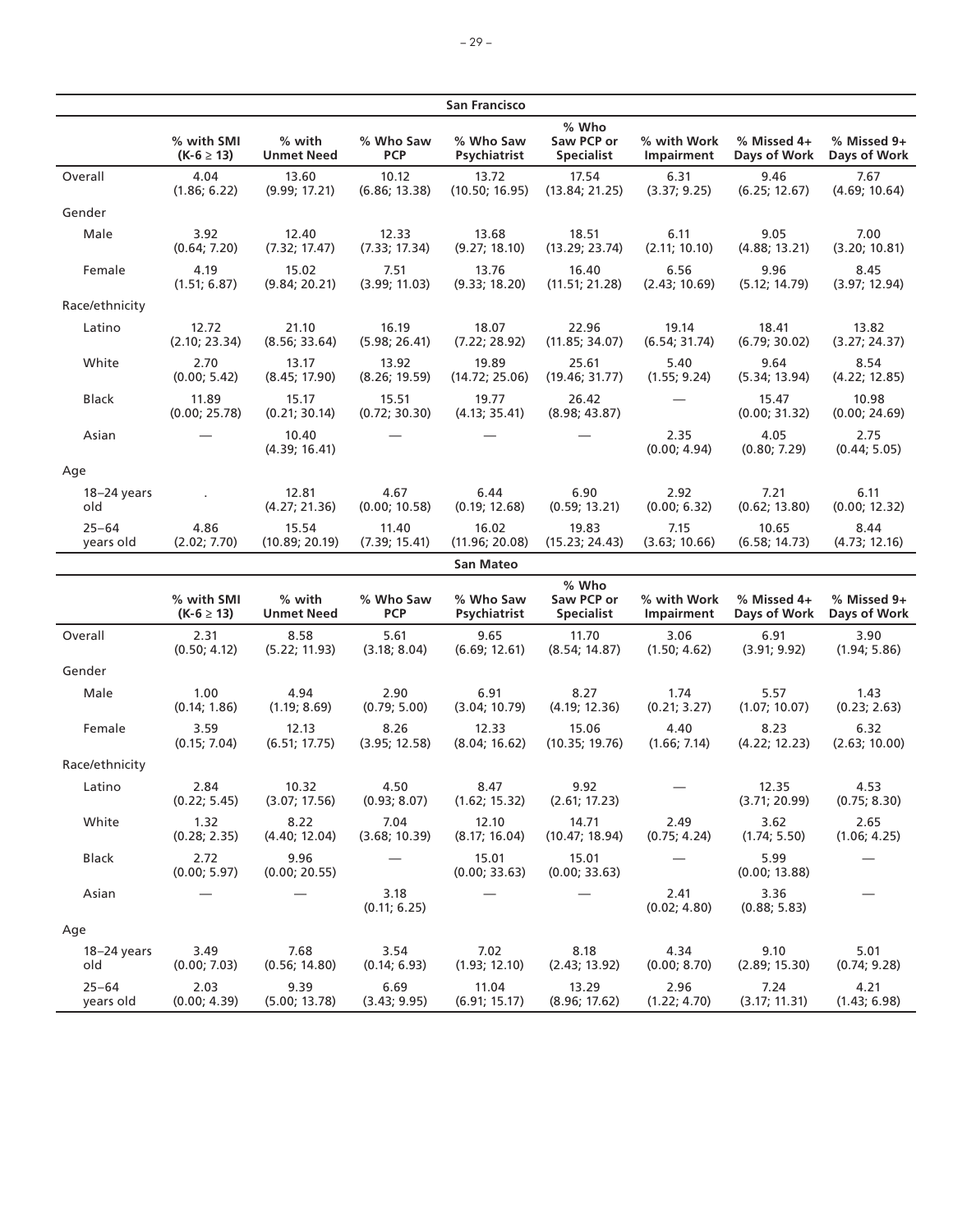|                        |                              |                             |                         | Santa Clara               |                                          |                           |                             |                             |
|------------------------|------------------------------|-----------------------------|-------------------------|---------------------------|------------------------------------------|---------------------------|-----------------------------|-----------------------------|
|                        | % with SMI<br>$(K-6 \ge 13)$ | % with<br><b>Unmet Need</b> | % Who Saw<br><b>PCP</b> | % Who Saw<br>Psychiatrist | % Who<br>Saw PCP or<br><b>Specialist</b> | % with Work<br>Impairment | % Missed 4+<br>Days of Work | % Missed 9+<br>Days of Work |
| Overall                | 2.75<br>(1.73; 3.77)         | 8.25<br>(6.43; 10.08)       | 6.04<br>(4.59; 7.49)    | 8.11<br>(6.45; 9.77)      | 10.82<br>(8.93; 12.72)                   | 4.05<br>(2.66; 5.44)      | 7.21<br>(5.51; 8.91)        | 5.53<br>(4.08; 6.98)        |
| Gender                 |                              |                             |                         |                           |                                          |                           |                             |                             |
| Male                   | 1.15<br>(0.33; 1.96)         | 6.54<br>(4.27; 8.80)        | 4.14<br>(2.42; 5.85)    | 5.89<br>(4.00; 7.77)      | 7.17<br>(5.10; 9.23)                     | 2.84<br>(1.21; 4.46)      | 4.96<br>(2.99; 6.94)        | 4.12<br>(2.33; 5.91)        |
| Female                 | 4.33<br>(2.49; 6.17)         | 9.94<br>(7.12; 12.75)       | 7.91<br>(5.50; 10.32)   | 10.29<br>(7.65; 12.93)    | 14.41<br>(11.28; 17.54)                  | 5.32<br>(3.02; 7.62)      | 9.42<br>(6.67; 12.17)       | 6.92<br>(4.62; 9.21)        |
| Race/ethnicity         |                              |                             |                         |                           |                                          |                           |                             |                             |
| Latino                 | 6.61<br>(3.09; 10.13)        | 9.78<br>(5.38; 14.18)       | 7.20<br>(3.68; 10.71)   | 8.40<br>(4.64; 12.16)     | 12.29<br>(7.78; 16.80)                   | 7.00<br>(2.86; 11.15)     | 9.94<br>(5.53; 14.36)       | 7.73<br>(3.89; 11.58)       |
| White                  | 1.87<br>(0.77; 2.98)         | 8.31<br>(5.96; 10.66)       | 6.51<br>(4.47; 8.56)    | 10.46<br>(7.64; 13.27)    | 13.42<br>(10.35; 16.48)                  | 3.67<br>(1.97; 5.37)      | 7.81<br>(5.05; 10.56)       | 6.69<br>(4.22; 9.17)        |
| <b>Black</b>           |                              | 10.03<br>(0.00; 20.21)      | 5.18<br>(0.00; 12.22)   | 13.42<br>(0.20; 26.65)    | 14.99<br>(1.66; 28.31)                   |                           | 3.79<br>(0.00; 10.61)       | 3.79<br>(0.00; 10.61)       |
| Asian                  | 0.61<br>(0.10; 1.12)         | 6.84<br>(3.42; 10.26)       | 4.34<br>(1.77; 6.92)    | 4.52<br>(1.97; 7.07)      | 6.18<br>(3.10; 9.25)                     | 2.45<br>(0.38; 4.53)      | 4.47<br>(2.13; 6.82)        | 2.25<br>(1.04; 3.45)        |
| Age                    |                              |                             |                         |                           |                                          |                           |                             |                             |
| $18-24$ years<br>old   | 2.07<br>(0.00; 4.16)         | 14.76<br>(7.12; 22.40)      | 7.19<br>(2.59; 11.78)   | 6.67<br>(2.80; 10.53)     | 10.57<br>(5.14; 16.00)                   | 5.61<br>(1.08; 10.14)     | 8.89<br>(3.96; 13.82)       | 5.43<br>(1.45; 9.42)        |
| $25 - 64$<br>years old | 2.81<br>(1.53; 4.08)         | 7.58<br>(5.55; 9.60)        | 6.51<br>(4.68; 8.35)    | 9.15<br>(7.06; 11.24)     | 11.86<br>(9.49; 14.23)                   | 3.90<br>(2.40; 5.41)      | 7.57<br>(5.50; 9.63)        | 5.85<br>(4.09; 7.60)        |
|                        |                              |                             |                         | <b>Santa Cruz</b>         |                                          |                           |                             |                             |
|                        | % with SMI<br>$(K-6 \ge 13)$ | % with<br><b>Unmet Need</b> | % Who Saw<br><b>PCP</b> | % Who Saw<br>Psychiatrist | % Who<br>Saw PCP or<br><b>Specialist</b> | % with Work<br>Impairment | % Missed 4+<br>Days of Work | % Missed 9+<br>Days of Work |
| Overall                | 3.14<br>(1.05; 5.24)         | 11.18<br>(7.10; 15.25)      | 7.77<br>(4.51; 11.03)   | 15.38<br>(10.85; 19.91)   | 17.53<br>(12.93; 22.12)                  | 7.42<br>(3.60; 11.24)     | 9.76<br>(6.22; 13.31)       | 6.30<br>(3.66; 8.93)        |
| Gender                 |                              |                             |                         |                           |                                          |                           |                             |                             |
| Male                   | 2.06<br>(0.00; 4.16)         | 10.62<br>(5.31; 15.92)      | 8.83<br>(3.05; 14.62)   | 15.12<br>(7.74; 22.50)    | 16.74<br>(9.36; 24.12)                   | 8.98<br>(2.64; 15.32)     | 9.62<br>(3.92; 15.33)       | 6.99<br>(2.65; 11.33)       |
| Female                 | 4.08<br>(0.67; 7.50)         | 11.66<br>(6.44; 16.88)      | 6.85<br>(3.36; 10.34)   | 15.60<br>(10.03; 21.18)   | 18.21<br>(12.41; 24.00)                  | 5.98<br>(1.12; 10.85)     | 9.89<br>(5.51; 14.26)       | 5.70<br>(2.57; 8.84)        |
| Race/ethnicity         |                              |                             |                         |                           |                                          |                           |                             |                             |
| Latino                 | 4.69<br>(1.13; 8.25)         | 15.11<br>(6.96; 23.26)      | 5.33<br>(1.69; 8.96)    | 5.82<br>(1.91; 9.72)      | 8.07<br>(3.76; 12.37)                    | 1.58<br>(0.00; 3.17)      | 7.59<br>(2.38; 12.80)       |                             |
| White                  |                              | 10.31<br>(5.97; 14.64)      | 7.13<br>(3.57; 10.70)   | 19.11<br>(13.09; 25.14)   | 21.53<br>(15.47; 27.60)                  | 9.78<br>(3.97; 15.58)     | 10.81<br>(6.39; 15.23)      | 8.10<br>(4.21; 11.99)       |
| <b>Black</b>           |                              |                             |                         |                           |                                          |                           |                             |                             |
| Asian                  |                              |                             |                         |                           |                                          |                           |                             |                             |
| Age                    |                              |                             |                         |                           |                                          |                           |                             |                             |
| $18-24$ years<br>old   |                              | 14.31<br>(3.83; 24.79)      | 16.70<br>(2.68; 30.72)  | 23.58<br>(7.35; 39.81)    | 24.48<br>(8.15; 40.80)                   | 14.70<br>(1.15; 28.26)    | 11.62<br>(0.00; 24.29)      | 5.83<br>(0.00; 13.41)       |
| $25 - 64$<br>years old | 4.59<br>(1.54; 7.64)         | 11.95<br>(6.62; 17.28)      | 6.10<br>(3.21; 8.99)    | 14.78<br>(9.79; 19.77)    | 17.15<br>(11.99; 22.32)                  | 5.83<br>(2.12; 9.53)      | 10.89<br>(6.84; 14.94)      | 7.30<br>(4.07; 10.53)       |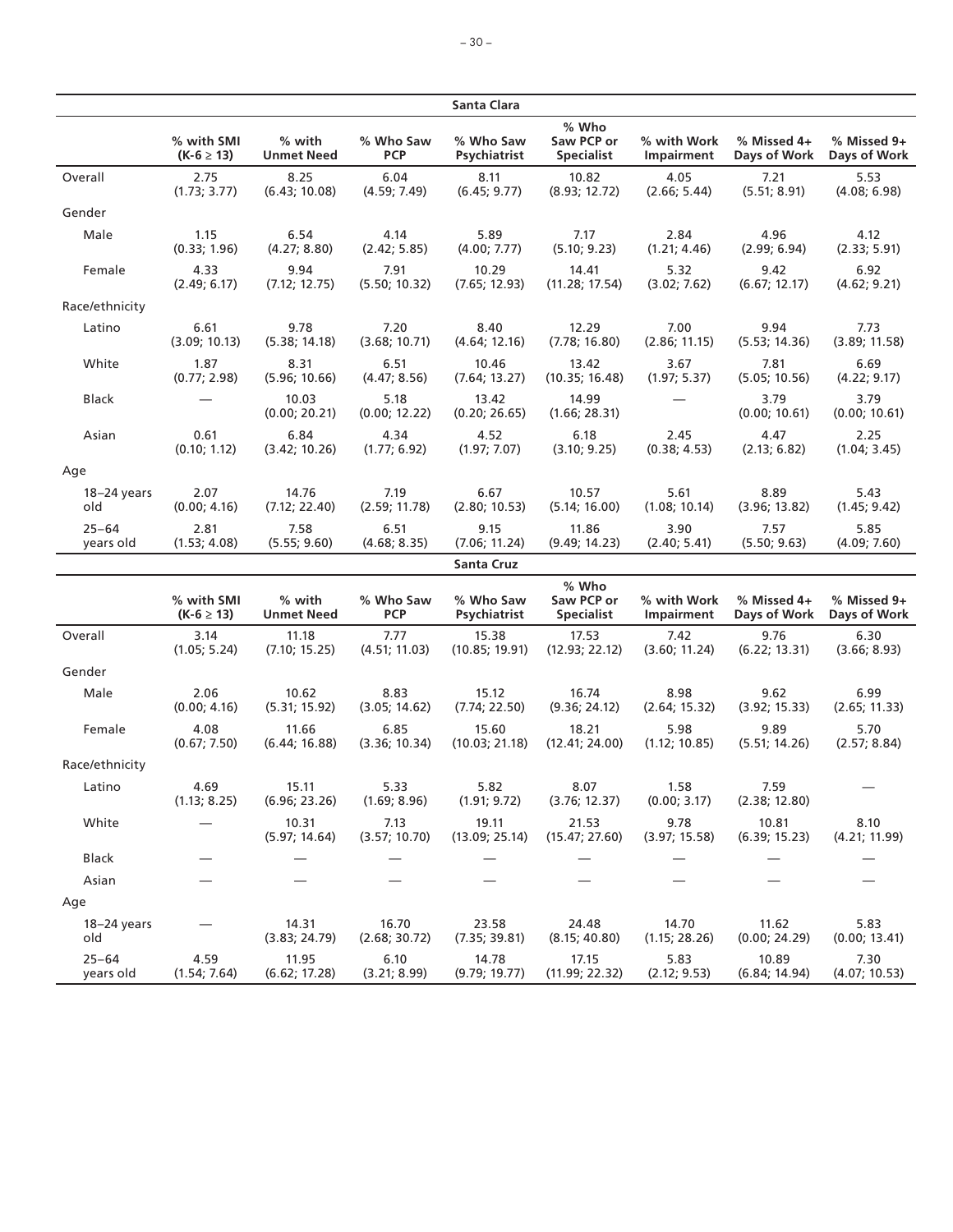|                        |                              |                             |                         | Solano                    |                                          |                           |                             |                             |
|------------------------|------------------------------|-----------------------------|-------------------------|---------------------------|------------------------------------------|---------------------------|-----------------------------|-----------------------------|
|                        | % with SMI<br>$(K-6 \ge 13)$ | % with<br><b>Unmet Need</b> | % Who Saw<br><b>PCP</b> | % Who Saw<br>Psychiatrist | % Who<br>Saw PCP or<br><b>Specialist</b> | % with Work<br>Impairment | % Missed 4+<br>Days of Work | % Missed 9+<br>Days of Work |
| Overall                | 2.57<br>(1.15; 3.99)         | 8.97<br>(6.06; 11.88)       | 9.06<br>(5.54; 12.59)   | 11.12<br>(7.51; 14.73)    | 14.63<br>(10.43; 18.84)                  | 4.25<br>(1.99; 6.50)      | 7.53<br>(4.80; 10.26)       | 6.43<br>(3.93; 8.93)        |
| Gender                 |                              |                             |                         |                           |                                          |                           |                             |                             |
| Male                   | 0.95<br>(0.00; 2.19)         | 5.68<br>(1.63; 9.74)        | 8.73<br>(2.38; 15.08)   | 9.09<br>(4.66; 13.51)     | 13.46<br>(6.68; 20.24)                   | 3.74<br>(0.48; 6.99)      | 8.28<br>(3.55; 13.02)       | 6.83<br>(2.66; 11.00)       |
| Female                 | 3.93<br>(1.51; 6.36)         | 11.73<br>(7.01; 16.45)      | 9.34<br>(4.97; 13.71)   | 12.82<br>(7.19; 18.46)    | 15.62<br>(9.62; 21.62)                   | 4.70<br>(1.47; 7.93)      | 6.90<br>(4.03; 9.77)        | 6.10<br>(3.42; 8.78)        |
| Race/ethnicity         |                              |                             |                         |                           |                                          |                           |                             |                             |
| Latino                 | 3.29<br>(0.00; 7.27)         | 9.35<br>(3.16; 15.53)       | 12.75<br>(1.73; 23.78)  | 8.00<br>(0.44; 15.56)     | 16.98<br>(5.75; 28.21)                   |                           | 3.10<br>(0.00; 6.68)        | 1.84<br>(0.00; 4.29)        |
| White                  | 2.44<br>(0.46; 4.42)         | 9.27<br>(4.46; 14.08)       | 7.60<br>(3.39; 11.81)   | 12.18<br>(7.26; 17.10)    | 13.18<br>(8.18; 18.18)                   | 5.53<br>(1.79; 9.26)      | 7.74<br>(3.96; 11.52)       | 6.38<br>(3.26; 9.50)        |
| Black                  |                              | 4.30<br>(0.00; 10.32)       | 11.87<br>(2.87; 20.86)  | 9.32<br>(2.12; 16.53)     | 16.97<br>(6.75; 27.19)                   |                           | 11.00<br>(2.33; 19.66)      | 9.20<br>(0.95; 17.45)       |
| Asian                  |                              | 5.02<br>(0.00; 11.73)       |                         | 6.98<br>(0.00; 15.26)     | 8.34<br>(0.00; 17.07)                    |                           | 5.70<br>(0.00; 13.38)       | 5.70<br>(0.00; 13.38)       |
| Age                    |                              |                             |                         |                           |                                          |                           |                             |                             |
| $18-24$ years<br>old   |                              | 16.14<br>(5.00; 27.29)      | 12.90<br>(2.54; 23.27)  | 4.85<br>(0.00; 10.26)     | 17.75<br>(6.39; 29.12)                   | 6.76<br>(0.54; 12.99)     | 14.10<br>(3.14; 25.05)      | 14.10<br>(3.14; 25.05)      |
| $25 - 64$<br>years old | 3.57<br>(1.49; 5.66)         | 8.96<br>(5.14; 12.78)       | 9.03<br>(5.50; 12.56)   | 13.87<br>(8.91; 18.82)    | 15.49<br>(10.47; 20.52)                  | 4.01<br>(1.39; 6.63)      | 7.45<br>(4.26; 10.65)       | 5.82<br>(3.07; 8.56)        |
|                        |                              |                             |                         | Sonoma                    |                                          |                           |                             |                             |
|                        | % with SMI<br>$(K-6 \ge 13)$ | % with<br><b>Unmet Need</b> | % Who Saw<br><b>PCP</b> | % Who Saw<br>Psychiatrist | % Who<br>Saw PCP or<br><b>Specialist</b> | % with Work<br>Impairment | % Missed 4+<br>Days of Work | % Missed 9+<br>Days of Work |
| Overall                | 3.95<br>(1.60; 6.29)         | 7.34<br>(4.76; 9.91)        | 9.09<br>(5.98; 12.20)   | 12.35<br>(8.83; 15.86)    | 16.36<br>(12.57; 20.16)                  | 5.23<br>(2.68; 7.77)      | 7.01<br>(4.05; 9.97)        | 5.84<br>(3.05; 8.62)        |
| Gender                 |                              |                             |                         |                           |                                          |                           |                             |                             |
| Male                   | 2.52<br>(0.59; 4.45)         | 9.88<br>(5.48; 14.27)       | 4.18<br>(1.68; 6.67)    | 7.07<br>(3.45; 10.68)     | 7.94<br>(4.25; 11.63)                    | 3.74<br>(0.78; 6.70)      | 5.76<br>(2.60; 8.91)        | 4.85<br>(1.87; 7.83)        |
| Female                 | 5.31<br>(0.92; 9.70)         | 4.91<br>(2.30; 7.51)        | 13.80<br>(8.41; 19.18)  | 17.41<br>(11.68; 23.13)   | 24.43<br>(18.34; 30.52)                  | 6.85<br>(2.66; 11.04)     | 8.21<br>(3.41; 13.01)       | 6.78<br>(2.22; 11.35)       |
| Race/ethnicity         |                              |                             |                         |                           |                                          |                           |                             |                             |
| Latino                 | 7.68<br>(0.00; 18.04)        | 4.24<br>(0.84; 7.64)        |                         | 11.69<br>(0.00; 23.60)    | 14.30<br>(2.05; 26.55)                   |                           | 8.95<br>(0.00; 19.66)       | 7.30<br>(0.00; 17.62)       |
| White                  | 2.75<br>(0.84; 4.66)         | 7.57<br>(4.46; 10.68)       | 10.27<br>(7.15; 13.39)  | 13.47<br>(9.80; 17.13)    | 18.23<br>(14.08; 22.38)                  | 5.81<br>(2.67; 8.96)      | 6.87<br>(4.10; 9.65)        | 5.84<br>(3.24; 8.44)        |

Black . — — — — — — — Asian — — — — — — — —

> 8.01 (0.00; 18.37)

13.68 (9.15; 18.21)

8.01 (0.00; 18.37)

18.94 (14.03; 23.86)

12.60 (0.00; 26.67)

4.84 (2.16; 7.51)

11.68 (0.09; 23.27)

8.01 (4.19; 11.83)

7.17 (0.00; 17.14)

6.87 (3.22; 10.52)

Age

18–24 years old

25–64 years old

— 14.64 (2.12; 27.16)

— 7.61 (4.34; 10.89)

8.01 (0.00; 18.37)

10.72 (6.61; 14.83)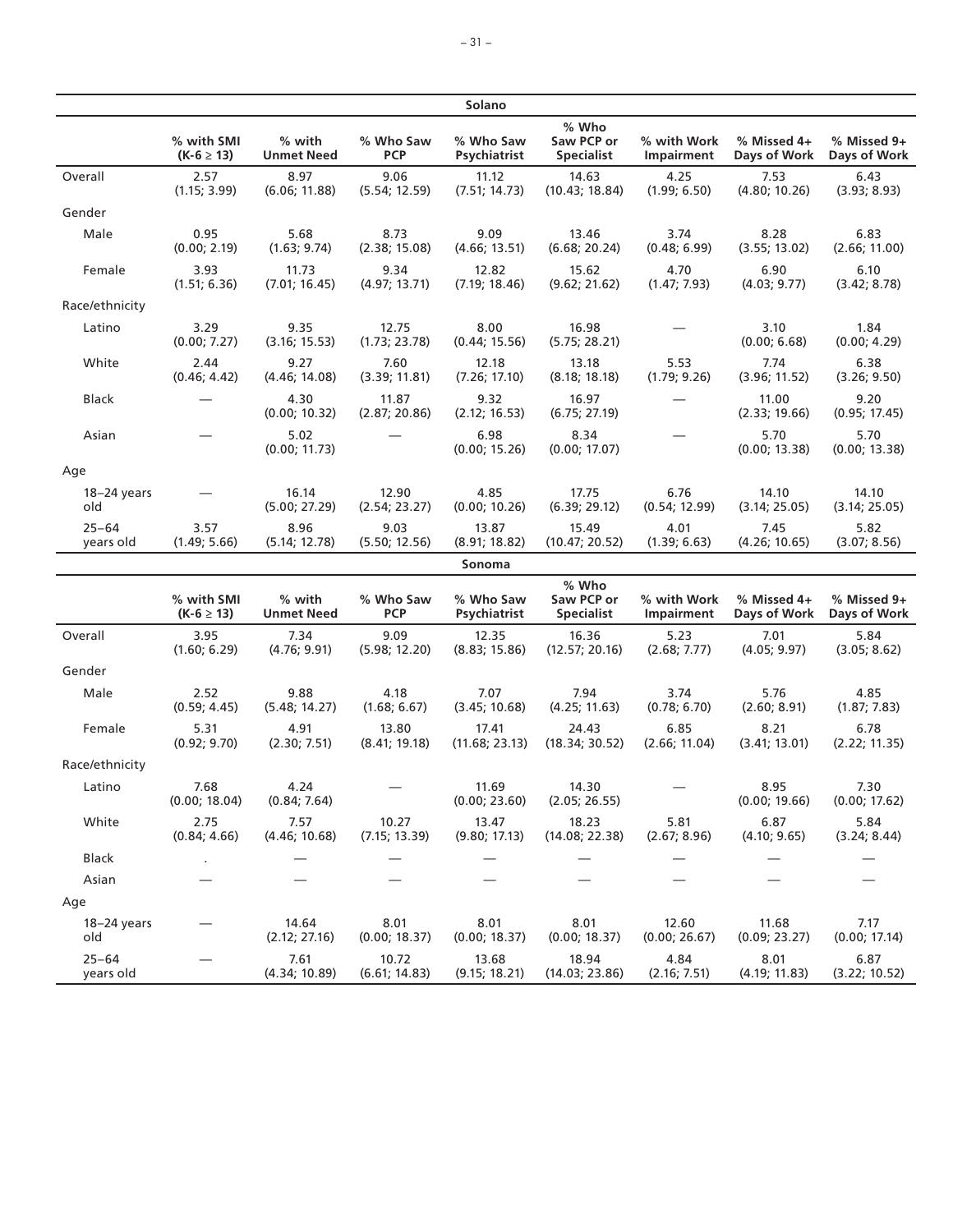|                        |                              |                             |                         | <b>CENTRAL</b>            |                                          |                           |                             |                             |
|------------------------|------------------------------|-----------------------------|-------------------------|---------------------------|------------------------------------------|---------------------------|-----------------------------|-----------------------------|
|                        |                              |                             |                         | <b>El Dorado</b>          |                                          |                           |                             |                             |
|                        | % with SMI<br>$(K-6 \ge 13)$ | % with<br><b>Unmet Need</b> | % Who Saw<br><b>PCP</b> | % Who Saw<br>Psychiatrist | % Who<br>Saw PCP or<br><b>Specialist</b> | % with Work<br>Impairment | % Missed 4+<br>Days of Work | % Missed 9+<br>Days of Work |
| Overall                | 3.17<br>(1.00; 5.33)         | 5.79<br>(2.58; 9.00)        | 5.82<br>(3.95; 7.69)    | 7.86<br>(5.21; 10.50)     | 11.03<br>(7.98; 14.08)                   | 1.92<br>(0.75; 3.10)      | 7.30<br>(4.15; 10.45)       | 6.91<br>(3.81; 10.02)       |
| Gender                 |                              |                             |                         |                           |                                          |                           |                             |                             |
| Male                   | 2.61<br>(0.00; 6.37)         | 7.33<br>(1.49; 13.17)       | 2.56<br>(0.83; 4.28)    | 6.86<br>(2.56; 11.17)     | 7.80<br>(3.47; 12.14)                    | 1.07<br>(0.04; 2.10)      | 7.70<br>(1.74; 13.67)       | 7.58<br>(1.62; 13.55)       |
| Female                 | 3.66<br>(1.42; 5.89)         | 4.42<br>(1.58; 7.27)        | 8.72<br>(5.55; 11.88)   | 8.73<br>(5.56; 11.91)     | 13.89<br>(9.74; 18.04)                   | 2.73<br>(0.76; 4.71)      | 6.95<br>(4.45; 9.45)        | 6.32<br>(3.96; 8.68)        |
| Race/ethnicity         |                              |                             |                         |                           |                                          |                           |                             |                             |
| Latino                 | 4.34<br>(0.00; 9.63)         | 10.46<br>(0.00; 25.00)      | 3.96<br>(0.00; 8.15)    | 3.54<br>(0.00; 7.53)      | 3.96<br>(0.00; 8.15)                     |                           | 13.78<br>(0.70; 26.86)      | 12.96<br>(0.00; 25.95)      |
| White                  | 2.91<br>(0.32; 5.50)         | 4.83<br>(2.20; 7.45)        | 6.35<br>(4.17; 8.54)    | 9.13<br>(5.85; 12.41)     | 13.02<br>(9.18; 16.87)                   | 1.71<br>(0.49; 2.93)      | 5.79<br>(2.80; 8.78)        | 5.49<br>(2.57; 8.41)        |
| Black                  |                              |                             |                         |                           |                                          |                           |                             |                             |
| Asian                  |                              |                             |                         |                           |                                          |                           |                             | 8.87<br>(0.00; 20.28)       |
| Age                    |                              |                             |                         |                           |                                          |                           |                             |                             |
| $18-24$ years<br>old   |                              | 8.60<br>(0.00; 20.29)       |                         | 15.34<br>(0.00; 31.19)    | 15.85<br>(0.00; 31.73)                   |                           | 16.74<br>(0.70; 32.77)      | 15.34<br>(0.00; 31.19)      |
| $25 - 64$<br>years old |                              | 5.98<br>(1.83; 10.13)       |                         | 8.57<br>(5.78; 11.36)     | 12.47<br>(8.99; 15.96)                   | 2.36<br>(0.95; 3.77)      | 7.42<br>(3.77; 11.07)       | 7.09<br>(3.48; 10.7)        |
|                        |                              |                             |                         | Fresno                    |                                          |                           |                             |                             |
|                        | % with SMI<br>$(K-6 \ge 13)$ | % with<br><b>Unmet Need</b> | % Who Saw<br><b>PCP</b> | % Who Saw<br>Psychiatrist | % Who<br>Saw PCP or<br><b>Specialist</b> | % with Work<br>Impairment | % Missed 4+<br>Days of Work | % Missed 9+<br>Days of Work |
| Overall                | 3.77<br>(2.24; 5.30)         | 9.24<br>(6.51; 11.98)       | 8.26<br>(5.07; 11.44)   | 8.56<br>(6.11; 11.01)     | 12.39<br>(8.90; 15.87)                   | 3.91<br>(1.68; 6.14)      | 11.06<br>(7.80; 14.32)      | 8.36<br>(5.80; 10.91)       |
| Gender                 |                              |                             |                         |                           |                                          |                           |                             |                             |
| Male                   | 4.08<br>(1.88; 6.28)         | 9.81<br>(5.95; 13.66)       | 6.70<br>(3.34; 10.06)   | 8.19<br>(4.94; 11.43)     | 10.73<br>(6.74; 14.71)                   | 2.28<br>(0.02; 4.53)      | 6.56<br>(3.65; 9.47)        | 4.76<br>(2.50; 7.01)        |
| Female                 | 3.48<br>(1.50; 5.45)         | 8.71<br>(4.73; 12.69)       | 9.72<br>(4.56; 14.88)   | 8.91<br>(5.20; 12.63)     | 13.95<br>(8.38; 19.52)                   | 5.51<br>(1.66; 9.36)      | 15.30<br>(9.81; 20.78)      | 11.74<br>(7.45; 16.03)      |
| Race/ethnicity         |                              |                             |                         |                           |                                          |                           |                             |                             |
| Latino                 | 3.23<br>(1.20; 5.26)         | 12.36<br>(7.44; 17.27)      | 9.10<br>(3.48; 14.72)   | 6.39<br>(2.93; 9.84)      | 11.08<br>(5.33; 16.83)                   | 5.96<br>(1.85; 10.08)     | 14.58<br>(8.23; 20.93)      | 10.01<br>(5.39; 14.63)      |
| White                  | 3.61<br>(1.23; 6.00)         | 7.73<br>(4.07; 11.39)       | 7.05<br>(3.26; 10.83)   | 10.62<br>(6.43; 14.81)    | 14.16<br>(9.36; 18.96)                   |                           | 9.13<br>(5.35; 12.92)       | 7.80<br>(4.18; 11.41)       |
| Black                  |                              |                             |                         |                           | 13.97<br>(0.00; 32.37)                   |                           |                             |                             |
| Asian                  |                              |                             |                         |                           | 7.93<br>(0.00; 16.55)                    |                           |                             |                             |
| Age                    |                              |                             |                         |                           |                                          |                           |                             |                             |
| $18-24$ years<br>old   |                              | 11.62<br>(5.15; 18.09)      | 5.54<br>(1.13; 9.95)    | 7.15<br>(2.30; 12.00)     | 8.08<br>(2.92; 13.23)                    | 6.44<br>(0.94; 11.95)     | 8.04<br>(3.10; 12.99)       | 5.79<br>(1.54; 10.04)       |
| $25 - 64$<br>years old |                              | 10.09<br>(6.36; 13.82)      | 10.12<br>(5.62; 14.62)  | 9.95<br>(6.63; 13.27)     | 15.02<br>(10.14; 19.90)                  | 3.45<br>(0.82; 6.08)      | 13.79<br>(9.17; 18.41)      | 10.41<br>(6.82; 14.00)      |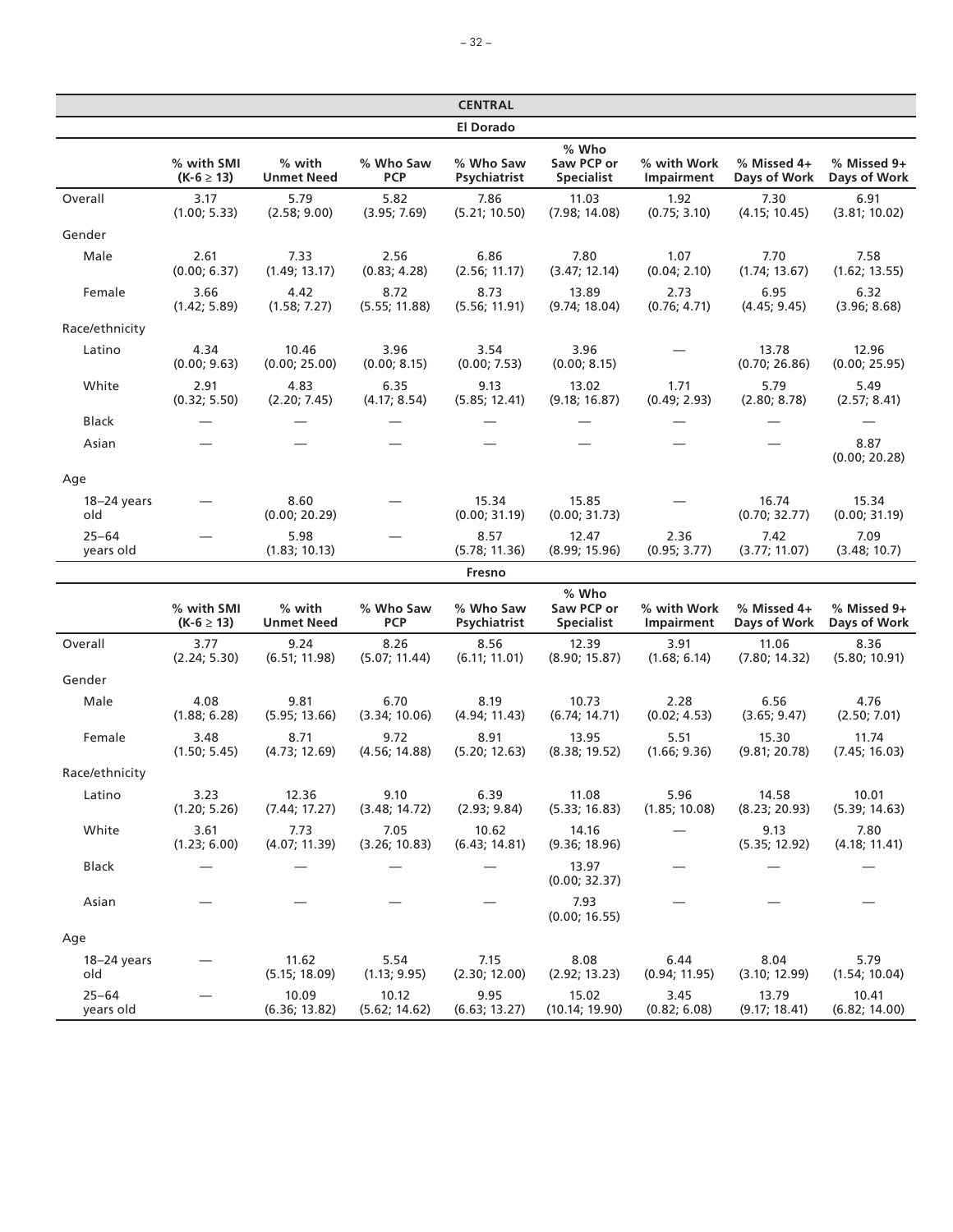|                        |                              |                             |                          | <b>Kings</b>              |                                          |                           |                             |                             |
|------------------------|------------------------------|-----------------------------|--------------------------|---------------------------|------------------------------------------|---------------------------|-----------------------------|-----------------------------|
|                        | % with SMI<br>$(K-6 \ge 13)$ | % with<br><b>Unmet Need</b> | % Who Saw<br><b>PCP</b>  | % Who Saw<br>Psychiatrist | % Who<br>Saw PCP or<br><b>Specialist</b> | % with Work<br>Impairment | % Missed 4+<br>Days of Work | % Missed 9+<br>Days of Work |
| Overall                | 6.65<br>(3.13; 10.17)        | 6.08<br>(2.53; 9.63)        | 9.06<br>(3.39; 14.72)    | 8.60<br>(2.25; 14.95)     | 13.23<br>(6.82; 19.65)                   | 4.51<br>(1.41; 7.61)      | 8.72<br>(4.61; 12.83)       | 8.49<br>(4.40; 12.58)       |
| Gender                 |                              |                             |                          |                           |                                          |                           |                             |                             |
| Male                   | 6.24<br>(0.77; 11.71)        | 4.03<br>(0.49; 7.56)        | 3.03<br>(0.66; 5.39)     | 5.41<br>(0.60; 10.23)     | 7.08<br>(2.00; 12.17)                    | 4.89<br>(0.76; 9.02)      | 9.00<br>(2.77; 15.23)       | 9.00<br>(2.77; 15.23)       |
| Female                 | 7.23<br>(1.94; 12.52)        | 8.94<br>(1.84; 16.04)       | 17.47<br>(4.76; 30.18)   | 13.05<br>(0.05; 26.06)    | 21.81<br>(9.09; 34.53)                   | 3.97<br>(0.00; 8.98)      | 8.33<br>(3.22; 13.44)       | 7.78<br>(2.79; 12.78)       |
| Race/ethnicity         |                              |                             |                          |                           |                                          |                           |                             |                             |
| Latino                 | 7.17<br>(1.26; 13.09)        | 4.08<br>(1.59; 6.56)        | 3.75<br>(0.00; 7.65)     | 5.65<br>(0.00; 11.63)     | 8.87<br>(1.98; 15.77)                    |                           | 8.63<br>(2.15; 15.10)       | 8.47<br>(2.01; 14.93)       |
| White                  | 6.04<br>(1.61; 10.47)        |                             | 9.26<br>(4.54; 13.98)    | 6.80<br>(3.30; 10.30)     | 12.75<br>(7.41; 18.08)                   | 7.07<br>(1.10; 13.04)     | 9.78<br>(3.75; 15.81)       | 9.63<br>(3.59; 15.67)       |
| <b>Black</b>           |                              |                             |                          |                           | 9.66<br>(0.00; 24.58)                    |                           |                             |                             |
| Asian                  |                              |                             | 62.37<br>(0.00; 100.00)  |                           |                                          |                           |                             |                             |
| Age                    |                              |                             |                          |                           |                                          |                           |                             |                             |
| $18 - 24$ years<br>old |                              | 1.57<br>(0.00; 3.72)        | 23.81<br>(0.00; 62.69)   | 21.23<br>(0.00; 60.90)    | 23.81<br>(0.00; 62.69)                   |                           | 2.13<br>(0.00; 5.23)        | 1.61<br>(0.00; 3.67)        |
| $25 - 64$<br>years old |                              | 7.65<br>(2.79; 12.51)       | 6.85<br>(3.19; 10.51)    | 7.60<br>(3.07; 12.13)     | 12.35<br>(6.90; 17.80)                   | 5.77<br>(1.90; 9.63)      | 11.53<br>(6.02; 17.03)      | 11.31<br>(5.81; 16.80)      |
|                        |                              |                             |                          | <b>Madera</b>             |                                          |                           |                             |                             |
|                        | % with SMI<br>$(K-6 \ge 13)$ | % with<br><b>Unmet Need</b> | % Who Saw<br>PCP         | % Who Saw<br>Psychiatrist | % Who<br>Saw PCP or<br>Specialist        | % with Work<br>Impairment | % Missed 4+<br>Days of Work | % Missed 9+<br>Days of Work |
| Overall                | 9.14<br>(4.36; 13.92)        | 15.69<br>(9.42; 21.95)      | 5.39<br>(2.50; 8.28)     | 7.71<br>(3.77; 11.65)     | 9.85<br>(5.73; 13.97)                    | 4.19<br>(0.27; 8.11)      | 13.22<br>(7.71; 18.72)      | 12.92<br>(7.42; 18.42)      |
| Gender                 |                              |                             |                          |                           |                                          |                           |                             |                             |
| Male                   | 7.76<br>(0.92; 14.60)        | 13.07<br>(2.12; 24.03)      | 4.70<br>(0.38; 9.02)     | 9.62<br>(2.54; 16.70)     | 10.74<br>(3.61; 17.87)                   | 4.72<br>(0.00; 11.80)     | 12.51<br>(4.60; 20.42)      | 12.20<br>(4.31; 20.09)      |
| Female                 | 10.20<br>(3.61; 16.79)       | 17.69<br>(9.47; 25.91)      | 5.91<br>(1.95; 9.87)     | 6.24<br>(1.96; 10.53)     | 9.16<br>(4.33; 13.99)                    | 3.78<br>(0.00; 7.93)      | 13.76<br>(6.38; 21.13)      | 13.47<br>(6.12; 20.83)      |
| Race/ethnicity         |                              |                             |                          |                           |                                          |                           |                             |                             |
| Latino                 | 12.60<br>(4.60; 20.61)       | 19.91<br>(8.65; 31.17)      | 3.65<br>(1.25; 6.04)     | 6.16<br>(0.25; 12.07)     | 8.23<br>(2.12; 14.35)                    | 4.98<br>(0.00; 11.27)     | 14.38<br>(6.29; 22.46)      | 14.07<br>(6.01; 22.13)      |
| White                  | 8.08<br>(0.46; 15.71)        |                             | 2.90<br>(1.18; 4.63)     | 5.25<br>(2.20; 8.30)      | 7.89<br>(4.26; 11.53)                    | 1.43<br>(0.04; 2.83)      | 10.29<br>(2.52; 18.06)      | 10.14<br>(2.37; 17.91)      |
| Black                  |                              |                             | $\overline{\phantom{0}}$ |                           |                                          |                           |                             |                             |
| Asian                  |                              |                             |                          |                           |                                          |                           |                             |                             |
| Age                    |                              |                             |                          |                           |                                          |                           |                             |                             |
| 18-24 years<br>old     |                              | 20.21<br>(0.00; 50.23)      | 6.96<br>(0.00; 18.43)    | 6.96<br>(0.00; 18.43)     | 6.96<br>(0.00; 18.43)                    | 7.63<br>(0.00; 19.62)     | 8.20<br>(0.00; 20.37)       | 7.54<br>(0.00; 19.31)       |
| $25 - 64$<br>years old |                              | 16.43<br>(9.76; 23.10)      | 5.49<br>(2.40; 8.58)     | 9.19<br>(4.34; 14.04)     | 11.82<br>(6.75; 16.89)                   | 3.46<br>(0.00; 7.74)      | 16.04<br>(9.05; 23.02)      | 15.80<br>(8.81; 22.80)      |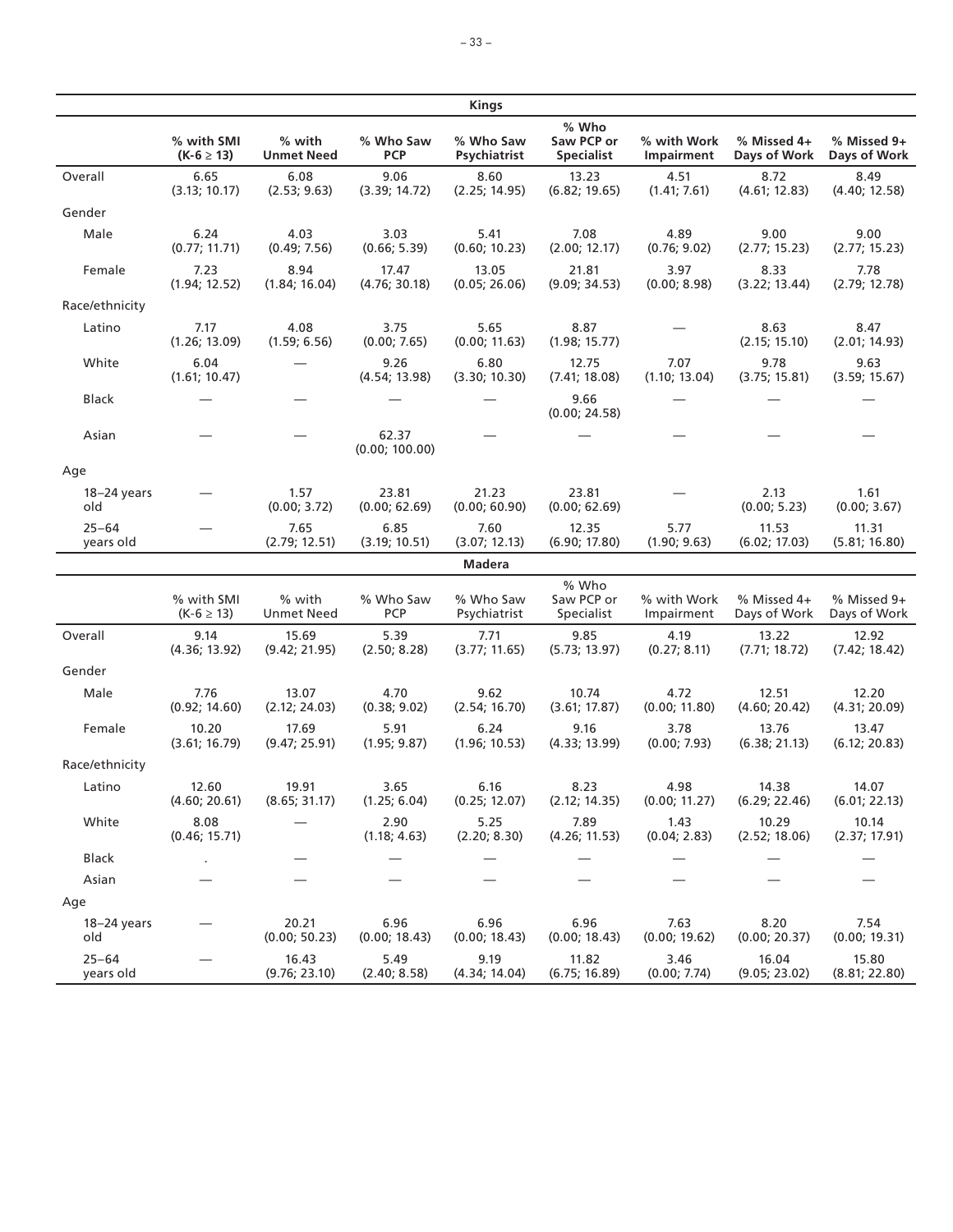|                        |                              |                             |                         | <b>Merced</b>               |                                          |                           |                             |                             |
|------------------------|------------------------------|-----------------------------|-------------------------|-----------------------------|------------------------------------------|---------------------------|-----------------------------|-----------------------------|
|                        | % with SMI<br>$(K-6 \ge 13)$ | % with<br><b>Unmet Need</b> | % Who Saw<br><b>PCP</b> | % Who Saw<br>Psychiatrist   | % Who<br>Saw PCP or<br><b>Specialist</b> | % with Work<br>Impairment | % Missed 4+<br>Days of Work | % Missed 9+<br>Days of Work |
| Overall                | 3.62<br>(1.67; 5.58)         | 8.67<br>(5.02; 12.32)       | 4.91<br>(2.60; 7.22)    | 4.61<br>(2.95; 6.27)        | 7.23<br>(4.73; 9.73)                     | 1.73<br>(0.33; 3.13)      | 5.60<br>(2.83; 8.37)        | 5.38<br>(2.62; 8.14)        |
| Gender                 |                              |                             |                         |                             |                                          |                           |                             |                             |
| Male                   | 3.76<br>(0.39; 7.12)         | 5.72<br>(1.92; 9.52)        | 2.60<br>(0.17; 5.04)    | 3.28<br>(0.60; 5.97)        | 4.88<br>(1.79; 7.97)                     |                           | 3.78<br>(1.07; 6.50)        | 3.61<br>(0.92; 6.31)        |
| Female                 | 3.49<br>(0.98; 5.99)         | 11.63<br>(5.40; 17.86)      | 7.22<br>(3.49; 10.96)   | 5.94<br>(3.40; 8.48)        | 9.58<br>(5.56; 13.60)                    |                           | 7.42<br>(2.70; 12.14)       | 7.15<br>(2.43; 11.87)       |
| Race/ethnicity         |                              |                             |                         |                             |                                          |                           |                             |                             |
| Latino                 | 3.01<br>(0.00; 6.30)         | 9.76<br>(3.78; 15.74)       | 1.08<br>(0.15; 2.01)    | 2.09<br>(0.34; 3.85)        | 2.47<br>(0.62; 4.32)                     | 1.23<br>(0.00; 3.17)      | 5.19<br>(0.45; 9.93)        | 4.84<br>(0.12; 9.56)        |
| White                  | 4.31<br>(1.74; 6.88)         | 5.55<br>(2.96; 8.13)        | 11.02<br>(5.14; 16.89)  | 9.08<br>(5.19; 12.97)       | 14.95<br>(8.88; 21.03)                   |                           | 6.74<br>(3.66; 9.82)        | 6.63<br>(3.55; 9.71)        |
| <b>Black</b>           |                              | 36.36<br>(0.00; 76.70)      |                         |                             |                                          |                           |                             |                             |
| Asian                  |                              |                             |                         |                             |                                          |                           |                             |                             |
| Age                    |                              |                             |                         |                             |                                          |                           |                             |                             |
| $18-24$ years<br>old   | 4.94<br>(0.00; 10.44)        | 13.36<br>(1.74; 24.97)      |                         | 1.35<br>(0.00; 3.07)        | 2.43<br>(0.00; 5.33)                     |                           | 9.62<br>(0.00; 20.16)       | 9.62<br>(0.00; 20.16)       |
| $25 - 64$<br>years old | 3.53<br>(0.94; 6.13)         | 8.22<br>(4.21; 12.22)       |                         | 6.11<br>(3.71; 8.51)        | 9.40<br>(5.76; 13.05)                    |                           | 4.67<br>(2.20; 7.14)        | 4.46<br>(2.01; 6.91)        |
|                        |                              |                             |                         | Placer                      |                                          |                           |                             |                             |
|                        | % with SMI<br>$(K-6 \ge 13)$ | % with<br><b>Unmet Need</b> | % Who Saw<br><b>PCP</b> | % Who Saw<br>Psychiatrist   | % Who<br>Saw PCP or<br><b>Specialist</b> | % with Work<br>Impairment | % Missed 4+<br>Days of Work | % Missed 9+<br>Days of Work |
| Overall                | 2.79<br>(0.47; 5.12)         | 7.52<br>(4.12; 10.91)       | 7.84<br>(4.21; 11.47)   | 10.10<br>(6.26; 13.93)      | 15.08<br>(10.30; 19.86)                  | 2.11<br>(0.70; 3.53)      | 5.75<br>(3.02; 8.49)        | 4.84<br>(2.18; 7.49)        |
| Gender                 |                              |                             |                         |                             |                                          |                           |                             |                             |
| Male                   | 2.07<br>(0.00; 5.15)         | 8.70<br>(3.37; 14.04)       | 5.14<br>(0.65; 9.63)    | 7.37<br>(3.25; 11.49)       | 11.28<br>(5.40; 17.17)                   | 2.01<br>(0.00; 4.39)      | 4.67<br>(0.81; 8.53)        | 3.89<br>(0.23; 7.54)        |
| Female                 | 3.46<br>(0.00; 7.04)         | 6.43<br>(2.16; 10.71)       | 10.31<br>(4.93; 15.69)  | 12.59<br>(6.59; 18.58)      | 18.55<br>(11.69; 25.41)                  | 2.21<br>(0.67; 3.75)      | 6.74<br>(2.80; 10.69)       | 5.70<br>(1.78; 9.62)        |
| Race/ethnicity         |                              |                             |                         |                             |                                          |                           |                             |                             |
| Latino                 | 2.43<br>(0.00; 6.06)         | 9.54<br>(0.00; 20.92)       | 16.33<br>(1.77; 30.88)  | 6.35<br>(0.00; 13.93)       | 19.79<br>(4.91; 34.68)                   |                           | 7.31<br>(0.00; 15.58)       | 7.31<br>(0.00; 15.58)       |
| White                  | 2.29<br>(0.00; 4.65)         | 7.11<br>(3.47; 10.74)       | 6.98<br>(2.99; 10.98)   | 9.97<br>(5.67; 14.27)       | 14.29<br>(8.99; 19.60)                   | 2.20<br>(0.61; 3.78)      | 5.08<br>(2.31; 7.85)        | 3.92<br>(1.30; 6.54)        |
| Black                  |                              |                             |                         | 85.83<br>(69.33)<br>100.00) |                                          |                           |                             |                             |
| Asian                  |                              |                             |                         |                             |                                          |                           |                             |                             |
| Age                    |                              |                             |                         |                             |                                          |                           |                             |                             |
| 18-24 years<br>old     | 9.81<br>(0.00; 25.72)        | 16.98<br>(0.00; 34.19)      | 9.06<br>(0.00; 18.84)   | 10.28<br>(0.00; 20.70)      | 15.09<br>(2.58; 27.59)                   | 5.01<br>(0.00; 11.70)     | 25.01<br>(5.94; 44.09)      | 19.59<br>(1.08; 38.10)      |
| $25 - 64$<br>years old | 2.57<br>(0.00; 5.35)         | 7.70<br>(3.47; 11.93)       | 9.27<br>(4.25; 14.30)   | 12.64<br>(7.37; 17.90)      | 18.60<br>(12.04; 25.15)                  | 1.97<br>(0.44; 3.51)      | 4.72<br>(1.71; 7.73)        | 4.12<br>(1.13; 7.10)        |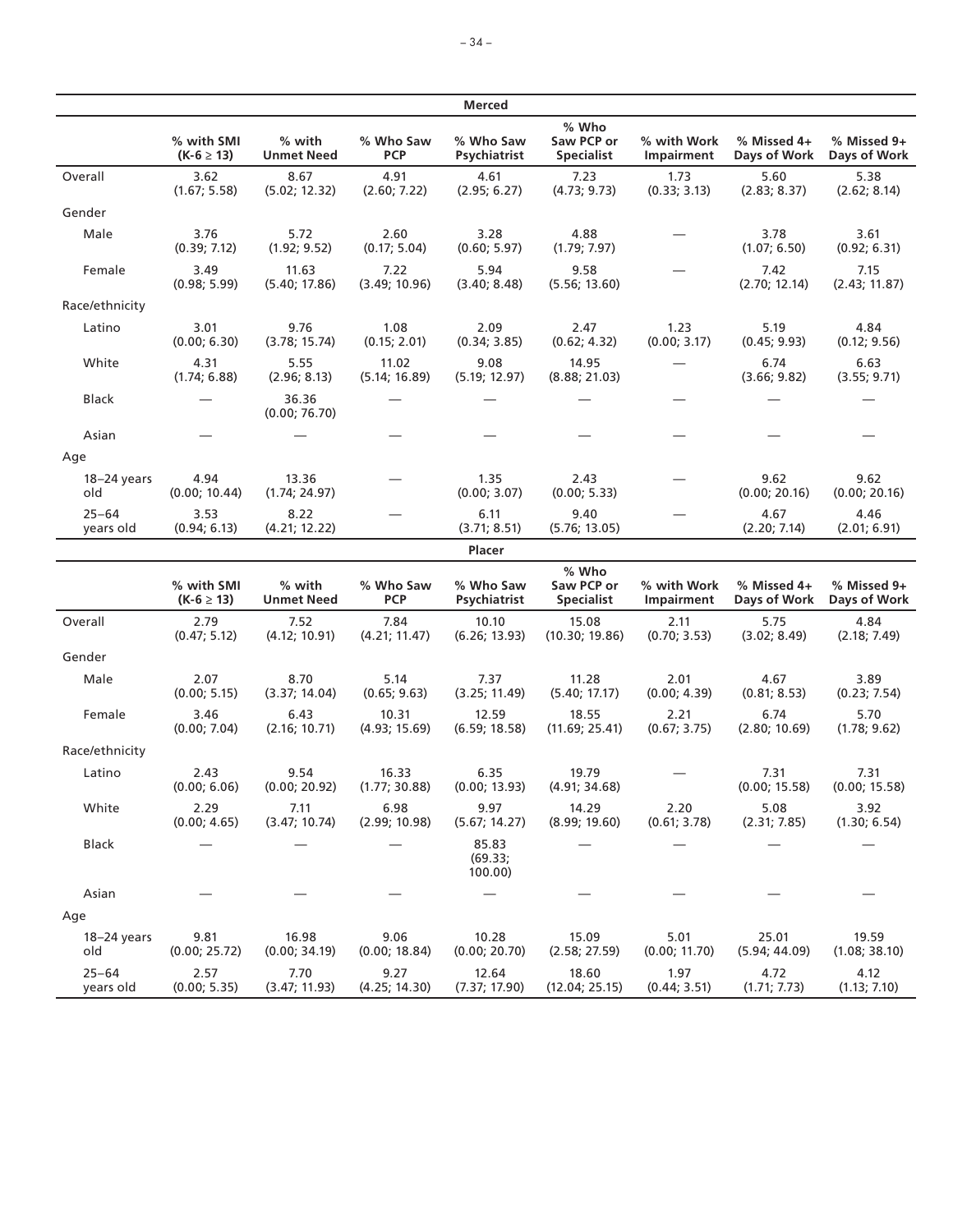|                        |                              |                             |                         | <b>Sacramento</b>         |                                          |                           |                             |                             |
|------------------------|------------------------------|-----------------------------|-------------------------|---------------------------|------------------------------------------|---------------------------|-----------------------------|-----------------------------|
|                        | % with SMI<br>$(K-6 \ge 13)$ | % with<br><b>Unmet Need</b> | % Who Saw<br><b>PCP</b> | % Who Saw<br>Psychiatrist | % Who<br>Saw PCP or<br><b>Specialist</b> | % with Work<br>Impairment | % Missed 4+<br>Days of Work | % Missed 9+<br>Days of Work |
| Overall                | 2.89<br>(1.81; 3.96)         | 8.44<br>(6.60; 10.28)       | 7.09<br>(4.99; 9.19)    | 8.53<br>(6.49; 10.57)     | 11.78<br>(9.35; 14.21)                   | 4.57<br>(2.75; 6.39)      | 7.49<br>(5.56; 9.43)        | 6.68<br>(4.85; 8.50)        |
| Gender                 |                              |                             |                         |                           |                                          |                           |                             |                             |
| Male                   | 3.64<br>(1.72; 5.57)         | 7.89<br>(5.17; 10.62)       | 6.05<br>(3.22; 8.88)    | 7.23<br>(4.16; 10.31)     | 9.23<br>(5.71; 12.76)                    | 3.83<br>(1.55; 6.11)      | 7.39<br>(4.37; 10.40)       | 6.50<br>(3.73; 9.28)        |
| Female                 | 2.19<br>(1.06; 3.31)         | 8.94<br>(6.41; 11.47)       | 8.04<br>(4.94; 11.14)   | 9.72<br>(6.77; 12.68)     | 14.12<br>(10.58; 17.65)                  | 5.28<br>(2.65; 7.90)      | 7.59<br>(5.23; 9.95)        | 6.83<br>(4.48; 9.19)        |
| Race/ethnicity         |                              |                             |                         |                           |                                          |                           |                             |                             |
| Latino                 | 2.44<br>(0.00; 4.98)         | 7.78<br>(3.86; 11.70)       | 6.24<br>(2.17; 10.31)   | 5.15<br>(1.44; 8.86)      | 8.30<br>(3.46; 13.13)                    | 2.97<br>(0.45; 5.48)      | 5.61<br>(2.42; 8.80)        | 3.81<br>(1.05; 6.57)        |
| White                  | 2.90<br>(1.32; 4.48)         | 8.68<br>(5.95; 11.41)       | 8.73<br>(5.62; 11.83)   | 10.04<br>(7.12; 12.97)    | 14.25<br>(10.64; 17.85)                  | 5.70<br>(2.64; 8.76)      | 8.26<br>(5.34; 11.17)       | 7.42<br>(4.61; 10.23)       |
| <b>Black</b>           | 8.20<br>(2.27; 14.13)        | 19.67<br>(8.42; 30.91)      | 6.90<br>(1.47; 12.32)   | 10.93<br>(3.44; 18.41)    | 15.15<br>(6.75; 23.55)                   |                           | 10.57<br>(4.00; 17.13)      | 10.57<br>(4.00; 17.13)      |
| Asian                  |                              | 1.80<br>(0.28; 3.32)        | 3.71<br>(0.00; 9.01)    | 5.59<br>(0.00; 11.29)     | 5.62<br>(0.00; 11.32)                    | 2.75<br>(0.00; 5.71)      | 4.25<br>(0.00; 8.65)        | 4.25<br>(0.00; 8.65)        |
| Age                    |                              |                             |                         |                           |                                          |                           |                             |                             |
| $18-24$ years<br>old   | 2.71<br>(0.00; 6.01)         | 11.27<br>(3.62; 18.92)      | 6.15<br>(1.13; 11.18)   | 9.88<br>(4.25; 15.51)     | 10.96<br>(5.16; 16.76)                   | 7.25<br>(0.78; 13.72)     | 10.11<br>(3.62; 16.6)       | 10.11<br>(3.62; 16.60)      |
| $25 - 64$<br>years old | 3.42<br>(2.02; 4.83)         | 8.86<br>(6.70; 11.02)       | 7.91<br>(5.26; 10.56)   | 9.45<br>(6.64; 12.26)     | 13.15<br>(9.92; 16.38)                   | 4.25<br>(2.36; 6.14)      | 8.27<br>(5.84; 10.71)       | 7.16<br>(4.91; 9.41)        |
|                        |                              |                             |                         | San Joaquin               |                                          |                           |                             |                             |
|                        | % with SMI<br>$(K-6 \ge 13)$ | % with<br><b>Unmet Need</b> | % Who Saw<br><b>PCP</b> | % Who Saw<br>Psychiatrist | % Who<br>Saw PCP or<br><b>Specialist</b> | % with Work<br>Impairment | % Missed 4+<br>Days of Work | % Missed 9+<br>Days of Work |
| Overall                | 3.89<br>(1.75; 6.02)         | 8.55<br>(5.52; 11.59)       | 9.16<br>(6.04; 12.27)   | 6.68<br>(3.97; 9.39)      | 12.25<br>(9.00; 15.50)                   | 6.29<br>(3.33; 9.26)      | 11.08<br>(7.67; 14.49)      | 8.79<br>(5.77; 11.82)       |
| Gender                 |                              |                             |                         |                           |                                          |                           |                             |                             |
| Male                   | 3.83<br>(0.89; 6.77)         | 9.93<br>(4.67; 15.19)       | 9.89<br>(4.61; 15.16)   | 7.23<br>(2.82; 11.64)     | 12.21<br>(6.68; 17.75)                   | 7.16<br>(2.02; 12.30)     | 12.52<br>(6.57; 18.48)      | 9.81<br>(4.58; 15.05)       |
| Female                 | 3.94<br>(0.71; 7.16)         | 7.27<br>(4.53; 10.00)       | 8.47<br>(4.33; 12.62)   | 6.17<br>(2.87; 9.46)      | 12.28<br>(8.04; 16.52)                   | 5.45<br>(1.59; 9.31)      | 9.73<br>(5.49; 13.97)       | 7.84<br>(3.97; 11.72)       |
| Race/ethnicity         |                              |                             |                         |                           |                                          |                           |                             |                             |
| Latino                 | 5.34<br>(1.29; 9.39)         | 11.54<br>(6.08; 17.00)      | 7.03<br>(2.15; 11.92)   | 3.08<br>(0.44; 5.72)      | 9.70<br>(4.20; 15.21)                    | 5.57<br>(1.39; 9.74)      | 9.36<br>(4.11; 14.60)       | 6.64<br>(2.92; 10.37)       |
| White                  | 1.32<br>(0.41; 2.23)         | 5.52<br>(2.41; 8.62)        | 12.78<br>(7.11; 18.45)  | 10.89<br>(5.66; 16.13)    | 17.00<br>(11.30; 22.70)                  | 9.81<br>(3.26; 16.36)     | 11.03<br>(6.00; 16.07)      | 9.73<br>(5.22; 14.24)       |
| <b>Black</b>           |                              | 10.14<br>(0.00; 23.42)      | 3.57<br>(0.00; 8.35)    |                           | 3.69<br>(0.00; 8.48)                     |                           |                             |                             |
| Asian                  | 4.91<br>(0.00; 10.43)        |                             |                         |                           | 2.89<br>(0.00; 6.76)                     |                           |                             |                             |
| Age                    |                              |                             |                         |                           |                                          |                           |                             |                             |
| $18-24$ years<br>old   |                              | 14.72<br>(4.70; 24.74)      | 17.81<br>(6.59; 29.04)  | 16.53<br>(4.61; 28.45)    | 21.07<br>(8.95; 33.20)                   |                           | 19.95<br>(7.03; 32.86)      | 15.38<br>(3.25; 27.51)      |
| $25 - 64$<br>years old |                              | 7.60<br>(4.42; 10.77)       | 8.37<br>(4.70; 12.05)   | 5.45<br>(2.85; 8.06)      | 12.00<br>(8.20; 15.79)                   |                           | 10.67<br>(6.83; 14.52)      | 8.38<br>(5.16; 11.60)       |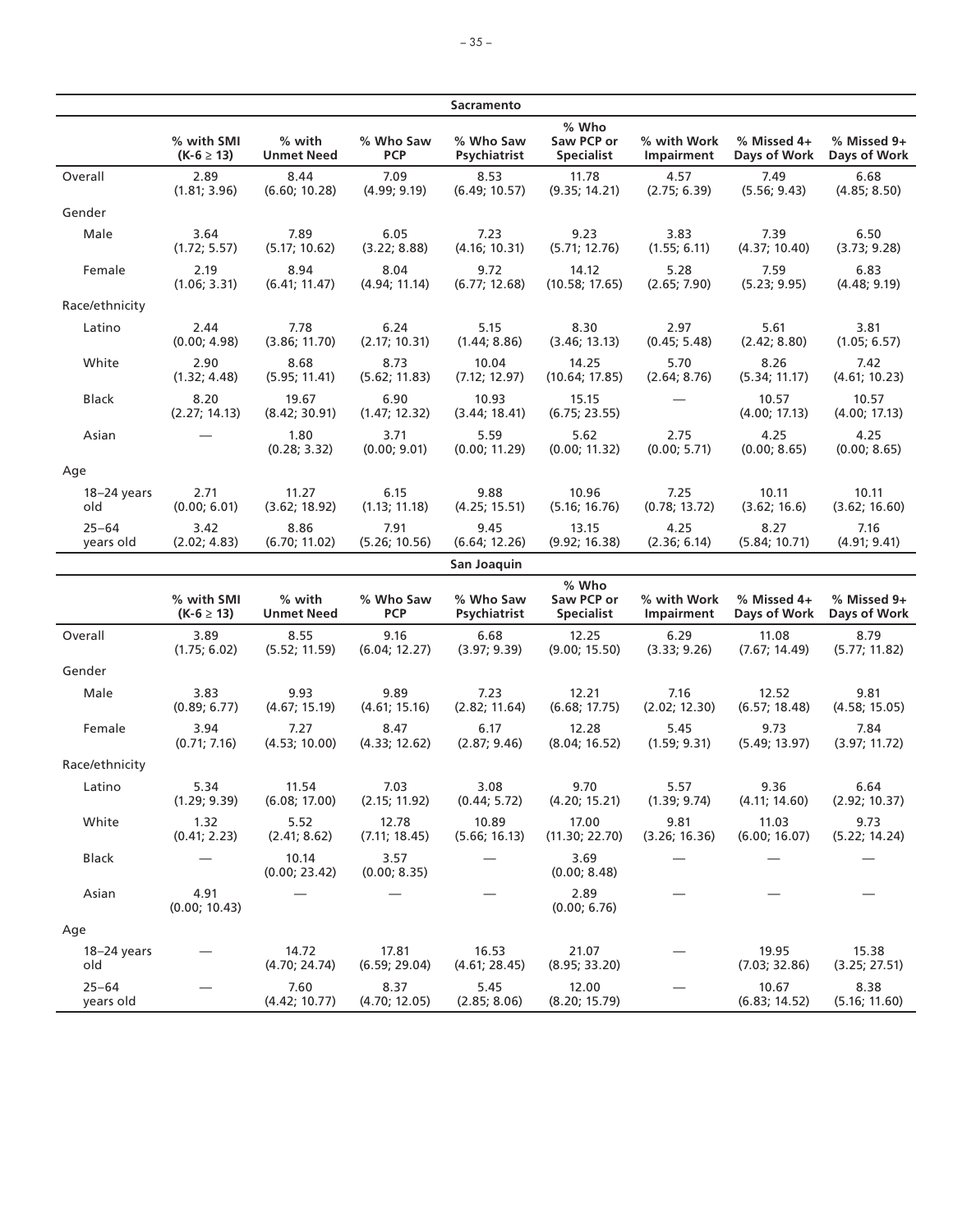|                        |                              |                             |                         | <b>Stanislaus</b>         |                                                                                                          |                           |                             |                             |
|------------------------|------------------------------|-----------------------------|-------------------------|---------------------------|----------------------------------------------------------------------------------------------------------|---------------------------|-----------------------------|-----------------------------|
|                        | % with SMI<br>$(K-6 \ge 13)$ | % with<br><b>Unmet Need</b> | % Who Saw<br><b>PCP</b> | % Who Saw<br>Psychiatrist | % Who<br>Saw PCP or<br><b>Specialist</b>                                                                 | % with Work<br>Impairment | % Missed 4+<br>Days of Work | % Missed 9+<br>Days of Work |
| Overall                | 1.71<br>(0.45; 2.97)         | 3.74<br>(2.05; 5.43)        | 5.75<br>(3.25; 8.24)    | 4.84<br>(2.70; 6.97)      | 7.98<br>(5.24; 10.72)                                                                                    | 1.55<br>(0.40; 2.71)      | 6.67<br>(3.85; 9.48)        | 5.81<br>(3.13; 8.48)        |
| Gender                 |                              |                             |                         |                           |                                                                                                          |                           |                             |                             |
| Male                   | 0.94<br>(0.00; 2.20)         | 2.43<br>(0.68; 4.19)        | 3.59<br>(1.16; 6.02)    | 3.20<br>(0.96; 5.45)      | 4.86<br>(2.12; 7.60)                                                                                     | 2.16<br>(0.10; 4.23)      | 7.82<br>(2.90; 12.74)       | 6.82<br>(2.18; 11.46)       |
| Female                 | 2.50<br>(0.29; 4.71)         | 5.08<br>(2.10; 8.06)        | 7.94<br>(3.67; 12.21)   | 6.50<br>(2.93; 10.06)     | 11.16<br>(6.50; 15.82)                                                                                   | 0.88<br>(0.08; 1.69)      | 5.50<br>(2.56; 8.43)        | 4.78<br>(1.91; 7.64)        |
| Race/ethnicity         |                              |                             |                         |                           |                                                                                                          |                           |                             |                             |
| Latino                 | 2.85<br>(0.00; 6.06)         | 4.27<br>(0.65; 7.89)        | 6.13<br>(1.47; 10.78)   | 6.89<br>(2.12; 11.66)     | 91.49<br>(86.30; 96.69)                                                                                  | 0.32<br>(0.00; 0.69)      | 6.37<br>(2.14; 10.59)       | 6.05<br>(1.85; 10.24)       |
| White                  | 0.84<br>(0.21; 1.47)         | 3.52<br>(1.59; 5.44)        | 5.96<br>(2.75; 9.18)    | 3.51<br>(1.61; 5.41)      | 91.74<br>(88.21; 95.27)                                                                                  | 2.09<br>(0.21; 3.97)      | 6.70<br>(2.29; 11.10)       | 5.29<br>(1.21; 9.38)        |
| <b>Black</b>           |                              |                             |                         |                           |                                                                                                          |                           |                             |                             |
| Asian                  |                              |                             |                         |                           |                                                                                                          |                           |                             |                             |
| Age                    |                              |                             |                         |                           |                                                                                                          |                           |                             |                             |
| $18-24$ years<br>old   |                              |                             | 4.50<br>(0.00; 9.85)    |                           | 4.50<br>(0.00; 9.85)                                                                                     |                           |                             |                             |
| $25 - 64$<br>years old | 1.71<br>(0.50; 2.92)         | 5.29<br>(2.79; 7.80)        | 6.13<br>(3.27; 8.98)    |                           | 9.06<br>(5.73; 12.40)                                                                                    |                           |                             |                             |
|                        |                              |                             |                         | <b>Sutter</b>             |                                                                                                          |                           |                             |                             |
|                        | % with SMI<br>$(K-6 \ge 13)$ | % with<br><b>Unmet Need</b> | % Who Saw<br><b>PCP</b> | % Who Saw<br>Psychiatrist | % Who<br>Saw PCP or<br><b>Specialist</b>                                                                 | % with Work<br>Impairment | % Missed 4+<br>Days of Work | % Missed 9+<br>Days of Work |
| Overall                | 5.54<br>(2.73; 8.36)         | 7.80<br>(4.14; 11.45)       | 9.96<br>(6.55; 13.37)   | 9.76<br>(5.94; 13.57)     | 15.70<br>(11.21; 20.20)                                                                                  | 7.17<br>(2.78; 11.55)     | 13.76<br>(8.90; 18.63)      | 11.29<br>(6.76; 15.82)      |
| Gender                 |                              |                             |                         |                           |                                                                                                          |                           |                             |                             |
| Male                   | 4.12<br>(0.26; 7.99)         | 11.90<br>(4.39; 19.42)      | 3.02<br>(1.04; 5)       | 8.26<br>(2.43; 14.09)     | 9.08<br>(3.23; 14.92)                                                                                    | 8.50<br>(1.07; 15.94)     | 11.84<br>(4.44; 19.25)      | 11.84<br>(4.44; 19.25)      |
| Female                 | 6.79<br>(2.90; 10.67)        | 4.19<br>(1.65; 6.74)        | 16.04<br>(9.80; 22.28)  | 11.07<br>(6.14; 15.99)    | 21.51<br>(14.70; 28.33)                                                                                  | 5.84<br>(1.27; 10.42)     | 15.44<br>(10.02; 20.86)     | 10.80<br>(6.38; 15.23)      |
| Race/ethnicity         |                              |                             |                         |                           |                                                                                                          |                           |                             |                             |
| Latino                 | 8.71<br>(0.48; 16.95)        | 12.42<br>(3.11; 21.73)      | 4.68<br>(0.00; 10.07)   | 1.69<br>(0.00; 3.49)      | 5.36<br>(0.00; 10.81)                                                                                    | 2.75<br>(0.00; 6.82)      | 13.45<br>(3.67; 23.23)      | 13.45<br>(3.67; 23.23)      |
| White                  | 4.83                         | 3.77                        | 13.08                   | 12.46                     | 20.56<br>(2.01; 7.65) (1.66; 5.89) (8.14; 18.02) (6.81; 18.10) (13.92; 27.20) (1.71; 9.46) (8.92; 18.84) | 5.59                      | 13.88                       | 9.81<br>(5.89; 13.72)       |
| Black                  |                              |                             |                         |                           |                                                                                                          |                           |                             |                             |
| Asian                  |                              |                             |                         |                           |                                                                                                          |                           | 19.11<br>(0.00; 43.82)      | 19.11<br>(0.00; 43.82)      |
| Age                    |                              |                             |                         |                           |                                                                                                          |                           |                             |                             |
| $18-24$ years<br>old   | 11.68<br>(1.37; 21.98)       | 8.24<br>(0.06; 16.42)       | 10.27<br>(2.54; 17.99)  | 10.32<br>(0.22; 20.43)    | 15.21<br>(4.19; 26.23)                                                                                   |                           | 11.13<br>(2.93; 19.32)      | 11.13<br>(2.93; 19.32)      |
| $25 - 64$<br>years old | 4.84<br>(1.41; 8.27)         | 9.81<br>(4.66; 14.97)       | 11.49<br>(6.61; 16.37)  | 11.14<br>(6.04; 16.24)    | 18.39<br>(12.32; 24.46)                                                                                  |                           | 16.99<br>(10.09; 23.89)     | 13.60<br>(7.17; 20.03)      |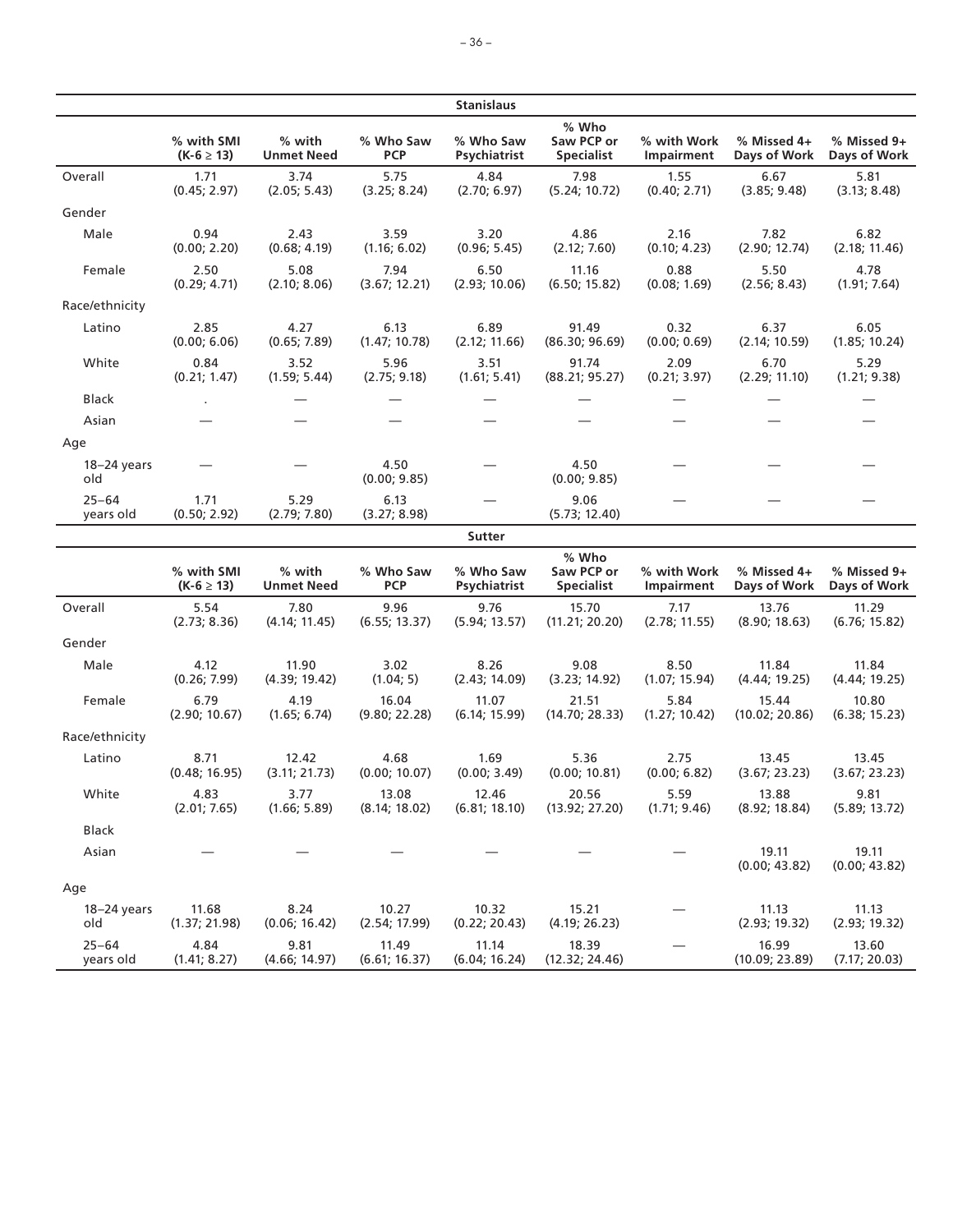|                        |                              |                             |                                                     | <b>Tulare</b>             |                                          |                           |                               |                             |
|------------------------|------------------------------|-----------------------------|-----------------------------------------------------|---------------------------|------------------------------------------|---------------------------|-------------------------------|-----------------------------|
|                        | % with SMI<br>$(K-6 \ge 13)$ | % with<br><b>Unmet Need</b> | % Who Saw<br><b>PCP</b>                             | % Who Saw<br>Psychiatrist | % Who<br>Saw PCP or<br><b>Specialist</b> | % with Work<br>Impairment | $%$ Missed 4+<br>Days of Work | % Missed 9+<br>Days of Work |
| Overall                | 5.75<br>(3.15; 8.35)         | 10.05<br>(6.58; 13.53)      | 5.94<br>(3.45; 8.44)                                | 6.92<br>(3.87; 9.96)      | 10.13<br>(6.54; 13.72)                   | 4.25<br>(1.66; 6.84)      | 9.56<br>(6.22; 12.89)         | 8.33<br>(5.28; 11.38)       |
| Gender                 |                              |                             |                                                     |                           |                                          |                           |                               |                             |
| Male                   | 7.22<br>(2.65; 11.80)        | 10.68<br>(5.49; 15.87)      | 3.98<br>(0.17; 7.79)                                | 5.59<br>(1.02; 10.17)     | 7.14<br>(2.08; 12.19)                    | 2.50<br>(0.00; 5.43)      | 8.82<br>(3.90; 13.74)         | 7.07<br>(2.74; 11.41)       |
| Female                 | 4.12<br>(1.98; 6.27)         | 9.36<br>(3.82; 14.89)       | 8.12<br>(5.09; 11.15)                               | 8.38<br>(4.43; 12.33)     | 13.44<br>(8.85; 18.03)                   | 6.29<br>(1.91; 10.66)     | 10.37<br>(5.98; 14.77)        | 9.71<br>(5.37; 14.05)       |
| Race/ethnicity         |                              |                             |                                                     |                           |                                          |                           |                               |                             |
| Latino                 | 5.44<br>(2.29; 8.59)         | 7.94<br>(4.05; 11.83)       | 6.49<br>(2.58; 10.39)                               | 5.89<br>(1.29; 10.48)     | 9.90<br>(4.65; 15.14)                    | 3.61<br>(0.67; 6.55)      | 7.73<br>(4.24; 11.22)         | 7.21<br>(3.79; 10.63)       |
| White                  | 2.85<br>(0.54; 5.16)         | 8.91<br>(2.27; 15.55)       | 5.67<br>(2.68; 8.65)                                | 8.66<br>(4.17; 13.16)     | 11.22<br>(6.32; 16.12)                   |                           | 8.94<br>(3.66; 14.21)         | 8.54<br>(3.29; 13.79)       |
| Black                  |                              | 51.07<br>(3.30; 98.83)      |                                                     |                           |                                          |                           |                               |                             |
| Asian                  |                              |                             |                                                     |                           |                                          |                           |                               |                             |
| Age                    |                              |                             |                                                     |                           |                                          |                           |                               |                             |
| 18-24 years<br>old     | 3.34<br>(0.00; 8.27)         | 16.13<br>(4.49; 27.77)      | 2.88<br>(0.00; 5.91)                                | 9.78<br>(0.00; 22.15)     | 9.78<br>(0.00; 22.15)                    | 5.47<br>(0.00; 12.16)     | 5.90<br>(0.00; 12.97)         | 5.90<br>(0.00; 12.97)       |
| $25 - 64$<br>years old | 6.94<br>(3.50; 10.37)        | 10.16<br>(6.01; 14.32)      | 7.31<br>(3.93; 10.69)                               | 7.17<br>(3.76; 10.59)     | 11.38<br>(7.22; 15.54)                   | 4.13<br>(1.18; 7.07)      | 11.44<br>(7.09; 15.80)        | 9.75<br>(5.79; 13.70)       |
|                        |                              |                             | Tuolumne/Calaveras/Amador/Inyo/Mariposa/Mono/Alpine |                           |                                          |                           |                               |                             |
|                        | % with SMI                   | % with                      | % Who Saw                                           | % Who Saw                 | % Who<br>Saw PCP or                      | % with Work               | % Missed 4+                   | % Missed 9+                 |

|                        | % with SMI<br>$(K-6 \ge 13)$ | % with<br><b>Unmet Need</b> | % Who Saw<br><b>PCP</b> | % Who Saw<br><b>Psychiatrist</b> | % wno<br>Saw PCP or<br><b>Specialist</b> | % with Work<br>Impairment | % Missed 4+<br>Days of Work | $%$ Missed 9+<br>Days of Work |
|------------------------|------------------------------|-----------------------------|-------------------------|----------------------------------|------------------------------------------|---------------------------|-----------------------------|-------------------------------|
| Overall                | 3.16<br>(1.54; 4.78)         | 7.47<br>(3.86; 11.08)       | 13.16<br>(8.16; 18.17)  | 8.96<br>(5.48; 12.43)            | 16.74<br>(11.52; 21.95)                  | 8.05<br>(2.79; 13.31)     | 12.06<br>(7.39; 16.73)      | 10.02<br>(6.11; 13.92)        |
| Gender                 |                              |                             |                         |                                  |                                          |                           |                             |                               |
| Male                   | 3.48<br>(0.90; 6.05)         | 9.19<br>(2.46; 15.92)       | 10.90<br>(3.76; 18.04)  | 10.42<br>(5.04; 15.81)           | 14.30<br>(6.86; 21.73)                   | 9.49<br>(2.28; 16.70)     | 11.56<br>(4.24; 18.88)      | 8.66<br>(3.41; 13.90)         |
| Female                 | 2.84<br>(0.86; 4.82)         | 5.76<br>(2.86; 8.66)        | 15.42<br>(8.28; 22.57)  | 7.50<br>(3.21; 11.78)            | 19.17<br>(11.67; 26.66)                  | 6.53<br>(0.00; 14.41)     | 12.56<br>(6.48; 18.64)      | 11.37<br>(5.40; 17.34)        |
| Race/ethnicity         |                              |                             |                         |                                  |                                          |                           |                             |                               |
| Latino                 |                              |                             |                         |                                  |                                          |                           |                             |                               |
| White                  | 3.06<br>(1.26; 4.86)         | 8.41<br>(4.15; 12.67)       | 14.65<br>(8.76; 20.54)  | 9.68<br>(5.71; 13.65)            | 18.34<br>(12.29; 24.39)                  | 8.75<br>(2.48; 15.03)     | 13.40<br>(7.84; 18.95)      | 11.01<br>(6.36; 15.67)        |
| Black                  |                              |                             |                         |                                  |                                          |                           |                             |                               |
| Asian                  |                              |                             |                         |                                  |                                          |                           |                             |                               |
| Age                    |                              |                             |                         |                                  |                                          |                           |                             |                               |
| $18-24$ years<br>old   |                              |                             | 23.43<br>(0.00; 59.71)  | 9.08<br>(0.00; 20.77)            | 28.28<br>(0.00; 63.33)                   | 27.44<br>(0.00; 64.64)    |                             |                               |
| $25 - 64$<br>years old |                              |                             | 13.51<br>(7.46; 19.56)  | 11.13<br>(6.35; 15.91)           | 17.79<br>(11.34; 24.24)                  | 6.43<br>(1.80; 11.06)     |                             |                               |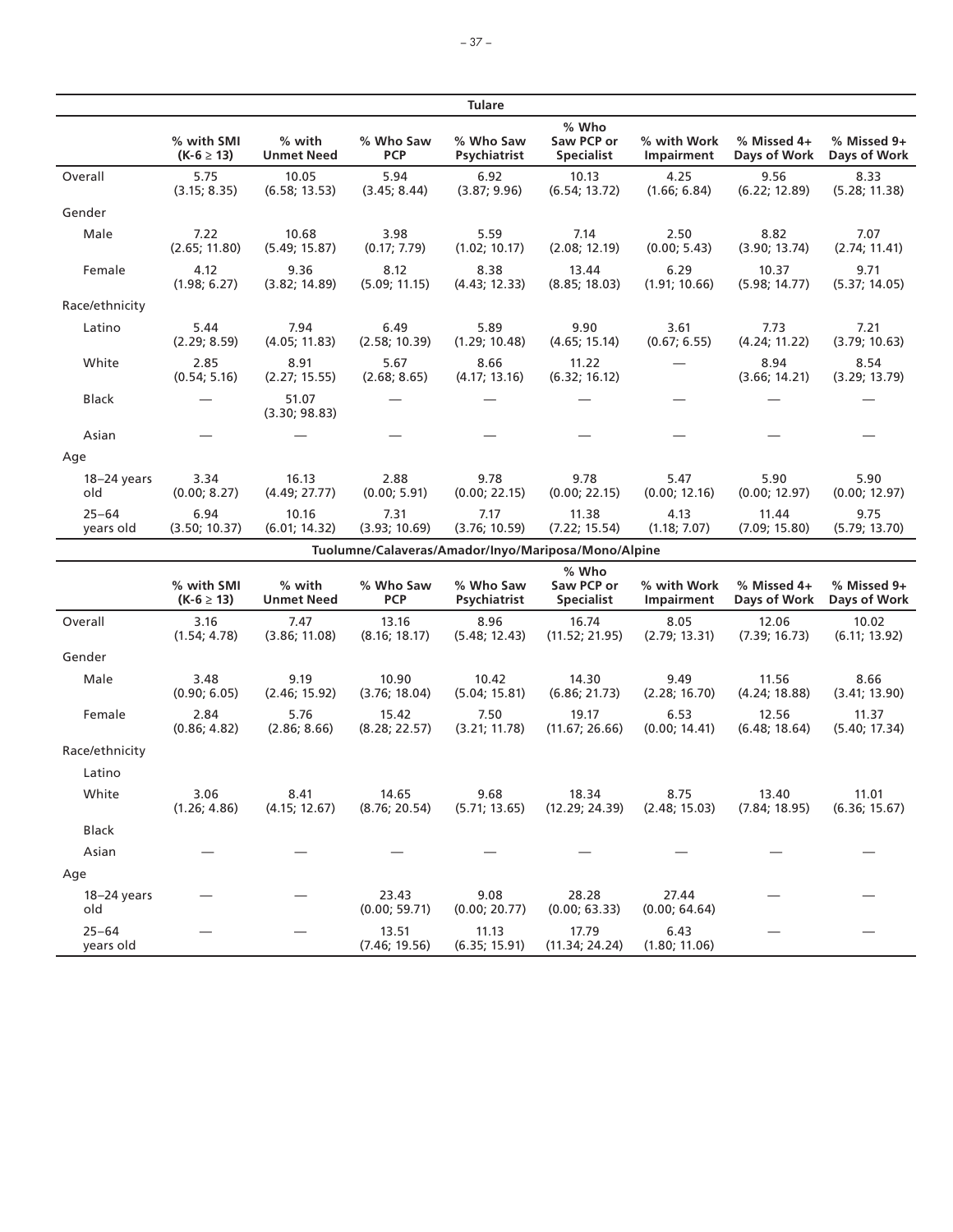|                        |                              |                             |                         | Yolo                      |                                          |                           |                             |                             |
|------------------------|------------------------------|-----------------------------|-------------------------|---------------------------|------------------------------------------|---------------------------|-----------------------------|-----------------------------|
|                        | % with SMI<br>$(K-6 \ge 13)$ | % with<br><b>Unmet Need</b> | % Who Saw<br><b>PCP</b> | % Who Saw<br>Psychiatrist | % Who<br>Saw PCP or<br><b>Specialist</b> | % with Work<br>Impairment | % Missed 4+<br>Days of Work | % Missed 9+<br>Days of Work |
| Overall                | 0.93<br>(0.20; 1.67)         | 6.71<br>(3.89; 9.52)        | 6.87<br>(3.44; 10.30)   | 11.49<br>(7.19; 15.78)    | 14.83<br>(10.08; 19.58)                  | 1.79<br>(0.61; 2.98)      | 5.60<br>(2.54; 8.67)        | 4.16<br>(1.35; 6.97)        |
| Gender                 |                              |                             |                         |                           |                                          |                           |                             |                             |
| Male                   | 0.78<br>(0.00; 1.69)         | 6.91<br>(2.33; 11.48)       | 4.32<br>(0.00; 9.35)    | 10.26<br>(2.63; 17.90)    | 11.27<br>(3.61; 18.93)                   |                           | 4.92<br>(0.00; 9.88)        | 3.61<br>(0.00; 8.39)        |
| Female                 | 1.08<br>(0.00; 2.22)         | 6.52<br>(2.51; 10.53)       | 9.22<br>(4.37; 14.06)   | 12.61<br>(7.16; 18.06)    | 18.09<br>(11.24; 24.94)                  |                           | 6.23<br>(2.60; 9.86)        | 4.66<br>(1.52; 7.81)        |
| Race/ethnicity         |                              |                             |                         |                           |                                          |                           |                             |                             |
| Latino                 |                              | 11.45<br>(3.20; 19.69)      | 8.98<br>(1.91; 16.05)   | 4.97<br>(0.26; 9.67)      | 10.45<br>(3.17; 17.73)                   | 0.85<br>(0.00; 1.99)      | 6.77<br>(1.38; 12.16)       | 5.12<br>(0.42; 9.82)        |
| White                  | 1.26<br>(0.00; 2.61)         | 5.93<br>(2.87; 9.00)        | 7.17<br>(2.06; 12.28)   | 12.35<br>(6.63; 18.07)    | 15.63<br>(9.83; 21.42)                   | 2.77<br>(0.40; 5.15)      | 6.84<br>(1.66; 12.02)       | 4.92<br>(0.01; 9.82)        |
| Black                  |                              |                             |                         |                           |                                          |                           |                             |                             |
| Asian                  |                              |                             |                         |                           |                                          |                           |                             |                             |
| Age                    |                              |                             |                         |                           |                                          |                           |                             |                             |
| $18-24$ years<br>old   |                              | 5.06<br>(0.26; 9.86)        |                         | 15.22<br>(2.22; 28.23)    | 15.47<br>(2.47; 28.47)                   |                           | 2.15<br>(0.00; 4.87)        | 2.15<br>(0.00; 4.87)        |
| $25 - 64$<br>years old |                              | 6.87<br>(3.50; 10.25)       |                         | 11.29<br>(6.36; 16.22)    | 15.81<br>(10.00; 21.62)                  |                           | 6.98<br>(2.55; 11.40)       | 5.07<br>(1.01; 9.13)        |
|                        |                              |                             |                         | Yuba                      |                                          |                           |                             |                             |
|                        | % with SMI<br>$(K-6 \ge 13)$ | % with<br><b>Unmet Need</b> | % Who Saw<br><b>PCP</b> | % Who Saw<br>Psychiatrist | % Who<br>Saw PCP or<br><b>Specialist</b> | % with Work<br>Impairment | % Missed 4+<br>Days of Work | % Missed 9+<br>Days of Work |
| Overall                | 8.39<br>(4.45; 12.33)        | 8.71<br>(5.11; 12.31)       | 9.21<br>(5.26; 13.17)   | 6.97<br>(3.59; 10.36)     | 12.52<br>(8.05; 17.00)                   | 2.29<br>(0.53; 4.05)      | 11.51<br>(7.17; 15.85)      | 9.17<br>(5.58; 12.76)       |
| Gender                 |                              |                             |                         |                           |                                          |                           |                             |                             |
| Male                   | 10.92<br>(3.64; 18.20)       | 8.18<br>(2.78; 13.59)       | 8.53<br>(2.42; 14.63)   | 6.88<br>(1.40; 12.36)     | 10.98<br>(4.28; 17.69)                   | 2.27<br>(0.00; 5.33)      | 13.68<br>(6.00; 21.36)      | 11.82<br>(4.67; 18.98)      |
| Female                 | 6.26<br>(2.39; 10.14)        | 9.15<br>(4.24; 14.06)       | 9.79<br>(5.08; 14.5)    | 7.06<br>(2.89; 11.23)     | 13.81<br>(8.17; 19.46)                   | 2.30<br>(0.40; 4.20)      | 9.69<br>(5.34; 14.04)       | 6.94<br>(3.97; 9.92)        |
| Race/ethnicity         |                              |                             |                         |                           |                                          |                           |                             |                             |
| Latino                 | 1.49<br>(0.00; 3.19)         | 3.02<br>(0.00; 6.63)        | 5.85<br>(0.64; 11.06)   | 1.41<br>(0.00; 3.07)      | 5.98<br>(0.75; 11.20)                    |                           | 5.83<br>(0.97; 10.69)       | 3.38<br>(0.01; 6.76)        |
| White                  | 10.13<br>(4.81; 15.44)       | 10.01<br>(4.97; 15.05)      | 7.49<br>(4.46; 10.52)   | 8.19<br>(4.02; 12.36)     | 12.58<br>(7.92; 17.24)                   | 3.36<br>(0.32; 6.41)      | 12.30<br>(7.00; 17.60)      | 10.70<br>(6.01; 15.39)      |
| Black                  |                              |                             |                         |                           |                                          |                           |                             |                             |
| Asian                  |                              |                             |                         |                           |                                          |                           |                             |                             |
| Age                    |                              |                             |                         |                           |                                          |                           |                             |                             |
| $18-24$ years<br>old   | 2.88<br>(0.00; 7.34)         | 6.97<br>(0.00; 16.17)       | 3.19<br>(0.00; 7.76)    |                           | 3.19<br>(0.00; 7.76)                     |                           | 5.82<br>(0.00; 11.97)       | 3.98<br>(0.00; 8.80)        |
| $25 - 64$<br>years old | 11.07<br>(5.23; 16.91)       | 9.80<br>(4.86; 14.74)       | 12.52<br>(6.65; 18.39)  |                           | 17.38<br>(10.67; 24.09)                  |                           | 14.46<br>(8.20; 20.73)      | 11.50<br>(6.24; 16.76)      |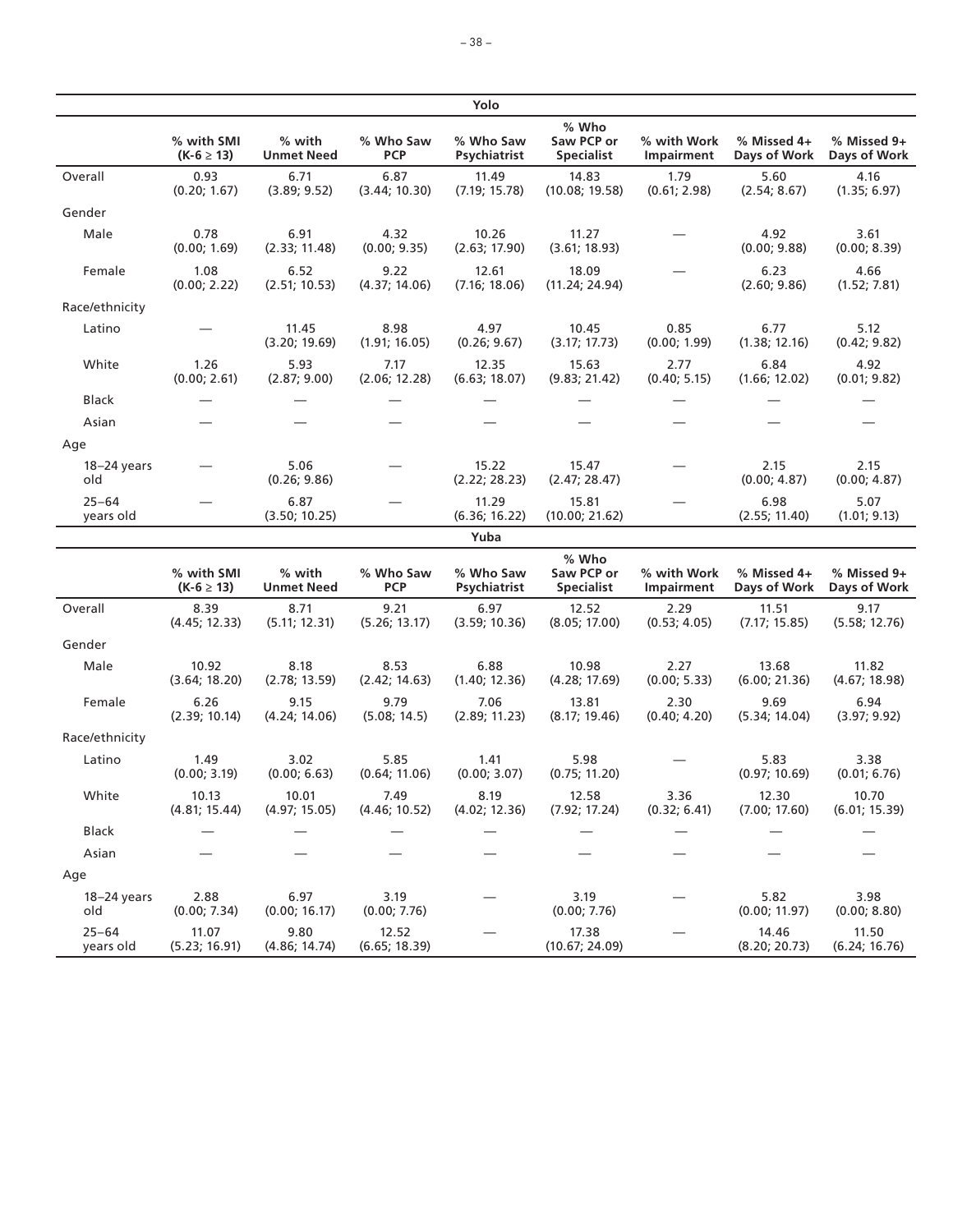|                        |                              |                             |                         | <b>SOUTHERN</b>           |                                          |                           |                             |                             |
|------------------------|------------------------------|-----------------------------|-------------------------|---------------------------|------------------------------------------|---------------------------|-----------------------------|-----------------------------|
|                        |                              |                             |                         | Imperial                  |                                          |                           |                             |                             |
|                        | % with SMI<br>$(K-6 \ge 13)$ | % with<br><b>Unmet Need</b> | % Who Saw<br><b>PCP</b> | % Who Saw<br>Psychiatrist | % Who<br>Saw PCP or<br><b>Specialist</b> | % with Work<br>Impairment | % Missed 4+<br>Days of Work | % Missed 9+<br>Days of Work |
| Overall                | 2.94<br>(1.55; 4.34)         | 10.25<br>(5.97; 14.53)      | 3.76<br>(2.05; 5.47)    | 4.04<br>(2.33; 5.76)      | 5.26<br>(3.37; 7.15)                     | 1.61<br>(0.35; 2.87)      | 12.09<br>(5.95; 18.24)      | 10.48<br>(4.60; 16.35)      |
| Gender                 |                              |                             |                         |                           |                                          |                           |                             |                             |
| Male                   | 2.14<br>(0.73; 3.55)         | 13.63<br>(5.71; 21.55)      | 2.94<br>(0.90; 4.98)    | 3.08<br>(1.24; 4.92)      | 4.11<br>(1.73; 6.50)                     | 1.08<br>(0.09; 2.07)      | 9.93<br>(4.82; 15.04)       | 8.41<br>(4.02; 12.81)       |
| Female                 | 3.80<br>(1.35; 6.26)         | 6.66<br>(3.50; 9.81)        | 4.62<br>(1.91; 7.34)    | 5.07<br>(2.25; 7.88)      | 6.47<br>(3.42; 9.52)                     | 2.22<br>(0.00; 4.56)      | 14.39<br>(3.76; 25.03)      | 12.67<br>(2.24; 23.10)      |
| Race/ethnicity         |                              |                             |                         |                           |                                          |                           |                             |                             |
| Latino                 | 3.34<br>(1.63; 5.06)         | 11.44<br>(6.24; 16.63)      | 4.28<br>(2.13; 6.44)    | 3.93<br>(1.95; 5.92)      | 5.31<br>(3.01; 7.61)                     |                           | 14.46<br>(6.99; 21.93)      | 12.45<br>(5.31; 19.59)      |
| White                  | 1.17<br>(0.00; 2.83)         |                             | 1.50<br>(0.00; 3.36)    | 5.03<br>(1.50; 8.57)      | 5.77<br>(2.03; 9.51)                     |                           | 2.21<br>(0.00; 4.65)        | 2.21<br>(0.00; 4.65)        |
| Black                  |                              |                             |                         |                           |                                          |                           |                             |                             |
| Asian                  |                              |                             |                         |                           |                                          |                           |                             |                             |
| Age                    |                              |                             |                         |                           |                                          |                           |                             |                             |
| 18-24 years<br>old     |                              | 17.27<br>(5.32; 29.21)      | 1.32<br>(0.00; 3.10)    | 1.76<br>(0.00; 3.76)      | 1.76<br>(0.00; 3.76)                     |                           | 7.26<br>(1.01; 13.51)       | 6.15<br>(0.31; 11.99)       |
| $25 - 64$<br>years old |                              | 10.00<br>(4.64; 15.36)      | 4.50<br>(2.15; 6.85)    | 4.62<br>(2.29; 6.95)      | 6.20<br>(3.58; 8.81)                     |                           | 14.10<br>(5.88; 22.31)      | 12.11<br>(4.22; 19.99)      |
|                        |                              |                             |                         | Kern                      |                                          |                           |                             |                             |
|                        | % with SMI<br>$(K-6 \ge 13)$ | % with<br><b>Unmet Need</b> | % Who Saw<br><b>PCP</b> | % Who Saw<br>Psychiatrist | % Who<br>Saw PCP or<br><b>Specialist</b> | % with Work<br>Impairment | % Missed 4+<br>Days of Work | % Missed 9+<br>Days of Work |
| Overall                | 7.12<br>(3.46; 10.78)        | 11.38<br>(7.36; 15.40)      | 11.08<br>(6.59; 15.58)  | 11.02<br>(7.07; 14.97)    | 15.80<br>(11.02; 20.58)                  | 5.43<br>(2.21; 8.65)      | 12.43<br>(8.17; 16.69)      | 11.53<br>(7.39; 15.66)      |
| Gender                 |                              |                             |                         |                           |                                          |                           |                             |                             |
| Male                   | 7.54<br>(1.73; 13.35)        | 7.93<br>(3.71; 12.15)       | 11.60<br>(4.42; 18.78)  | 9.04<br>(3.91; 14.18)     | 15.70<br>(8.18; 23.22)                   | 5.63<br>(1.33; 9.94)      | 10.90<br>(4.40; 17.41)      | 10.31<br>(3.90; 16.71)      |
| Female                 | 6.74<br>(2.44; 11.05)        | 14.45<br>(8.39; 20.51)      | 10.62<br>(5.25; 15.99)  | 12.78<br>(7.04; 18.52)    | 15.89<br>(9.99; 21.78)                   | 5.24<br>(0.44; 10.05)     | 13.79<br>(8.34; 19.24)      | 12.61<br>(7.25; 17.97)      |
| Race/ethnicity         |                              |                             |                         |                           |                                          |                           |                             |                             |
| Latino                 | 5.78<br>(1.89; 9.67)         | 11.46<br>(5.88; 17.03)      | 10.75<br>(3.75; 17.76)  | 7.77<br>(2.15; 13.40)     | 12.28<br>(5.16; 19.39)                   | 4.29<br>(0.36; 8.21)      | 11.67<br>(5.99; 17.34)      | 10.70<br>(5.31; 16.08)      |
| White                  | 9.01<br>(2.26; 15.75)        | 10.92<br>(4.83; 17.01)      | 11.58<br>(4.81; 18.36)  | 14.30<br>(8.39; 20.22)    | 19.91<br>(12.41; 27.42)                  |                           | 13.22<br>(6.37; 20.06)      | 12.50<br>(5.71; 19.29)      |
| <b>Black</b>           | 1.18<br>(0.00; 3.03)         | 8.99<br>(0.00; 20.93)       | 16.07<br>(0.00; 42.86)  |                           |                                          |                           | 14.59<br>(0.00; 41.40)      | 14.59<br>(0.00; 41.40)      |
| Asian                  |                              |                             |                         |                           |                                          |                           |                             |                             |
| Age                    |                              |                             |                         |                           |                                          |                           |                             |                             |
| $18-24$ years<br>old   | 4.01<br>(0.00; 8.54)         | 9.28<br>(1.66; 16.90)       | 13.12<br>(2.74; 23.50)  | 14.67<br>(3.23; 26.11)    | 18.25<br>(6.35; 30.16)                   | 4.28<br>(0.00; 9.97)      | 9.81<br>(2.28; 17.35)       | 7.55<br>(0.88; 14.22)       |
| $25 - 64$<br>years old | 7.15<br>(3.35; 10.96)        | 12.72<br>(7.68; 17.76)      | 10.57<br>(5.64; 15.50)  | 11.89<br>(7.06; 16.72)    | 15.84<br>(10.52; 21.15)                  | 5.92<br>(2.06; 9.77)      | 12.94<br>(8.27; 17.61)      | 12.44<br>(7.81; 17.07)      |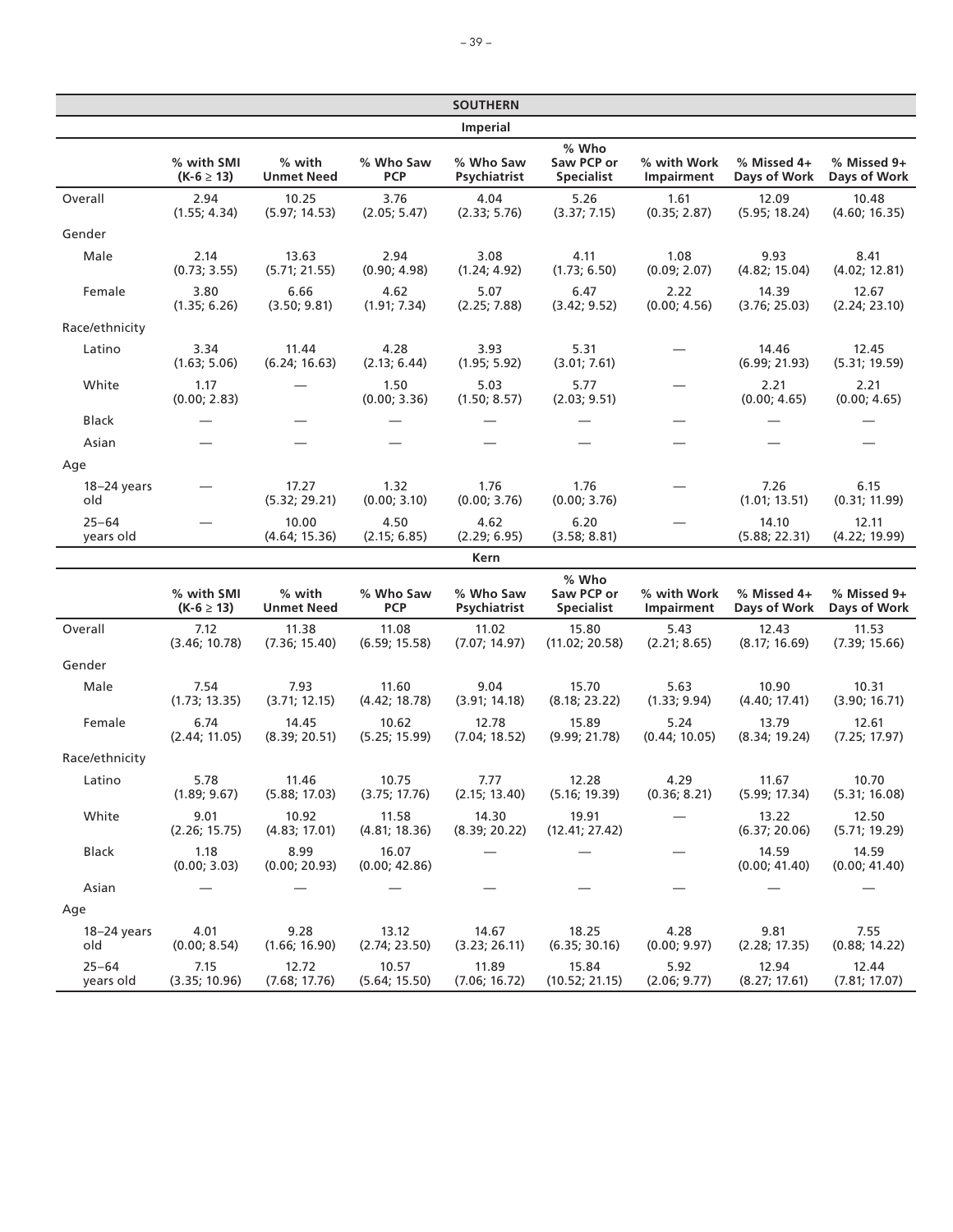|                |                              |                             |                         | Orange                    |                                          |                           |                             |                             |
|----------------|------------------------------|-----------------------------|-------------------------|---------------------------|------------------------------------------|---------------------------|-----------------------------|-----------------------------|
|                | % with SMI<br>$(K-6 \ge 13)$ | % with<br><b>Unmet Need</b> | % Who Saw<br><b>PCP</b> | % Who Saw<br>Psychiatrist | % Who<br>Saw PCP or<br><b>Specialist</b> | % with Work<br>Impairment | % Missed 4+<br>Days of Work | % Missed 9+<br>Days of Work |
| Overall        | 2.89                         | 7.99                        | 6.53                    | 8.63                      | 11.51                                    | 4.34                      | 6.19                        | 4.56                        |
|                | (1.82; 3.96)                 | (6.41; 9.58)                | (5.36; 7.70)            | (7.31; 9.96)              | (9.95; 13.06)                            | (2.90; 5.79)              | (4.89; 7.49)                | (3.48; 5.63)                |
| Gender         |                              |                             |                         |                           |                                          |                           |                             |                             |
| Male           | 3.42                         | 7.21                        | 4.73                    | 6.95                      | 8.83                                     | 5.04                      | 4.21                        | 3.26                        |
|                | (1.39; 5.46)                 | (4.69; 9.73)                | (3.18; 6.28)            | (5.17; 8.74)              | (6.75; 10.91)                            | (2.52; 7.57)              | (2.62; 5.80)                | (1.83; 4.69)                |
| Female         | 2.39                         | 8.72                        | 8.21                    | 10.20                     | 14.00                                    | 3.65                      | 8.04                        | 5.77                        |
|                | (1.62; 3.16)                 | (6.68; 10.77)               | (6.48; 9.95)            | (8.3; 12.11)              | (11.76; 16.24)                           | (2.22; 5.08)              | (6.17; 9.90)                | (4.28; 7.26)                |
| Race/ethnicity |                              |                             |                         |                           |                                          |                           |                             |                             |
| Latino         | 4.00                         | 8.47                        | 6.89                    | 7.13                      | 10.24                                    | 5.24                      | 6.44                        | 4.59                        |
|                | (1.27; 6.73)                 | (5.16; 11.79)               | (4.28; 9.51)            | (4.52; 9.74)              | (6.91; 13.57)                            | (1.97; 8.52)              | (3.95; 8.92)                | (2.50; 6.68)                |
| White          | 2.23                         | 7.81                        | 7.89                    | 12.19                     | 15.59                                    | 3.94                      | 6.32                        | 4.62                        |
|                | (1.35; 3.11)                 | (5.88; 9.73)                | (6.17; 9.60)            | (10.01; 14.38)            | (13.18; 18.01)                           | (2.54; 5.33)              | (4.75; 7.90)                | (3.27; 5.97)                |
| <b>Black</b>   | 2.22                         | 18.54                       | 0.88                    | 6.99                      | 7.33                                     | 13.99                     | 5.36                        | 5.36                        |
|                | (0.00; 5.42)                 | (0.00; 39.95)               | (0.00; 1.81)            | (0.00; 14.83)             | (0.00; 15.20)                            | (0.00; 36.30)             | (0.00; 11.64)               | (0.00; 11.64)               |
| Asian          | 2.60<br>(0.13; 5.06)         | 6.18<br>(2.71; 9.65)        | 2.95<br>(0.96; 4.94)    | 2.41<br>(0.95; 3.87)      | 3.66<br>(1.69; 5.64)                     |                           | 4.67<br>(2.42; 6.92)        | 3.45<br>(1.28; 5.61)        |
| Age            |                              |                             |                         |                           |                                          |                           |                             |                             |
| $18-24$ years  | 1.95                         | 14.61                       | 6.99                    | 8.62                      | 11.34                                    | 5.88                      | 8.16                        | 4.90                        |
| old            | (0.17; 3.72)                 | (9.26; 19.96)               | (3.08; 10.90)           | (5.05; 12.19)             | (6.90; 15.78)                            | (1.96; 9.79)              | (4.07; 12.24)               | (1.53; 8.26)                |
| $25 - 64$      | 3.28                         | 7.61                        | 6.96                    | 9.61                      | 12.59                                    | 4.30                      | 6.44                        | 4.87                        |
| years old      | (1.85; 4.70)                 | (5.69; 9.54)                | (5.51; 8.41)            | (7.93; 11.29)             | (10.67; 14.51)                           | (2.68; 5.91)              | (4.88; 8.00)                | (3.59; 6.16)                |
|                |                              |                             |                         | Riverside                 |                                          |                           |                             |                             |
|                | % with SMI<br>$(K-6 \ge 13)$ | % with<br><b>Unmet Need</b> | % Who Saw<br><b>PCP</b> | % Who Saw<br>Psychiatrist | % Who<br>Saw PCP or<br><b>Specialist</b> | % with Work<br>Impairment | % Missed 4+<br>Days of Work | % Missed 9+<br>Days of Work |
| Overall        | 4.74                         | 9.43                        | 8.67                    | 8.16                      | 12.94                                    | 4.29                      | 8.70                        | 7.50                        |
|                | (3.37; 6.11)                 | (7.31; 11.54)               | (6.55; 10.79)           | (6.37; 9.96)              | (10.56; 15.31)                           | (2.68; 5.89)              | (7.00; 10.39)               | (5.90; 9.10)                |
| Gender         |                              |                             |                         |                           |                                          |                           |                             |                             |
| Male           | 4.45                         | 9.51                        | 7.23                    | 6.11                      | 10.33                                    | 3.84                      | 6.74                        | 5.66                        |
|                | (2.30; 6.60)                 | (5.89; 13.12)               | (4.12; 10.33)           | (4.25; 7.97)              | (7.12; 13.54)                            | (1.67; 6.01)              | (4.38; 9.10)                | (3.43; 7.89)                |
| Female         | 5.02                         | 9.35                        | 10.04                   | 10.10                     | 15.39                                    | 4.73                      | 10.54                       | 9.23                        |
|                | (3.36; 6.67)                 | (6.75; 11.95)               | (7.22; 12.85)           | (7.12; 13.08)             | (12.02; 18.77)                           | (2.23; 7.22)              | (8.09; 12.98)               | (6.95; 11.50)               |
| Race/ethnicity |                              |                             |                         |                           |                                          |                           |                             |                             |
| Latino         | 3.59                         | 10.43                       | 7.06                    | 4.25                      | 10.36                                    | 3.48                      | 8.37                        | 7.15                        |
|                | (1.48; 5.69)                 | (6.22; 14.64)               | (3.50; 10.63)           | (1.75; 6.74)              | (6.11; 14.61)                            | (0.97; 5.98)              | (5.24; 11.50)               | (4.26; 10.04)               |
| White          | 5.99                         | 9.73                        | 10.81                   | 12.52                     | 16.78                                    | 6.21                      | 9.69                        | 8.37                        |
|                | (3.85; 8.14)                 | (6.68; 12.78)               | (7.93; 13.68)           | (9.47; 15.56)             | (13.54; 20.02)                           | (3.56; 8.87)              | (7.25; 12.13)               | (6.10; 10.63)               |
| Black          | 4.84<br>(0.00; 10.27)        | 4.63<br>(0.00; 9.91)        | 7.47<br>(0.79; 14.15)   | 6.20<br>(0.17; 12.24)     | 8.01<br>(1.27; 14.74)                    |                           | 5.58<br>(0.89; 10.26)       | 5.58<br>(0.89; 10.26)       |
| Asian          | 3.29<br>(0.00; 7.11)         | 3.71<br>(0.00; 7.72)        | 3.85<br>(0.00; 9.71)    |                           | 3.85<br>(0.00; 9.71)                     | 3.37<br>(0.00; 7.16)      | 7.68<br>(0.76; 14.59)       | 5.89<br>(0.00; 12.35)       |
| Age            |                              |                             |                         |                           |                                          |                           |                             |                             |
| $18-24$ years  | 4.32                         | 12.34                       | 4.81                    | 6.93                      | 9.53                                     | 4.55                      | 5.27                        | 3.88                        |
| old            | (0.77; 7.86)                 | (6.11; 18.58)               | (1.51; 8.11)            | (3.02; 10.83)             | (4.91; 14.16)                            | (1.43; 7.68)              | (1.92; 8.61)                | (0.87; 6.89)                |
| $25 - 64$      | 5.44                         | 10.23                       | 10.49                   | 9.29                      | 15.09                                    | 4.43                      | 10.44                       | 9.17                        |
| years old      | (3.65; 7.24)                 | (7.58; 12.88)               | (7.62; 13.36)           | (6.86; 11.72)             | (11.90; 18.27)                           | (2.56; 6.30)              | (8.21; 12.67)               | (7.03; 11.31)               |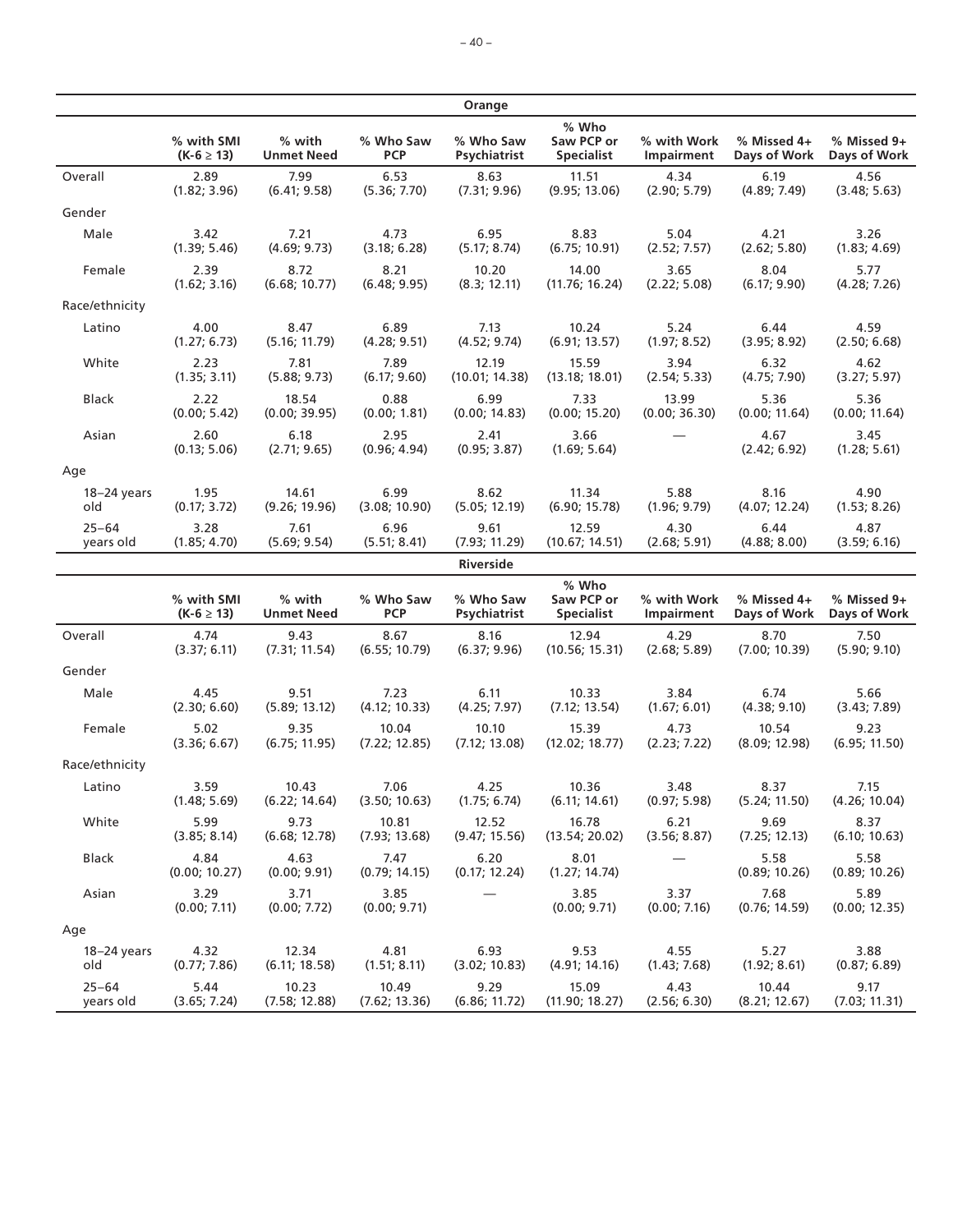|                |                              |                             |                         | San Bernardino            |                                          |                           |                             |                             |
|----------------|------------------------------|-----------------------------|-------------------------|---------------------------|------------------------------------------|---------------------------|-----------------------------|-----------------------------|
|                | % with SMI<br>$(K-6 \ge 13)$ | % with<br><b>Unmet Need</b> | % Who Saw<br><b>PCP</b> | % Who Saw<br>Psychiatrist | % Who<br>Saw PCP or<br><b>Specialist</b> | % with Work<br>Impairment | % Missed 4+<br>Days of Work | % Missed 9+<br>Days of Work |
| Overall        | 2.99                         | 9.13                        | 7.80                    | 7.26                      | 11.73                                    | 4.58                      | 9.73                        | 7.88                        |
|                | (2.14; 3.84)                 | (6.96; 11.30)               | (5.62; 9.97)            | (5.32; 9.21)              | (9.29; 14.17)                            | (2.78; 6.39)              | (7.64; 11.82)               | (6.07; 9.69)                |
| Gender         |                              |                             |                         |                           |                                          |                           |                             |                             |
| Male           | 1.61                         | 8.36                        | 6.59                    | 5.79                      | 8.78                                     | 3.31                      | 8.40                        | 6.59                        |
|                | (0.84; 2.37)                 | (4.85; 11.88)               | (3.65; 9.53)            | (3.12; 8.45)              | (5.80; 11.76)                            | (0.83; 5.79)              | (5.17; 11.63)               | (4.05; 9.14)                |
| Female         | 4.34                         | 9.88                        | 8.97                    | 8.70                      | 14.61                                    | 5.93                      | 11.03                       | 9.13                        |
|                | (2.80; 5.88)                 | (7.05; 12.71)               | (5.88; 12.06)           | (5.85; 11.56)             | (10.85; 18.37)                           | (3.33; 8.53)              | (8.17; 13.88)               | (6.41; 11.84)               |
| Race/ethnicity |                              |                             |                         |                           |                                          |                           |                             |                             |
| Latino         | 2.86                         | 10.33                       | 7.38                    | 8.42                      | 11.16                                    | 5.70                      | 10.25                       | 7.65                        |
|                | (1.68; 4.03)                 | (6.39; 14.27)               | (3.86; 10.90)           | (4.69; 12.15)             | (7.16; 15.16)                            | (2.52; 8.89)              | (6.70; 13.8)                | (4.82; 10.49)               |
| White          | 2.94                         | 7.73                        | 9.30                    | 6.00                      | 12.52                                    | 3.24                      | 8.35                        | 7.30                        |
|                | (1.67; 4.22)                 | (5.02; 10.44)               | (5.60; 13.00)           | (4.16; 7.84)              | (8.60; 16.44)                            | (1.37; 5.11)              | (5.77; 10.92)               | (4.79; 9.81)                |
| <b>Black</b>   | 6.77                         | 17.23                       | 6.70                    | 9.18                      | 14.04                                    | 5.99                      | 20.48                       | 17.50                       |
|                | (0.00; 13.70)                | (6.43; 28.04)               | (1.65; 11.76)           | (0.77; 17.60)             | (4.94; 23.15)                            | (0.00; 16.13)             | (8.63; 32.34)               | (5.82; 29.18)               |
| Asian          | 0.61<br>(0.00; 1.52)         | 4.03<br>(0.00; 8.25)        | 2.91<br>(0.00; 7.39)    |                           | 5.98<br>(0.00; 12.85)                    |                           | 3.16<br>(0.00; 8.42)        | 3.16<br>(0.00; 8.42)        |
| Age            |                              |                             |                         |                           |                                          |                           |                             |                             |
| $18-24$ years  | 1.27                         | 14.78                       | 3.74                    | 3.32                      | 6.07                                     | 6.39                      | 4.63                        | 3.72                        |
| old            | (0.00; 2.97)                 | (7.17; 22.38)               | (0.71; 6.76)            | (0.96; 5.68)              | (2.60; 9.53)                             | (0.29; 12.50)             | (1.08; 8.17)                | (0.36; 7.09)                |
| 25–64 years    | 3.50                         | 9.31                        | 8.40                    | 9.23                      | 13.37                                    | 4.37                      | 11.70                       | 9.44                        |
| old            | (2.36; 4.64)                 | (6.90; 11.72)               | (5.76; 11.05)           | (6.52; 11.94)             | (10.28; 16.46)                           | (2.62; 6.13)              | (8.80; 14.6)                | (6.95; 11.94)               |
|                |                              |                             |                         | San Diego                 |                                          |                           |                             |                             |
|                | % with SMI<br>$(K-6 \ge 13)$ | % with<br><b>Unmet Need</b> | % Who Saw<br><b>PCP</b> | % Who Saw<br>Psychiatrist | % Who<br>Saw PCP or<br><b>Specialist</b> | % with Work<br>Impairment | % Missed 4+<br>Days of Work | % Missed 9+<br>Days of Work |
| Overall        | 3.02                         | 9.18                        | 7.02                    | 9.54                      | 12.55                                    | 4.58                      | 7.84                        | 6.70                        |
|                | (2.20; 3.85)                 | (7.76; 10.60)               | (5.81; 8.23)            | (8.32; 10.76)             | (11.14; 13.95)                           | (3.35; 5.80)              | (6.62; 9.07)                | (5.59; 7.81)                |
| Gender         |                              |                             |                         |                           |                                          |                           |                             |                             |
| Male           | 2.61                         | 9.75                        | 3.83                    | 6.81                      | 8.09                                     | 2.70                      | 5.76                        | 5.02                        |
|                | (1.60; 3.61)                 | (7.45; 12.04)               | (2.82; 4.85)            | (5.32; 8.29)              | (6.46; 9.73)                             | (1.74; 3.66)              | (4.22; 7.31)                | (3.55; 6.49)                |
| Female         | 3.43                         | 8.64                        | 10.09                   | 12.18                     | 16.84                                    | 6.50                      | 9.85                        | 8.32                        |
|                | (2.12; 4.73)                 | (6.97; 10.30)               | (7.89; 12.29)           | (10.18; 14.17)            | (14.41; 19.28)                           | (4.26; 8.74)              | (8.05; 11.65)               | (6.66; 9.98)                |
| Race/ethnicity |                              |                             |                         |                           |                                          |                           |                             |                             |
| Latino         | 4.68                         | 10.25                       | 7.02                    | 8.42                      | 11.42                                    | 5.27                      | 8.57                        | 7.68                        |
|                | (2.78; 6.59)                 | (7.45; 13.05)               | (4.52; 9.52)            | (5.87; 10.98)             | (8.48; 14.36)                            | (2.57; 7.97)              | (6.16; 10.99)               | (5.37; 9.98)                |
| White          | 1.63                         | 7.47                        | 6.91                    | 10.69                     | 13.91                                    | 3.88                      | 7.09                        | 5.79                        |
|                | (0.89; 2.38)                 | (5.82; 9.12)                | (5.44; 8.37)            | (9.00; 12.39)             | (11.96; 15.86)                           | (2.46; 5.31)              | (5.61; 8.56)                | (4.39; 7.18)                |
| Black          | 5.48                         | 13.02                       | 8.02                    | 9.78                      | 11.72                                    | 10.60                     | 12.51                       | 11.34                       |
|                | (0.22; 10.73)                | (3.94; 22.11)               | (2.33; 13.70)           | (3.46; 16.11)             | (5.21; 18.22)                            | (3.36; 17.83)             | (5.58; 19.44)               | (4.52; 18.16)               |
| Asian          | 2.95                         | 11.14                       | 7.47                    | 5.63                      | 8.82                                     | 3.02                      | 4.73                        | 3.58                        |
|                | (0.05; 5.85)                 | (5.51; 16.77)               | (2.04; 12.90)           | (1.46; 9.80)              | (3.31; 14.33)                            | (0.56; 5.47)              | (1.43; 8.03)                | (0.61; 6.54)                |
| Age            |                              |                             |                         |                           |                                          |                           |                             |                             |
| $18-24$ years  | 3.60                         | 12.57                       | 6.77                    | 9.95                      | 12.43                                    | 6.48                      | 10.55                       | 9.12                        |
| old            | (0.99; 6.21)                 | (8.39; 16.76)               | (3.51; 10.04)           | (6.32; 13.59)             | (8.55; 16.31)                            | (3.47; 9.49)              | (6.87; 14.22)               | (5.61; 12.62)               |
| $25 - 64$      | 3.18                         | 9.65                        | 7.86                    | 10.69                     | 14.08                                    | 4.40                      | 8.20                        | 6.90                        |
| years old      | (2.16; 4.19)                 | (7.81; 11.48)               | (6.26; 9.46)            | (9.07; 12.31)             | (12.18; 15.98)                           | (2.97; 5.82)              | (6.68; 9.72)                | (5.47; 8.33)                |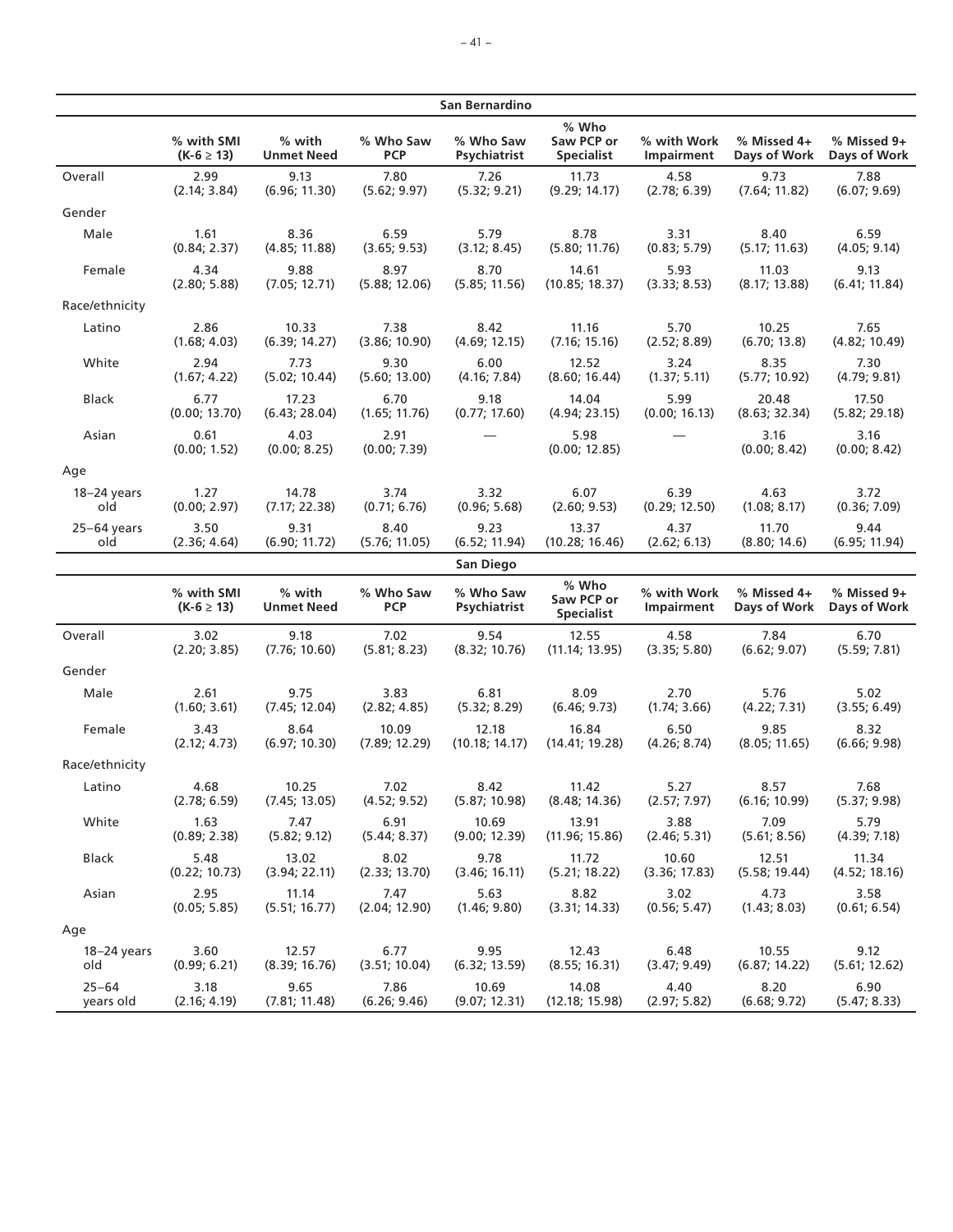|                        |                              |                             |                         | San Luis Obispo           |                                          |                           |                             |                             |
|------------------------|------------------------------|-----------------------------|-------------------------|---------------------------|------------------------------------------|---------------------------|-----------------------------|-----------------------------|
|                        | % with SMI<br>$(K-6 \ge 13)$ | % with<br><b>Unmet Need</b> | % Who Saw<br><b>PCP</b> | % Who Saw<br>Psychiatrist | % Who<br>Saw PCP or<br><b>Specialist</b> | % with Work<br>Impairment | % Missed 4+<br>Days of Work | % Missed 9+<br>Days of Work |
| Overall                | 2.43<br>(0.86; 4.00)         | 4.54<br>(2.11; 6.98)        | 7.63<br>(4.69; 10.57)   | 11.84<br>(7.45; 16.23)    | 16.96<br>(12.55; 21.36)                  | 3.18<br>(1.18; 5.19)      | 9.34<br>(5.52; 13.16)       | 7.62<br>(4.19; 11.04)       |
| Gender                 |                              |                             |                         |                           |                                          |                           |                             |                             |
| Male                   | 1.01<br>(0.00; 2.22)         | 2.08<br>(0.71; 3.46)        | 6.23<br>(2.23; 10.24)   | 8.14<br>(3.09; 13.20)     | 11.73<br>(6.71; 16.75)                   | 2.37<br>(0.00; 5.14)      | 6.48<br>(1.84; 11.12)       | 5.40<br>(1.10; 9.71)        |
| Female                 | 3.74<br>(0.92; 6.56)         | 6.82<br>(2.36; 11.27)       | 8.93<br>(4.79; 13.07)   | 15.27<br>(8.69; 21.85)    | 21.80<br>(15.04; 28.55)                  | 4.03<br>(1.07; 6.99)      | 11.99<br>(5.70; 18.27)      | 9.66<br>(4.33; 15.00)       |
| Race/ethnicity         |                              |                             |                         |                           |                                          |                           |                             |                             |
| Latino                 |                              |                             | 1.65<br>(0.00; 3.44)    | 7.89<br>(0.00; 18.93)     | 8.71<br>(0.00; 19.80)                    |                           |                             |                             |
| White                  | 2.73<br>(0.81; 4.66)         | 5.14<br>(2.23; 8.05)        | 9.33<br>(5.54; 13.12)   | 12.64<br>(7.48; 17.80)    | 19.11<br>(13.93; 24.29)                  |                           | 8.89<br>(4.81; 12.96)       | 6.58<br>(3.49; 9.67)        |
| <b>Black</b>           |                              |                             |                         |                           |                                          |                           |                             |                             |
| Asian                  |                              |                             |                         |                           |                                          |                           |                             |                             |
| Age                    |                              |                             |                         |                           |                                          |                           |                             |                             |
| 18-24 years<br>old     |                              |                             | 12.85<br>(2.26; 23.44)  | 14.62<br>(0.02; 29.21)    | 25.32<br>(8.26; 42.38)                   | 6.02<br>(0.00; 14.88)     | 20.96<br>(3.55; 38.36)      | 10.58<br>(0.00; 23.56)      |
| $25 - 64$<br>years old |                              | 5.62<br>(2.11; 9.12)        | 8.02<br>(4.15; 11.89)   | 13.42<br>(7.77; 19.08)    | 18.42<br>(12.38; 24.46)                  | 2.82<br>(0.87; 4.77)      | 7.66<br>(3.19; 12.13)       | 7.38<br>(2.90; 11.86)       |
|                        |                              |                             |                         | Santa Barbara             |                                          |                           |                             |                             |
|                        | % with SMI<br>$(K-6 \ge 13)$ | % with<br><b>Unmet Need</b> | % Who Saw<br><b>PCP</b> | % Who Saw<br>Psychiatrist | % Who<br>Saw PCP or<br><b>Specialist</b> | % with Work<br>Impairment | % Missed 4+<br>Days of Work | % Missed 9+<br>Days of Work |
| Overall                | 2.56<br>(0.99; 4.13)         | 8.67<br>(5.18; 12.16)       | 7.49<br>(4.88; 10.11)   | 8.41<br>(5.71; 11.12)     | 12.45<br>(9.02; 15.88)                   | 6.05<br>(3.14; 8.95)      | 8.32<br>(5.15; 11.48)       | 7.66<br>(4.69; 10.63)       |
| Gender                 |                              |                             |                         |                           |                                          |                           |                             |                             |
| Male                   | 1.41<br>(0.09; 2.74)         | 7.45<br>(2.71; 12.19)       | 6.11<br>(2.85; 9.38)    | 7.45<br>(3.46; 11.44)     | 11.28<br>(6.53; 16.02)                   | 4.58<br>(1.02; 8.13)      | 5.28<br>(1.50; 9.06)        | 5.28<br>(1.50; 9.06)        |
| Female                 | 3.88<br>(0.84; 6.92)         | 10.07<br>(4.57; 15.57)      | 9.08<br>(4.88; 13.27)   | 9.52<br>(6.13; 12.90)     | 13.79<br>(8.90; 18.68)                   | 7.84<br>(2.76; 12.93)     | 11.80<br>(6.52; 17.07)      | 10.40<br>(5.58; 15.21)      |
| Race/ethnicity         |                              |                             |                         |                           |                                          |                           |                             |                             |
| Latino                 | 4.46<br>(0.70; 8.21)         | 11.58<br>(4.03; 19.13)      | 6.19<br>(2.07; 10.32)   | 4.46<br>(1.30; 7.62)      | 7.04<br>(2.79; 11.29)                    | 3.90<br>(0.44; 7.37)      | 6.86<br>(2.66; 11.05)       | 6.75<br>(2.55; 10.94)       |
| White                  | 1.43<br>(0.31; 2.54)         | 6.84<br>(2.95; 10.72)       | 8.86<br>(5.18; 12.55)   | 11.65<br>(7.45; 15.84)    | 17.00<br>(11.72; 22.27)  (3.21; 12.94)   | 8.07                      | 9.41<br>(4.53; 14.28)       | 8.31<br>(3.82; 12.80)       |
| Black                  |                              |                             |                         |                           |                                          |                           |                             |                             |
| Asian                  |                              |                             |                         |                           |                                          |                           |                             |                             |
| Age                    |                              |                             |                         |                           |                                          |                           |                             |                             |
| $18-24$ years<br>old   |                              | 19.82<br>(7.56; 32.09)      | 5.48<br>(1.00; 9.97)    | 6.49<br>(1.68; 11.30)     | 7.88<br>(2.36; 13.41)                    | 6.60<br>(0.00; 14.56)     | 13.42<br>(3.17; 23.67)      | 10.57<br>(1.94; 19.21)      |
| $25 - 64$<br>years old |                              | 6.93<br>(2.80; 11.05)       | 9.81<br>(5.82; 13.81)   | 9.33<br>(5.35; 13.32)     | 15.07<br>(9.99; 20.14)                   | 6.44<br>(2.92; 9.96)      | 8.96<br>(4.69; 13.23)       | 8.82<br>(4.56; 13.09)       |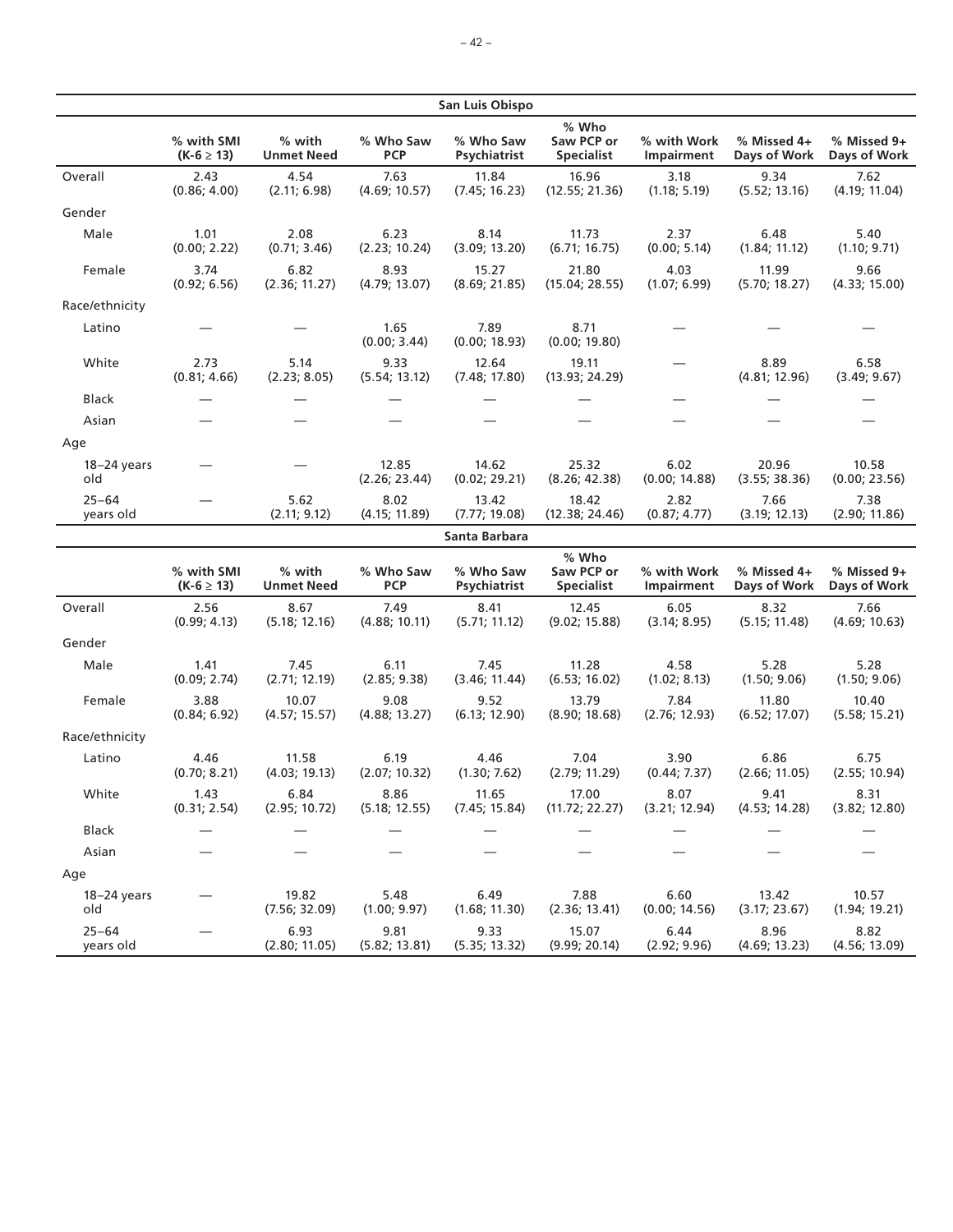|                        |                              |                             |                         | Ventura                   |                                          |                           |                             |                             |
|------------------------|------------------------------|-----------------------------|-------------------------|---------------------------|------------------------------------------|---------------------------|-----------------------------|-----------------------------|
|                        | % with SMI<br>$(K-6 \ge 13)$ | % with<br><b>Unmet Need</b> | % Who Saw<br><b>PCP</b> | % Who Saw<br>Psychiatrist | % Who<br>Saw PCP or<br><b>Specialist</b> | % with Work<br>Impairment | % Missed 4+<br>Days of Work | % Missed 9+<br>Days of Work |
| Overall                | 4.43                         | 10.61                       | 6.27                    | 9.59                      | 11.45                                    | 2.74                      | 7.95                        | 6.46                        |
|                        | (2.39; 6.47)                 | (7.49; 13.73)               | (3.88; 8.66)            | (6.85; 12.34)             | (8.62; 14.28)                            | (1.28; 4.20)              | (5.20; 10.71)               | (3.95; 8.97)                |
| Gender                 |                              |                             |                         |                           |                                          |                           |                             |                             |
| Male                   | 3.72                         | 9.27                        | 6.32                    | 11.82                     | 13.30                                    | 2.72                      | 6.59                        | 4.23                        |
|                        | (0.71; 6.73)                 | (4.85; 13.69)               | (2.08; 10.55)           | (6.96; 16.68)             | (8.29; 18.30)                            | (0.91; 4.52)              | (2.80; 10.37)               | (1.36; 7.10)                |
| Female                 | 5.07                         | 11.82                       | 6.23                    | 7.59                      | 9.79                                     | 2.76                      | 9.19                        | 8.47                        |
|                        | (2.33; 7.81)                 | (7.59; 16.06)               | (3.64; 8.82)            | (4.84; 10.33)             | (6.88; 12.71)                            | (0.58; 4.94)              | (5.08; 13.29)               | (4.39; 12.56)               |
| Race/ethnicity         |                              |                             |                         |                           |                                          |                           |                             |                             |
| Latino                 | 4.52                         | 11.63                       | 4.27                    | 5.46                      | 6.77                                     | 2.28                      | 9.64                        | 7.76                        |
|                        | (1.07; 7.97)                 | (5.93; 17.34)               | (1.70; 6.84)            | (2.52; 8.39)              | (3.51; 10.04)                            | (0.37; 4.20)              | (3.60; 15.69)               | (2.41; 13.11)               |
| White                  | 2.39                         | 9.95                        | 8.44                    | 12.66                     | 15.29                                    | 3.67                      | 5.84                        | 4.25                        |
|                        | (0.87; 3.91)                 | (5.81; 14.10)               | (4.39; 12.48)           | (8.32; 16.99)             | (10.86; 19.71)                           | (1.26; 6.08)              | (3.36; 8.32)                | (2.32; 6.18)                |
| <b>Black</b>           |                              |                             |                         |                           | 29.01<br>(0.00; 76.30)                   |                           |                             |                             |
| Asian                  | 9.98<br>(0.00; 20.93)        |                             |                         |                           |                                          |                           |                             |                             |
| Age                    |                              |                             |                         |                           |                                          |                           |                             |                             |
| 18-24 years<br>old     |                              | 10.25<br>(1.80; 18.71)      | 10.53<br>(0.00; 23.63)  | 9.74<br>(0.00; 22.68)     | 11.67<br>(0.00; 24.91)                   |                           |                             |                             |
| $25 - 64$<br>years old |                              | 12.33<br>(8.42; 16.23)      | 6.05<br>(3.93; 8.17)    | 10.82<br>(7.79; 13.85)    | 12.76<br>(9.70; 15.81)                   |                           |                             |                             |
|                        |                              |                             |                         | <b>LOS ANGELES</b>        |                                          |                           |                             |                             |
|                        |                              |                             |                         |                           | % Who                                    |                           |                             |                             |
|                        | % with SMI                   | % with                      | % Who Saw               | % Who Saw                 | Saw PCP or                               | % with Work               | % Missed 4+                 | % Missed 9+                 |
|                        | $(K-6 \ge 13)$               | <b>Unmet Need</b>           | <b>PCP</b>              | Psychiatrist              | <b>Specialist</b>                        | Impairment                | Days of Work                | Days of Work                |
| Overall                | 3.99                         | 9.09                        | 6.53                    | 8.70                      | 11.29                                    | 4.38                      | 9.43                        | 7.74                        |
|                        | (3.44; 4.55)                 | (8.25; 9.93)                | (5.79; 7.27)            | (7.98; 9.42)              | (10.45; 12.14)                           | (3.66; 5.09)              | (8.59; 10.27)               | (6.98; 8.50)                |
| Gender                 |                              |                             |                         |                           |                                          |                           |                             |                             |
| Male                   | 3.65                         | 8.21                        | 5.50                    | 6.90                      | 8.99                                     | 4.10                      | 8.11                        | 6.62                        |
|                        | (2.89; 4.41)                 | (7.10; 9.32)                | (4.50; 6.51)            | (5.82; 7.99)              | (7.77; 10.21)                            | (3.11; 5.08)              | (6.92; 9.29)                | (5.61; 7.62)                |
| Female                 | 4.33                         | 9.93                        | 7.51                    | 10.41                     | 13.50                                    | 4.66                      | 10.70                       | 8.82                        |
|                        | (3.53; 5.12)                 | (8.71; 11.15)               | (6.48; 8.54)            | (9.32; 11.51)             | (12.28; 14.72)                           | (3.68; 5.64)              | (9.37; 12.03)               | (7.62; 10.01)               |
| Race/ethnicity         |                              |                             |                         |                           |                                          |                           |                             |                             |
| Latino                 | 5.11                         | 9.57                        | 6.49                    | 7.75                      | 10.26                                    | 4.10                      | 10.09                       | 8.05                        |
|                        | (4.13; 6.09)                 | (8.12; 11.02)               | (5.33; 7.64)            | (6.41; 9.08)              | (8.78; 11.73)                            | (3.13; 5.08)              | (8.74; 11.44)               | (6.82; 9.28)                |
| White                  | 3.03                         | 8.06                        | 7.76                    | 12.62                     | 15.71                                    | 4.34                      | 7.98                        | 6.51                        |
|                        | (2.27; 3.79)                 | (6.58; 9.54)                | (6.47; 9.05)            | (11.26; 13.98)            | (14.20; 17.22)                           | (3.11; 5.58)              | (6.66; 9.30)                | (5.28; 7.75)                |
| <b>Black</b>           | 4.93                         | 11.40                       | 6.49                    | 7.83                      | 9.84                                     | 4.43                      | 10.84                       | 9.96                        |
|                        | (2.89; 6.97)                 | (8.38; 14.42)               | (4.35; 8.63)            | (5.36; 10.31)             | (7.24; 12.44)                            | (2.36; 6.50)              | (8.14; 13.54)               | (7.32; 12.60)               |
| Asian                  | 1.92                         | 7.62                        | 3.52                    | 3.76                      | 5.63                                     | 4.00                      | 8.30                        | 6.56                        |
|                        | (1.11; 2.72)                 | (5.53; 9.70)                | (1.99; 5.04)            | (2.45; 5.06)              | (3.87; 7.38)                             | (1.92; 6.09)              | (5.97; 10.64)               | (4.25; 8.88)                |
| Other                  | 3.99                         | 15.69                       | 11.39                   | 11.19                     | 15.83                                    | 13.77                     | 19.35                       | 19.19                       |
|                        | (3.44; 4.55)                 | (7.28; 24.11)               | (5.61; 17.17)           | (6.45; 15.93)             | (9.82; 21.83)                            | (3.00; 24.54)             | (9.22; 29.48)               | (9.07; 29.32)               |
| Age                    |                              |                             |                         |                           |                                          |                           |                             |                             |
| $18-24$ years          | 3.29                         | 10.78                       | 6.17                    | 10.09                     | 12.49                                    | 5.15                      | 8.50                        | 6.42                        |
| old                    | (2.12; 4.47)                 | (8.52; 13.05)               | (4.20; 8.14)            | (7.62; 12.56)             | (9.75; 15.23)                            | (3.38; 6.92)              | (6.29; 10.71)               | (4.41; 8.42)                |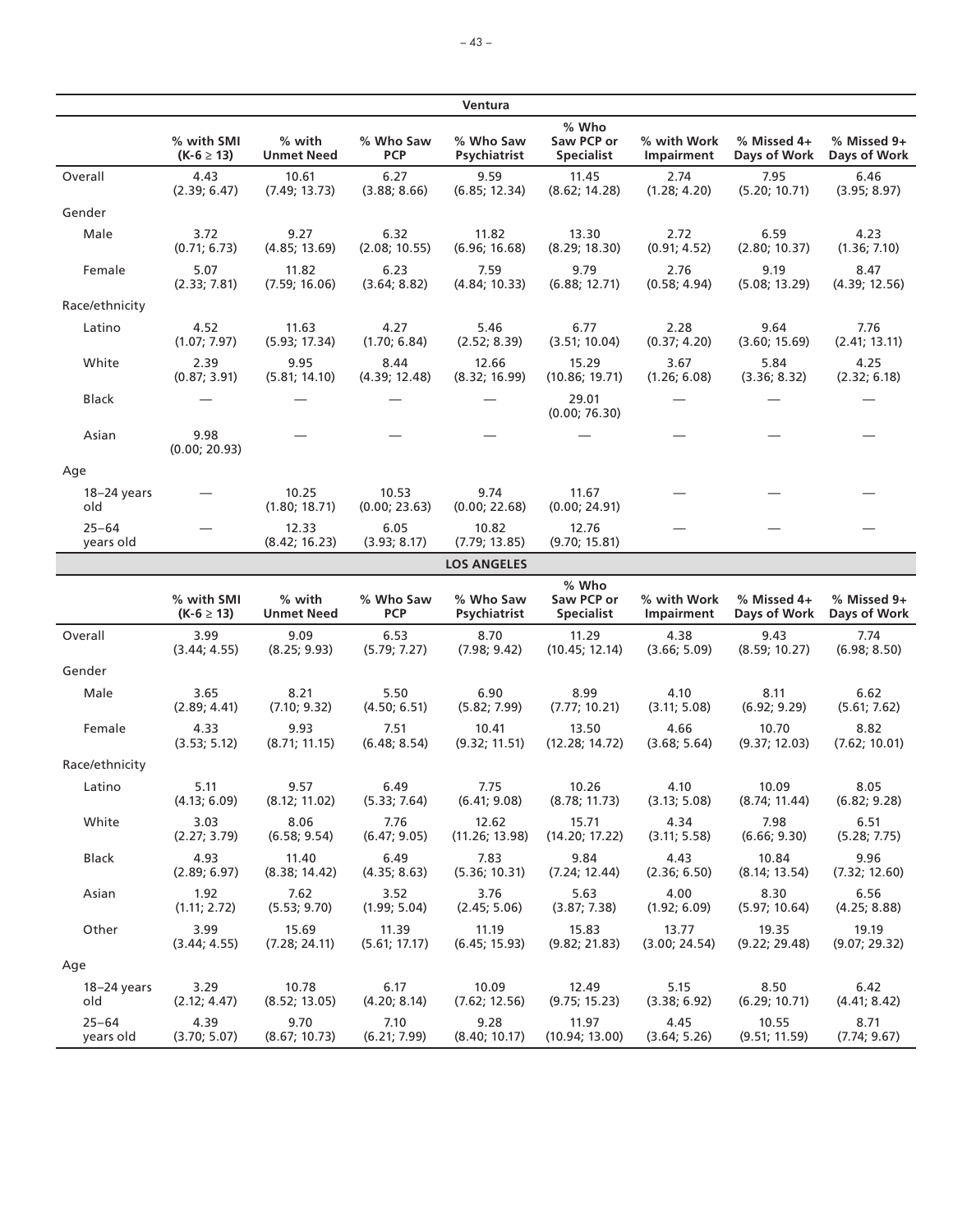### **References**

Alegría M., P. Chatterji, K. Wells, Z. Cao, C. N. Chen, D. Takeuchi, J. Jackson, and X. L. Meng, "Disparity in Depression Treatment Among Racial and Ethnic Minority Populations in the United States," *Psychiatric Services*, Vol. 59, No. 11, 2008, pp. 1264–1272.

Bonnie, Richard J., Carolyn E. Fulco, and Catharyn T. Liverman, eds., *Reducing the Burden of Injury: Advancing Prevention and Treatment*, Washington, D.C.: National Academies Press, 1999.

Bureau of Labor Statistics, "Employee Benefits Survey," web page, undated. As of October 31, 2017: <https://www.bls.gov/ebs/>

California Mental Health Services Authority, "About Us," web page, undated. As of September 25, 2017: <http://calmhsa.org/about-us/overview/>

CalMHSA—*See* California Mental Health Services Authority.

Clarke, Tainya C., Brian W. Ward, and Jeannine S. Schiller, *Early Release of Selected Estimates Based on Data from the National Health Interview Survey, January–March 2016*, Hyattsville, Md.: National Center for Health Statistics, 2016. As of September 21, 2017: <https://www.cdc.gov/nchs/data/nhis/earlyrelease/earlyrelease201609.pdf>

Cook, T. M., and J. Wang, "Descriptive Epidemiology of Stigma Against Depression in a General Population Sample in Alberta," *BMC Psychiatry*, Vol. 10, No. 29, 2010, pp. 1–11.

Gary, F. A., "Stigma: Barrier to Mental Health Care Among Ethnic Minorities," *Issues in Mental Health Nursing*, Vol. 26, No. 10, 2005, pp. 979–999.

Greenland, Sander, Stephen J. Senn, Kenneth J. Rothman, John B. Carlin, Charles Poole, Steven N. Goodman, and Douglas G. Altman, "Statistical Tests, *P* Values, Confidence Intervals, and Power: A Guide to Misinterpretations," *European Journal of Epidemiology*, Vol. 31, No. 4, 2016, pp. 337–350.

Kessler, R. C., "Epidemiology of Women and Depression," *Journal of Affective Disorders*, Vol. 74, 2003, pp. 5–13.

Kessler, R., P. Barker, L. Colpe, J. F. Epstein, J. Gfroerer, E. Hiripi, S. L. Normand, R. W. Manderscheid, E. E. Walters, and A. M. Zaslavsky, "Screening for Serious Mental Illness in the General Population," *Archives of General Psychiatry*, Vol. 60, No. 2, 2003, pp. 184–189.

Link, B. G., and J. C. Phelan, "Conceptualizing Stigma," *Annual Review of Sociology*, Vol. 27, 2001, pp. 363–385.

McGuire, T. G., and J. Miranda, "New Evidence Regarding Racial and Ethnic Disparities in Mental Health: Policy Implications," *Health Affairs*, Vol. 27, No. 2, 2008, pp. 393–403.

Nolen-Hoeksema, Susan, "Gender Differences in Depression," *Current Directions in Psychological Science*, Vol. 10, 2001, pp. 173–176.

Park-Lee, Eunice, Rachel N. Lipari, Sarra L. Hedden, Elizabeth A. P. Copello, and Larry A. Kroutil, *Receipt of Services for Substance Use and Mental Health Issues Among Adults: Results from the 2015 National Survey on Drug Use and Health*, Rockville, Md.: Substance Abuse and Mental Health Services Administration, September 2016. As of September 21, 2017:

https://www.samhsa.gov/data/sites/default/files/ [NSDUH-ServiceUseAdult-2015/NSDUH-ServiceUseAdult-2015/](https://www.samhsa.gov/data/sites/default/files/NSDUH-ServiceUseAdult-2015/NSDUH-ServiceUseAdult-2015/NSDUH-ServiceUseAdult-2015.htm) NSDUH-ServiceUseAdult-2015.htm

Piscopo, Kathyrn, Rachel N. Lipari, Jennifer Cooney, and Cristie Glasheen, *Suicidal Thoughts and Behavior Among Adults: Results from the 2015 National Survey on Drug Use and Health*, Rockville, Md.: Substance Abuse and Mental Health Services Administration, September 2016. As of September 21, 2017: [https://www.samhsa.gov/data/sites/default/files/NSDUH-DR-](https://www.samhsa.gov/data/sites/default/files/NSDUH-DR-FFR3-2015/NSDUH-DR-FFR3-2015.htm)FFR3-2015/NSDUH-DR-FFR3-2015.htm

Scheffler, Richard M., and Neal Adams, "Millionaires and Mental Health: Proposition 63 in California," *Health Affairs*, 2005. As of September 22, 2017: [http://content.healthaffairs.org/content/early/2005/05/03/](http://content.healthaffairs.org/content/early/2005/05/03/hlthaff.w5.212/suppl/DC1) hlthaff.w5.212/suppl/DC1

Shih, Josephine H., Nicole K. Eberhart, Constance L. Hammen, and Patricia A. Brennan, "Differential Exposure and Reactivity to Interpersonal Stress Predict Sex Differences in Adolescent Depression," *Journal of Clinical Child and Adolescent Psychology*, Vol. 35, No. 1, 2006, pp. 103–115.

UCLA Center for Health Policy Research, "CHIS Methodology Explained" web page, undated. As of September 22, 2017: <http://healthpolicy.ucla.edu/chis/design/Pages/overview.aspx>

U.S. Department of Health and Human Services, *Healthy People 2020 Framework*, Washington, D.C., 2010. As of September 22, 2017: [https://www.healthypeople.gov/sites/default/files/](https://www.healthypeople.gov/sites/default/files/HP2020Framework.pdf) HP2020Framework.pdf

Van Houtven, Courtney H., Corrine I. Voils, Eugene Z. Oddone, Kevin P. Weinfurt, Joelle Y. Friedman, Kevin A. Schulman, and Hayden B. Bosworth, "Perceived Discrimination and Reported Delay of Pharmacy Prescriptions and Medical Tests," *Journal of General Internal Medicine*, Vol. 20, 2005, pp. 578–583.

Watkins, Katherine E., M. Audrey Burnam, Edward N. Okeke, and Claude Messan Setodji, *Evaluating the Impact of Prevention and Early Intervention Activities on the Mental Health of California's Population*, Santa Monica, Calif.: RAND Corporation, TR-1316-CMHSA, 2012. As of September 22, 2017:

[http://www.rand.org/pubs/technical\\_reports/TR1316.html](http://www.rand.org/pubs/technical_reports/TR1316.html)

Whaley, A. L., "Ethnic and Racial Differences in Perceptions of Dangerousness of Persons with Mental Illness," *Psychiatric Services*, Vol. 48, No. 10, 1997, pp. 1328–1330.

Williams, D. R., and S. A. Mohammed, "Discrimination and Racial Disparities in Health: Evidence and Needed Research," *Journal of Behavioral Medicine*, Vol. 32, 2009, pp. 20–47.